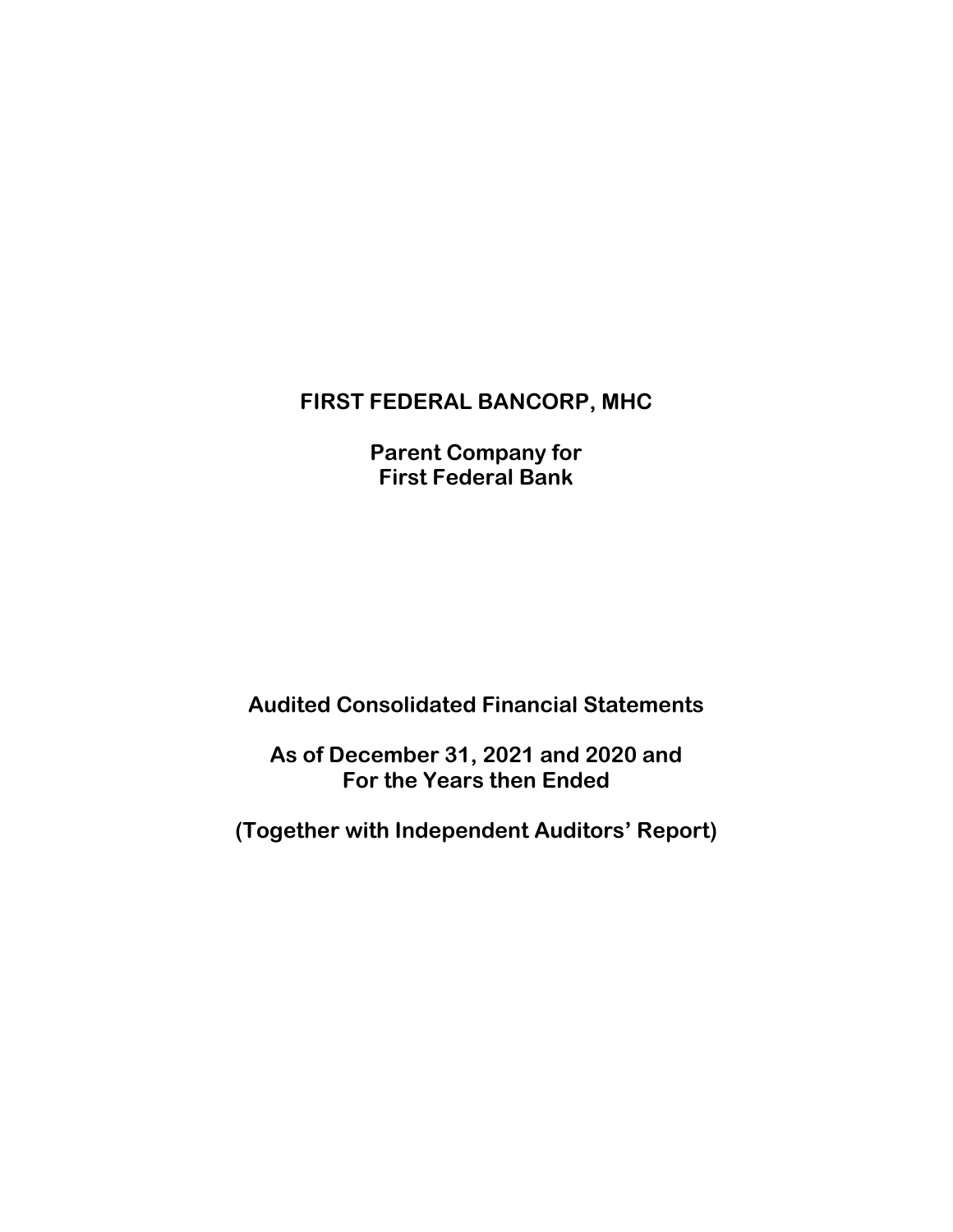



Fort Lauderdale Orlando Tampa

Certified Public Accountants

**Independent Auditors' Report**

The Board of Directors First Federal Bancorp, MHC Lake City, Florida:

#### *Opinion*

We have audited the accompanying consolidated financial statements of First Federal Bancorp, MHC and Subsidiaries (the "Company"), which comprise the consolidated balance sheets as of December 31, 2021 and 2020, and the related consolidated statements of earnings, comprehensive income, equity and cash flows for the years then ended, and the related notes to the consolidated financial statements.

In our opinion, the accompanying consolidated financial statements present fairly, in all material respects, the consolidated financial position of the Company as of December 31, 2021 and 2020, and the results of its operations and its cash flows for the years then ended in accordance with accounting principles generally accepted in the United States of America ("GAAP").

#### *Basis for Opinion*

We conducted our audits in accordance with auditing standards generally accepted in the United States of America ("GAAS"). Our responsibilities under those standards are further described in the Auditor's Responsibilities for the Audit of the Consolidated Financial Statements section of our report. We are required to be independent of the Company and to meet our other ethical responsibilities, in accordance with the relevant ethical requirements relating to our audits. We believe that the audit evidence we have obtained is sufficient and appropriate to provide a basis for our audit opinion.

#### *Responsibilities of Management for the Consolidated Financial Statements*

Management is responsible for the preparation and fair presentation of the consolidated financial statements in accordance with GAAP, and for the design, implementation, and maintenance of internal control relevant to the preparation and fair presentation of consolidated financial statements that are free from material misstatement, whether due to fraud or error.

In preparing the consolidated financial statements, management is required to evaluate whether there are conditions or events, considered in the aggregate, that raise substantial doubt about the Company's ability to continue as a going concern for a period of one year subsequent to the date of this report.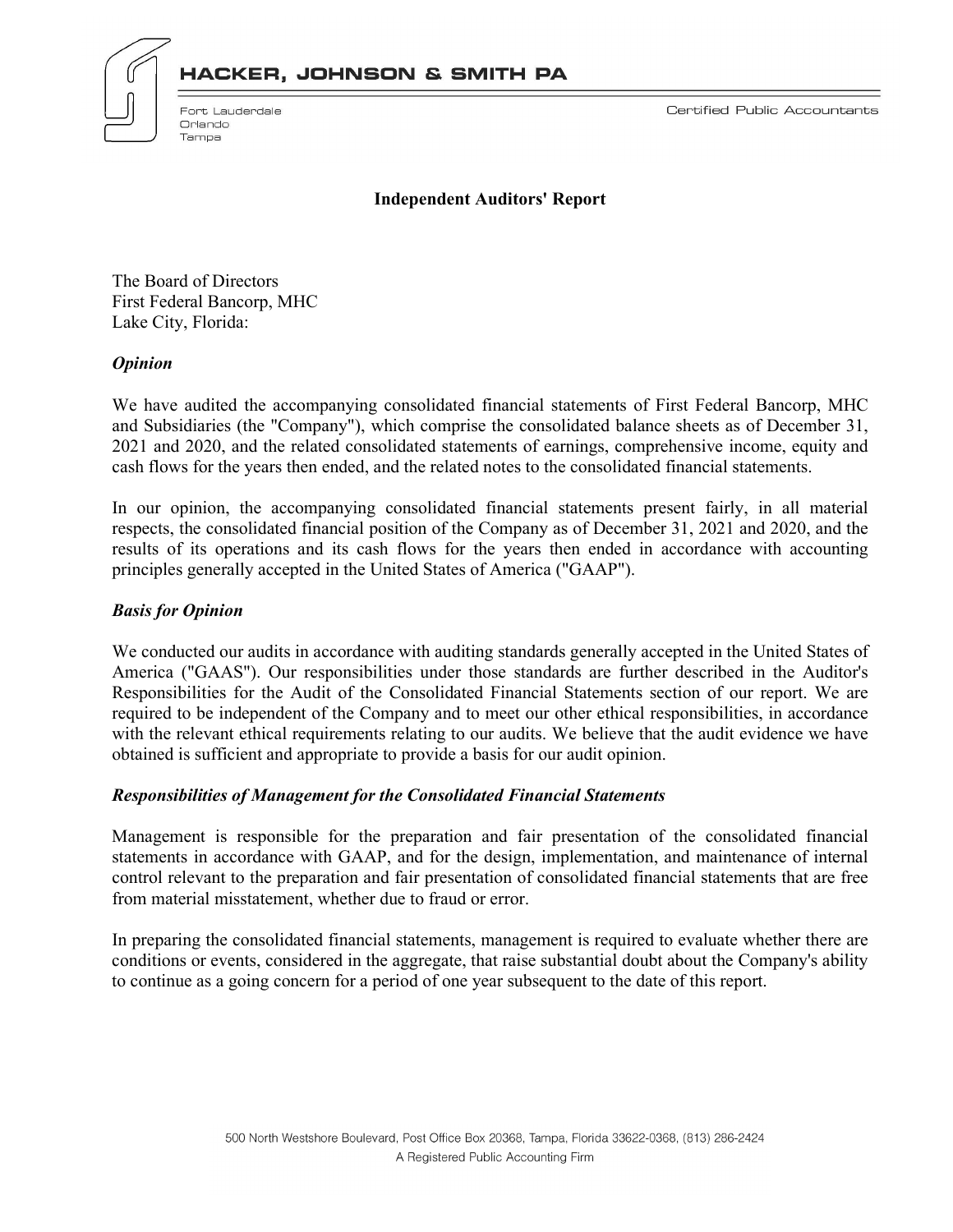# *Auditor's Responsibilities for the Audit of the Consolidated Financial Statements*

Our objectives are to obtain reasonable assurance about whether the consolidated financial statements as a whole are free from material misstatement, whether due to fraud or error, and to issue an auditor's report that includes our opinion. Reasonable assurance is a high level of assurance but is not absolute assurance and therefore is not a guarantee that an audit conducted in accordance with GAAS will always detect a material misstatement when it exists. The risk of not detecting a material misstatement resulting from fraud is higher than for one resulting from error, as fraud may involve collusion, forgery, intentional omissions, misrepresentations, or the override of internal control. Misstatements are considered material if there is a substantial likelihood that, individually or in the aggregate, they would influence the judgment made by a reasonable user based on the consolidated financial statements.

In performing an audit in accordance with GAAS, we:

- Exercise professional judgment and maintain professional skepticism throughout the audit.
- Identify and assess the risks of material misstatement of the consolidated financial statements, whether due to fraud or error, and design and perform audit procedures responsive to those risks. Such procedures include examining, on a test basis, evidence regarding the amounts and disclosures in the consolidated financial statements.
- Obtain an understanding of internal control relevant to the audit in order to design audit procedures that are appropriate in the circumstances.
- Evaluate the appropriateness of accounting policies used and the reasonableness of significant accounting estimates made by management, as well as evaluate the overall presentation of the consolidated financial statements.
- Conclude whether, in our judgment, there are conditions or events, considered in the aggregate, that raise substantial doubt about the Company's ability to continue as a going concern for a reasonable period of time.

We are required to communicate with those charged with governance regarding, among other matters, the planned scope and timing of the audit, significant audit findings, and certain internal control—related matters that we identified during the audit.

# *Report on Internal Control Over Financial Reporting*

We also have audited, in accordance with auditing standards generally accepted in the United States of America, the Company's internal control over financial reporting as of December 31, 2021, based on criteria established in Internal Control-Integrated Framework (2013) issued by the Committee of Sponsoring Organizations of the Treadway Commission (COSO) and our report dated March 28, 2022 expressed an unmodified opinion.

Hackly, Johnson & Smith PA

HACKER, JOHNSON & SMITH PA Tampa, Florida March 28, 2022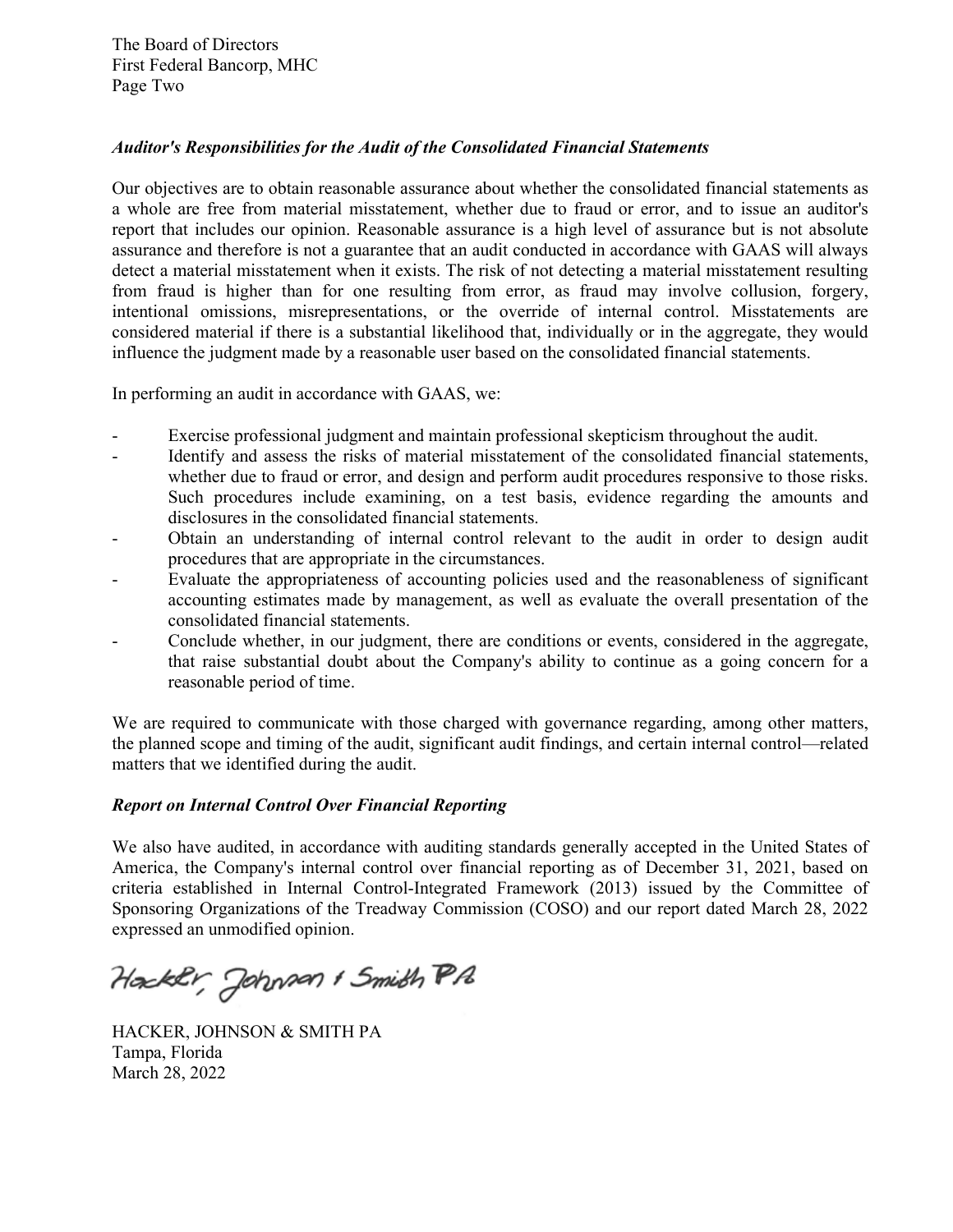# **FIRST FEDERAL BANCORP, MHC AND SUBSIDIARIES Consolidated Balance Sheets (In thousands)**

|                                                                                                                                                                                                                                                                                                                                                                                                                                   |              | At December 31,                                                                                                                               |              |                                                                                                                                                   |
|-----------------------------------------------------------------------------------------------------------------------------------------------------------------------------------------------------------------------------------------------------------------------------------------------------------------------------------------------------------------------------------------------------------------------------------|--------------|-----------------------------------------------------------------------------------------------------------------------------------------------|--------------|---------------------------------------------------------------------------------------------------------------------------------------------------|
| <b>Assets</b>                                                                                                                                                                                                                                                                                                                                                                                                                     |              | 2021                                                                                                                                          |              | 2020                                                                                                                                              |
| Cash and due from banks<br>Interest-bearing deposits with banks                                                                                                                                                                                                                                                                                                                                                                   | $\mathbb{S}$ | 9,038<br>488,885                                                                                                                              | $\mathbb{S}$ | 10,545<br>154,653                                                                                                                                 |
| Total cash and cash equivalents                                                                                                                                                                                                                                                                                                                                                                                                   |              | 497,923                                                                                                                                       |              | 165,198                                                                                                                                           |
| Restricted cash<br>Time deposits.<br>Debt securities available for sale<br>Loans held for sale, net<br>Loans, net of allowance for loan losses of \$24,208 and \$26,494<br>Accrued interest receivable<br>Premise and equipment, net<br>Right of Use lease asset<br>Federal Home Loan Bank stock, at cost<br>Cash surrender value of bank-owned life insurance<br>Loan servicing rights, net<br>Goodwill<br>Other assets<br>Total | \$           | 281,817<br>9,012<br>1,264,227<br>191,170<br>879,326<br>13,043<br>39,485<br>651<br>2,097<br>36,978<br>101,800<br>28,965<br>75,036<br>3,421,530 |              | 220,265<br>17,774<br>713,306<br>477,566<br>1,198,662<br>11,618<br>38,950<br>1,004<br>4,642<br>36,328<br>67,897<br>28,965<br>75,373<br>\$3,057,548 |
| <b>Liabilities and Equity</b>                                                                                                                                                                                                                                                                                                                                                                                                     |              |                                                                                                                                               |              |                                                                                                                                                   |
| Liabilities:<br>Noninterest-bearing demand deposits<br>Interest bearing checking and money-market deposits<br>Savings deposits<br>Time deposits                                                                                                                                                                                                                                                                                   |              | 822,424<br>1,710,089<br>137,819<br><u>267,518</u>                                                                                             |              | 636,020<br>1,432,582<br>99,827<br>365,695                                                                                                         |
| Total deposits                                                                                                                                                                                                                                                                                                                                                                                                                    |              | 2,937,850                                                                                                                                     |              | 2,534,124                                                                                                                                         |
| Federal Home Loan Bank advances<br>Junior subordinated debt<br>Other borrowings<br>Operating lease liabilities<br>Deferred income taxes<br>Other liabilities<br>Total liabilities                                                                                                                                                                                                                                                 |              | 15,000<br>6,053<br>30,000<br>657<br>14,498<br>61,815<br>3,065,873                                                                             |              | 63,000<br>5,969<br>30,100<br>1,014<br>13,284<br>82,359<br>2,729,850                                                                               |
|                                                                                                                                                                                                                                                                                                                                                                                                                                   |              |                                                                                                                                               |              |                                                                                                                                                   |
| Commitments and contingencies (Notes 3, 13, 18 and 19)                                                                                                                                                                                                                                                                                                                                                                            |              |                                                                                                                                               |              |                                                                                                                                                   |
| Equity:<br>Noncontrolling interest<br>Retained earnings<br>Accumulated other comprehensive income<br>Total equity                                                                                                                                                                                                                                                                                                                 |              | 340,856<br>14,801<br>355,657                                                                                                                  |              | 51<br>294,588<br>33,059<br>327,698                                                                                                                |
| Total                                                                                                                                                                                                                                                                                                                                                                                                                             | \$           | 3,421,530                                                                                                                                     |              | \$3,057,548                                                                                                                                       |

See accompanying Notes to Consolidated Financial Statements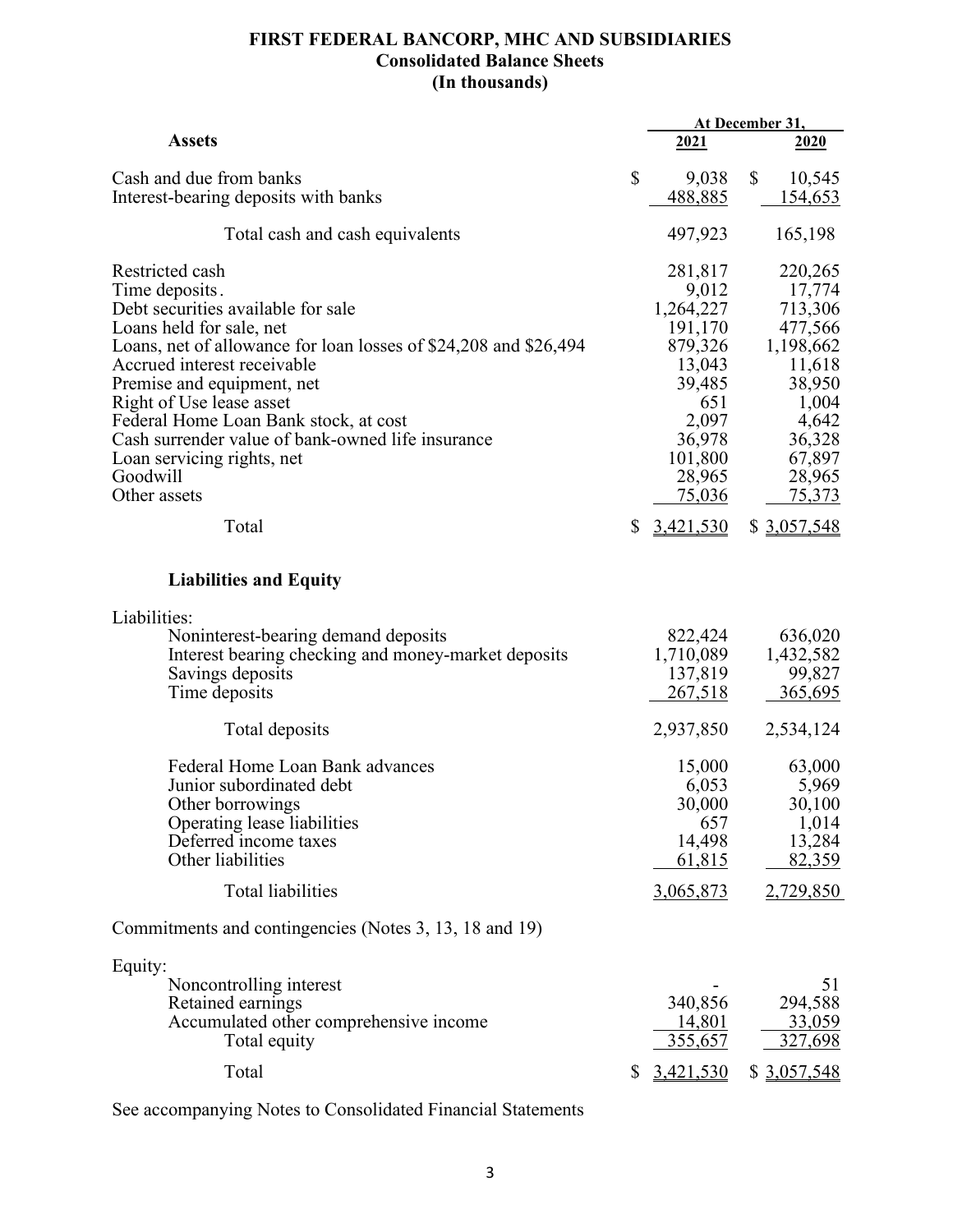# **FIRST FEDERAL BANCORP, MHC AND SUBSIDIARIES Consolidated Statements of Earnings (In thousands)**

|                                                                                      |                 | <u>Year Ended December 31,</u> |
|--------------------------------------------------------------------------------------|-----------------|--------------------------------|
|                                                                                      | 2021            | 2020                           |
| Interest income:<br>Loans                                                            | \$<br>59,428    | 70,178                         |
| Debt securities, taxable<br>Debt securities, tax exempt                              | 14,226<br>5,882 | 11,522<br>5,155                |
| Other                                                                                | 3,728           | 3,490                          |
|                                                                                      |                 |                                |
| Total interest income                                                                | 83,264          | 90,345                         |
| Interest expense:                                                                    |                 |                                |
| Deposits<br>Junior subordinated debt                                                 | 3,734<br>156    | 7,911<br>222                   |
| Other borrowings                                                                     | 3,487           | 4,482                          |
|                                                                                      |                 |                                |
| Total interest expense                                                               | 7,377           | 12,615                         |
| Net interest income                                                                  | 75,887          | 77,730                         |
| (Credit) provision for loan losses                                                   | (2,051)         | 20,782                         |
| Net interest income after (credit) provision for loan losses                         | <u>77,938</u>   | 56,948                         |
| Noninterest income:                                                                  |                 |                                |
| Loan servicing fees                                                                  | 21,814          | 12,361                         |
| Servicing rights retained from loans sold                                            | 18,591          | 17,338                         |
| Mortgage banking revenue                                                             | 37,673          | 114,238                        |
| Service charges on deposit accounts                                                  | 5,465           | 4,620                          |
| Other service charges and fees<br>Gain on sale of debt securities available for sale | 2,173<br>611    | 957<br>2,298                   |
| Gain on termination of interest rate cap                                             | 4,582           |                                |
| Income from bank-owned life insurance                                                | 650             | 921                            |
| Interchange income                                                                   | 6,166           | 4,999                          |
| Other                                                                                | 424             | 1,940                          |
| Total noninterest income                                                             | 98,149          | 159,672                        |
| Noninterest expense:                                                                 |                 |                                |
| Salaries and employee benefits                                                       | 82,430          | 83,732                         |
| Occupancy and equipment                                                              | 11,964          | 11,137                         |
| Professional fees                                                                    | 3,242           | 9,283                          |
| Data processing<br>Charitable contributions                                          | 6,411<br>620    | 5,994<br>5,020                 |
| Repurchase reserves                                                                  | 1,430           | 4,156                          |
| Other expenses                                                                       | 13,614          | 12,206                         |
|                                                                                      |                 |                                |
| Total noninterest expense                                                            | 119,711         | 131,528                        |
| Earnings before income taxes                                                         | 56,376          | 85,092                         |
| Income tax expense                                                                   | 10,123          | 21,130                         |
| Net earnings                                                                         | 46,253          | 63,962                         |
| Less: net (loss) income attributable to noncontrolling interest                      | (15)            | <u>21</u>                      |
| Net earnings attributable to members                                                 | \$<br>46,268    | 63,941                         |

See accompanying Notes to Consolidated Financial Statements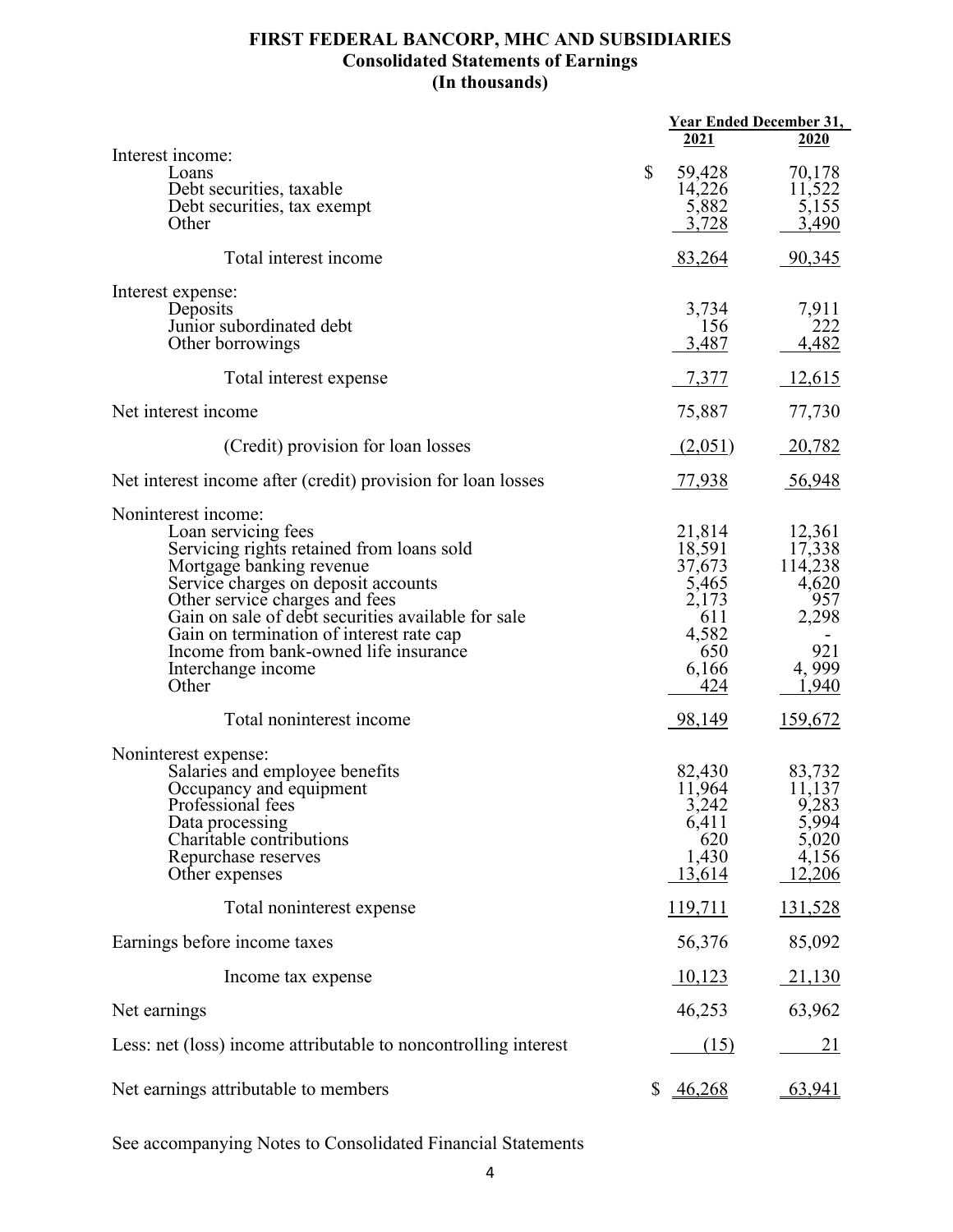# **FIRST FEDERAL BANCORP, MHC AND SUBSIDIARIES Consolidated Statements of Comprehensive Income (In thousands)**

|                                                                                                        | <b>Year Ended December 31,</b> |                   |
|--------------------------------------------------------------------------------------------------------|--------------------------------|-------------------|
|                                                                                                        | 2021                           | <u>2020</u>       |
| \$<br>Net earnings                                                                                     | 46,253                         | 63,962            |
| Other comprehensive (loss) income:<br>Change in unrealized gain on debt securities available for sale: |                                |                   |
| Unrealized gain arising during the year<br>Reclassification adjustment for realized gains              | (26,748)<br>(611)              | 39,082<br>(2,298) |
| Net change in unrealized gain                                                                          | (27,359)                       | 36,784            |
| Net change in fair value of cash flow hedges                                                           | 3,847                          | (362)             |
| Deferred income tax expense on above change                                                            | 5,254                          | (7,845)           |
| Total other comprehensive (loss) income                                                                | (18,258)                       | <u>28,577</u>     |
| Comprehensive income                                                                                   | 27,995                         | <u>92,539</u>     |
| Comprehensive income attributable to noncontrolling interest                                           | <u>15</u>                      | (21)              |
| \$<br>Comprehensive income attributable to members                                                     | <u>28,010</u>                  | <u>92,518</u>     |

See accompanying Notes to Consolidated Financial Statements.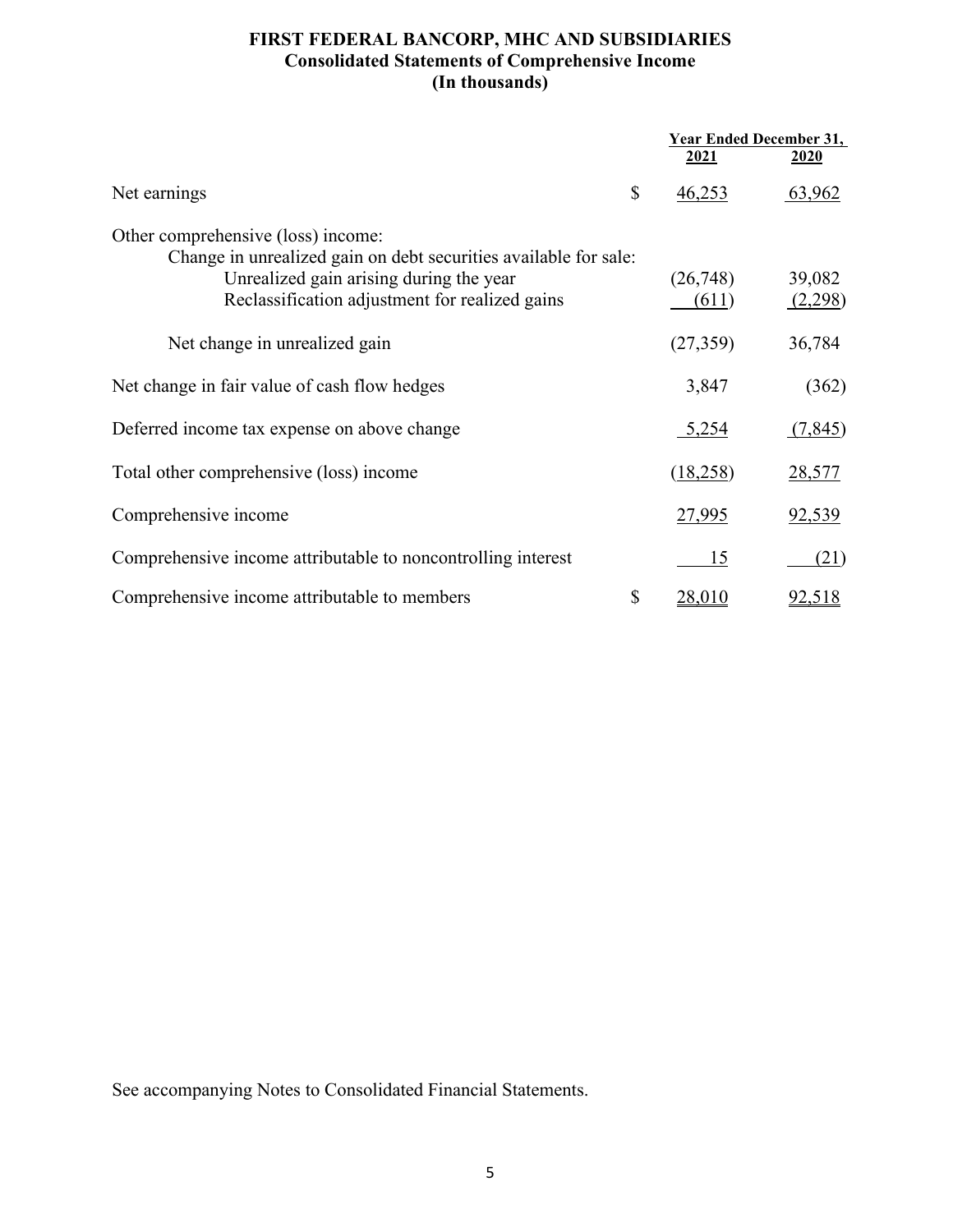# **FIRST FEDERAL BANCORP, MHC AND SUBSIDIARIES Consolidated Statements of Equity**

# **Years Ended December 31, 2021 and 2020 (In thousands)**

|                                                                                                        |               | Noncontrolling<br><b>Interest</b> | <b>Retained</b><br><b>Earnings</b> | Accumulated<br>Other<br>Compre-<br>hensive<br><b>Income</b> | <b>Total</b> |
|--------------------------------------------------------------------------------------------------------|---------------|-----------------------------------|------------------------------------|-------------------------------------------------------------|--------------|
| Balance at December 31, 2019                                                                           | $\mathcal{S}$ |                                   | 230,647                            | 4,482                                                       | 235,129      |
| Net earnings                                                                                           |               | 21                                | 63,941                             |                                                             | 63,962       |
| Net change in unrealized gain on debt securities<br>available for sale, net of income taxes of \$8,032 |               |                                   |                                    | 28,752                                                      | 28,752       |
| Net change in unrealized loss on derivative instrument,<br>net of income tax benefit of \$187          |               |                                   |                                    | (175)                                                       | (175)        |
| Noncontrolling interest                                                                                |               | 30                                |                                    |                                                             | 30           |
| Balance at December 31, 2020                                                                           |               | 51                                | 294,588                            | 33,059                                                      | 327,698      |
| Net earnings                                                                                           |               | (15)                              | 46,268                             |                                                             | 46,253       |
| Net change in unrealized loss on debt securities<br>available for sale, net of income taxes of \$6,297 |               |                                   |                                    | (21,062)                                                    | (21,062)     |
| Net change in unrealized gain on derivative instrument,<br>net of income tax expense of \$1,043        |               |                                   |                                    | 2,804                                                       | 2,804        |
| Noncontrolling interest                                                                                |               | (36)                              |                                    |                                                             | (36)         |
| Balance at December 31, 2021                                                                           | \$            |                                   | 340,856                            | 14,801                                                      | 355,657      |

See accompanying Notes to Consolidated Financial Statements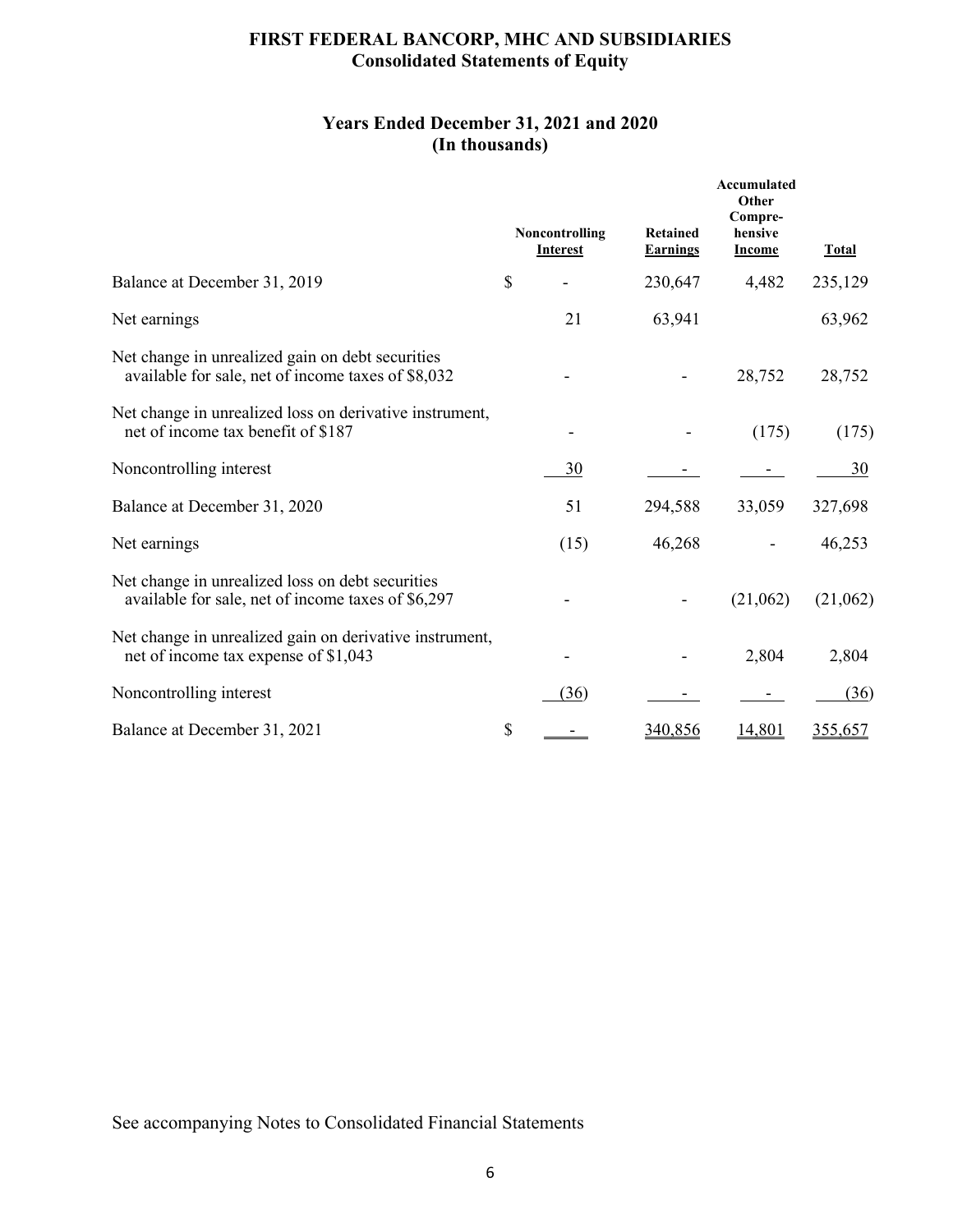# **FIRST FEDERAL BANCORP, MHC AND SUBSIDIARIES Consolidated Statements of Cash Flows (In thousands)**

|                                                                                      |               | <b>Year Ended December 31,</b> |
|--------------------------------------------------------------------------------------|---------------|--------------------------------|
|                                                                                      | 2021          | <b>2020</b>                    |
| Cash flows from operating activities:                                                | \$<br>46,253  |                                |
| Net earnings<br>Adjustments to reconcile net earnings to net cash used provided by   |               | 63,962                         |
| (used in) operating activities:                                                      |               |                                |
| (Credit) provision for loan losses                                                   | (2,051)       | 20,782                         |
| Depreciation and amortization                                                        | 2,422         | 2,348                          |
| Deferred income tax benefit                                                          | 6,468         | (1,635)                        |
| Net amortization of premiums and discounts on debt securities                        | 5,198         | 4,841                          |
| Gain on sale of debt securities available for sale                                   | (611)         | (2,298)                        |
| Origination of loans held for sale, net                                              | (4,228,116)   | (5,104,648)                    |
| Proceeds from sale of loans held for sale and loan securitizations                   | 4,552,185     | 4,971,583                      |
| Mortgage banking revenue                                                             | (37,673)      | (114, 239)                     |
| Net amortization of deferred loan costs (fees)                                       | 1,410<br>17   | 1,940<br>(347)                 |
| Loss (gain) on sale of premise and equipment<br>Net amortization of operating leases | (4)           |                                |
| Net gain on sale of foreclosed real estate                                           | (321)         | (868)                          |
| Write-down of foreclosed real estate                                                 |               | 98                             |
| Income from bank-owned life insurance                                                | (650)         | (921)                          |
| Increase in accrued interest receivable                                              | (1, 425)      | (4,693)                        |
| Increase in mortgage servicing rights                                                | (33,903)      | (23, 433)                      |
| Decrease in other assets                                                             | 5,398         | 49,405                         |
| (Decrease) increase in other liabilities                                             | (20, 544)     | 44,261                         |
| Net cash provided by (used in) operating activities                                  | 294,053       | (93,858)                       |
| Cash flows from investing activities:                                                |               |                                |
| Purchases of debt securities available for sale                                      | (787, 944)    | (408, 516)                     |
| Principal repayments of debt securities available for sale                           | 66,699        | 64,066                         |
| Maturities and calls of debt securities available for sale                           | 3,415         |                                |
| Net proceeds from sales of debt securities available for sale                        | 134,963       | 157,397                        |
| Purchase of time deposits<br>Maturities of time deposits                             | 8,762         | (498)<br>758                   |
| Net decrease (increase) in loans                                                     | 318,201       | (218, 491)                     |
| Purchases of premise and equipment, net                                              | (3,107)       | (2,806)                        |
| Proceeds from sale of premise and equipment, net                                     | 133           | 1,659                          |
| Proceeds from sale of foreclosed real estate                                         | 883           | 5,760                          |
| Redemption of Federal Home Loan Bank stock                                           | 2,545         | 75                             |
| Proceeds from bank-owned life insurance                                              |               | 340                            |
| Net cash used in investing activities                                                | (255, 450)    | (400, 256)                     |
| Cash flows from financing activities:                                                |               |                                |
| Increase in deposits                                                                 | 403,726       | 746,306                        |
| (Decrease) increase in Federal Home Loan Bank advances                               | (48,000)      | (9,500)                        |
| Net (decrease) increase in Junior Subordinated Debt and                              |               |                                |
| other borrowings                                                                     | (16)          | 84                             |
| Noncontrolling interest                                                              | (36)          | 30                             |
| Net cash provided by financing activities                                            | 355,674       | 736,920                        |
| Net increase in cash, cash equivalents and restricted cash                           | 394,277       | 242,806                        |
| Cash, cash equivalents and restricted cash at beginning of year                      | 385,463       | 142,657                        |
| Cash, cash equivalents and restricted cash at end of year                            | \$<br>779,740 | 385,463                        |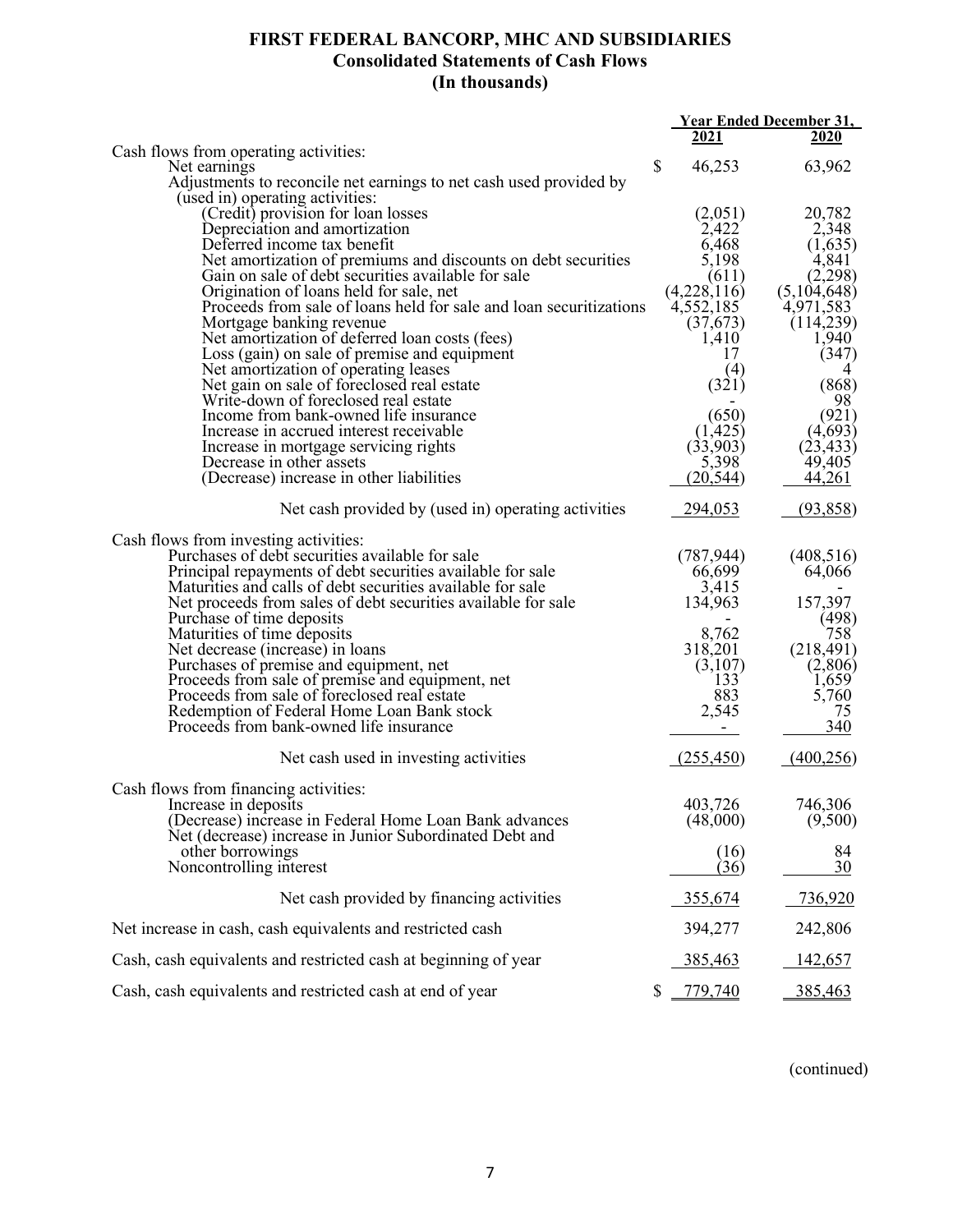# **FIRST FEDERAL BANCORP, MHC AND SUBSIDIARIES Consolidated Statements of Cash Flows, Continued (In thousands)**

|                                                                                      | <b>Year Ended December 31,</b> |               |
|--------------------------------------------------------------------------------------|--------------------------------|---------------|
| Supplemental disclosure of cash flow information:                                    | 2021                           | 2020          |
| Cash paid during the year for:                                                       |                                |               |
| Income taxes                                                                         | \$<br>13,721                   | 18,812        |
| Interest                                                                             | \$<br>$-7,546$                 | 12,762        |
| Noncash transactions:                                                                |                                |               |
| Loans transferred to foreclosed real estate                                          | \$<br>1.776                    | 3,487         |
| Capitalized servicing rights                                                         | \$<br>34,953                   | 34,446        |
| Right of Use lease asset obtained in exchange for operating<br>lease liabilities     | \$<br>427                      | 308           |
| Net change in unrealized gain on debt securities available for<br>sale, net of taxes | \$<br>(21,062)                 | <u>28,752</u> |
| Net change in unrealized gain (loss) on derivative instruments,<br>net of taxes      | \$<br>2.804                    | 75'           |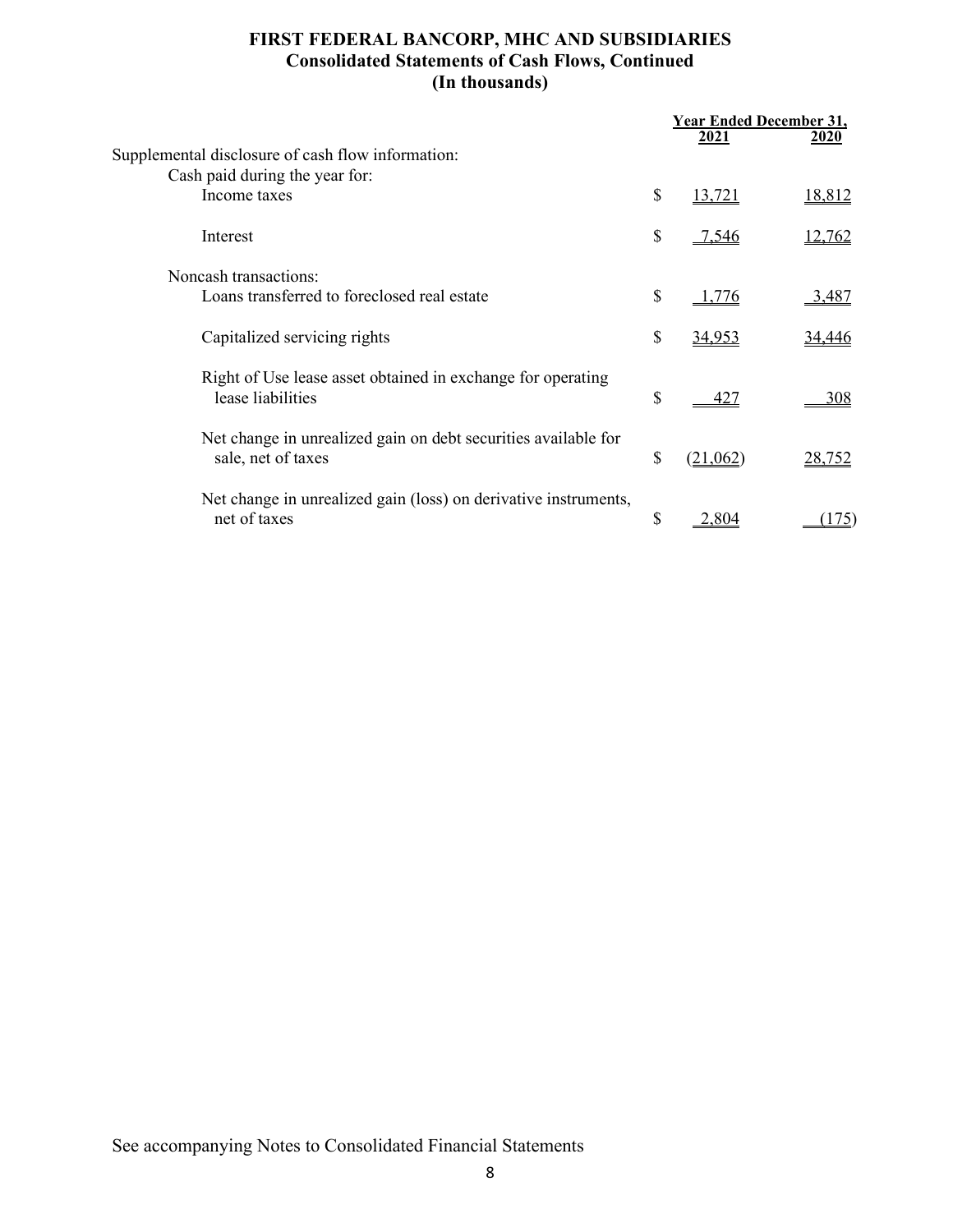#### **At December 31, 2021 and 2020 and for the Years Then Ended**

#### **(1) Organization and Summary of Significant Accounting Principles**

*Organization.* First Federal Bancorp, MHC is a federally-chartered, mutual holding company. The Company through its subsidiary First Federal Bancorp, Inc. (a federal corporation) ("FFBI") owns First Federal Bank (the "Bank" or "First Federal") which serves its customers through 25 branches across Florida and South Carolina. The Bank has three loan production offices located in Florida, Georgia (operating as *CBC Mortgage at First Federal*) and Wisconsin (operating as *QRL Financial Services*). Lines of business include a mortgage processing company, wholesale lending, Small Business Administration ("SBA") and U.S. Department of Agriculture ("USDA") lending, warehouse lending, consumer direct lending and manufactured housing lending. The Bank operates two subsidiaries. FFBF Investments, Inc. is a Delaware based company performing investment management for the Bank. Loan Closing Experts, LLC provides title and closing services for borrowers. Loan Closing Experts, LLC was 51% owned by the Bank and began business in April of 2020. The non-controlling members exited Loan Closing Experts, LLC during 2021 and the Bank closed the business. The Bank's deposits are insured up to the applicable limits by the Federal Deposit Insurance Corporation ("FDIC").

The accounting and reporting policies of the Company conform to accounting principles generally accepted in the United States of America ("GAAP"). The following summarizes the more significant of these policies and practices:

- **Subsequent Events.** Management has evaluated all significant events occurring subsequent to the balance sheet date through March 28, 2022, which is the date the consolidated financial statements were available to be issued, determining no events require additional disclosure in the consolidated financial statements.
- **Principles of Consolidation.** The consolidated financial statements include the accounts of First Federal Bancorp, MHC and its wholly-owned subsidiaries. All significant intercompany accounts and transactions have been eliminated in consolidation.
- *Estimates***.** The preparation of consolidated financial statements in conformity with GAAP requires management to make estimates and assumptions that affect the reported amounts of assets and liabilities and disclosure of contingent assets and liabilities at the date of the consolidated financial statements and the reported amounts of revenues and expenses during the reporting period. Actual results could differ from those estimates. Material estimates that are particularly susceptible to significant change in its near term relate to the allowance for loan losses, valuation of loan servicing rights and goodwill.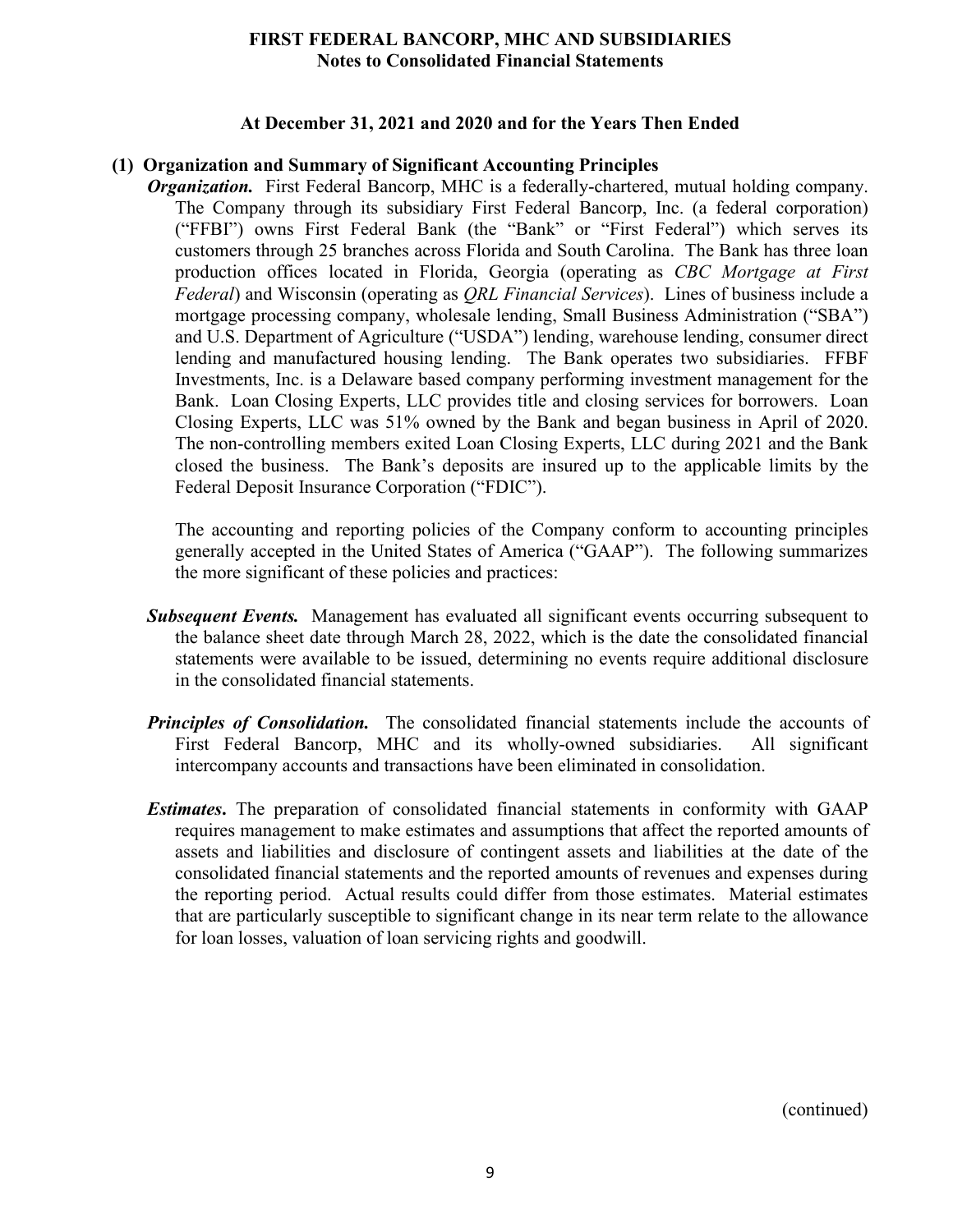# **(1) Organization and Summary of Significant Accounting Policies, Continued**

*Cash and Cash Equivalents.* For purposes of the consolidated statements of cash flows, cash and cash equivalents include cash, due from banks and interest-earning deposits with banks, all of which have original maturities of less than ninety days.

Banks are required to maintain cash reserves in the form of vault cash, in a non-interest earning account with the Federal Reserve Bank or in non-interest earning accounts with other qualified banks. This requirement is based on the amount of the Bank's transaction deposit accounts. As of December 31, 2021, as well as December 31, 2020, the Bank did not have a reserve requirement as the Federal Reserve Board reduced reserve requirements for all depository institutions to zero effective March 26, 2020 in response to the COVID-19 pandemic.

- *Restricted Cash.* As a qualified public depository in Florida, the Company pledges assets, including cash, to the Florida Chief Financial Officer for collateral purposes as required by law for the benefit of public (governmental) customers. The Florida Chief Financial Officer places the cash on deposit in the State of Florida's Special Purpose Investment Account. At December 31, 2021 and 2020, the balances on deposit with the State were \$281.8 million and \$220.3 million, respectively.
- *Debt Securities.* The Company may classify its debt securities as either trading, held to maturity or available for sale. Trading securities are held principally for resale and recorded at their fair values. Unrealized gains and losses on trading securities are included immediately in earnings. Debt securities held-to-maturity are those which the Company has the positive intent and ability to hold to maturity and are reported at amortized cost. Debt securities available for sale consist of debt securities not classified as trading debt securities nor as debt securities held-to-maturity. Unrealized holding gains and unrealized losses, net of tax, on debt securities available for sale are excluded from earnings and reported in accumulated other comprehensive income. Gains and losses on the sale of debt securities are determined using the specific-identification method. Premiums and discounts on debt securities available for sale and held to maturity are recognized in interest income using the interest method over the period to maturity.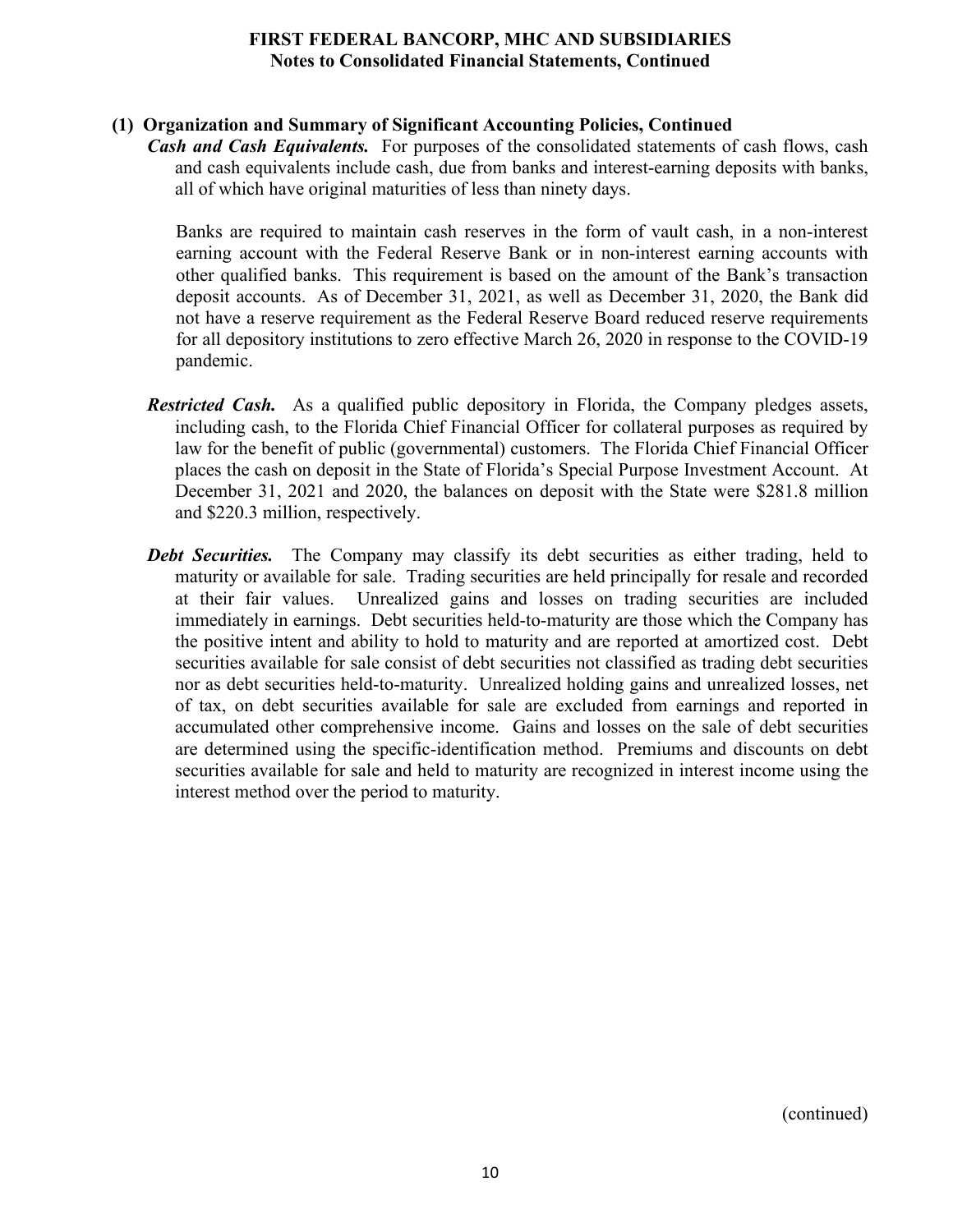# **(1) Organization and Summary of Significant Accounting Principles, Continued**

**Debt Securities, Continued.** The Company assess individual debt securities in its investment portfolio for impairment at least on a quarterly basis, and more frequently when economic or market conditions warrant such an evaluation. An investment is impaired if the fair value of the debt security is less than its carrying value at the consolidated financial statement date. When a debt security is impaired, the Company then determines whether this impairment is temporary or other-than-temporary. In estimating other-than-temporary impairment ("OTTI") losses, management assesses whether it intends to sell, or it is more likely than not it will be required to sell, a debt security in an unrealized loss position before recovery of its amortized cost basis. If either of these criteria is met, the entire difference between amortized cost and fair value is recognized in earnings. For debt securities that do not meet the aforementioned criteria, the amount of impairment recognized in earnings is limited to the amount related to credit losses, while impairment related to other factors is recognized in accumulated other comprehensive income. Management utilizes cash flow models to segregate impairments to distinguish between impairment related to credit losses and impairment related to other factors.

To assess for OTTI, management considers, among other things, (i) the severity and duration of the impairment; (ii) the ratings of the debt security; (iii) the overall transaction structure (the Company's position within the structure, the aggregate, near-term financial performance of the underlying collateral, delinquencies, defaults, loss severities, recoveries, prepayments, cumulative loss projections, and discounted cash flows); and (iv) the timing and magnitude of a break in modeled cash flows.

- *Loans Held for Sale, Net.* Mortgage loans originated and intended for sale in the secondary market are carried at fair value in the aggregate. Net unrealized gains and (losses), if any, are recognized through a valuation allowance and are included in earnings.
- *Loans.* Loans are reported at their outstanding principal adjusted for any charge-offs, the allowance for loan losses, and any deferred fees or costs.

Loan origination fees are deferred, and certain direct origination costs are capitalized. Both are recognized as an adjustment of the yield of the related loan.

The accrual of interest on all portfolio classes is discontinued at the time the loan is ninety days delinquent unless the loan is well collateralized and in process of collection. Guaranteed loans that are 90+ days past due and accruing are well secured by guarantees from the U.S. Government and are in the process of collection or being rehabilitated to be held for sale. Guarantees cover the principal basis in these loans and interest will be paid by the guarantor through the claim payment date. Loans which are guaranteed through U.S. Government programs that are in the process of foreclosure are placed on nonaccrual as recovery of the contract interest is no longer covered by the guarantee. Generally, claims on guaranteed student loans cannot be filed until the loan has been delinquent more than 270 days. In all cases, loans are placed on nonaccrual or charged-off at an earlier date if collection of principal or interest is considered doubtful.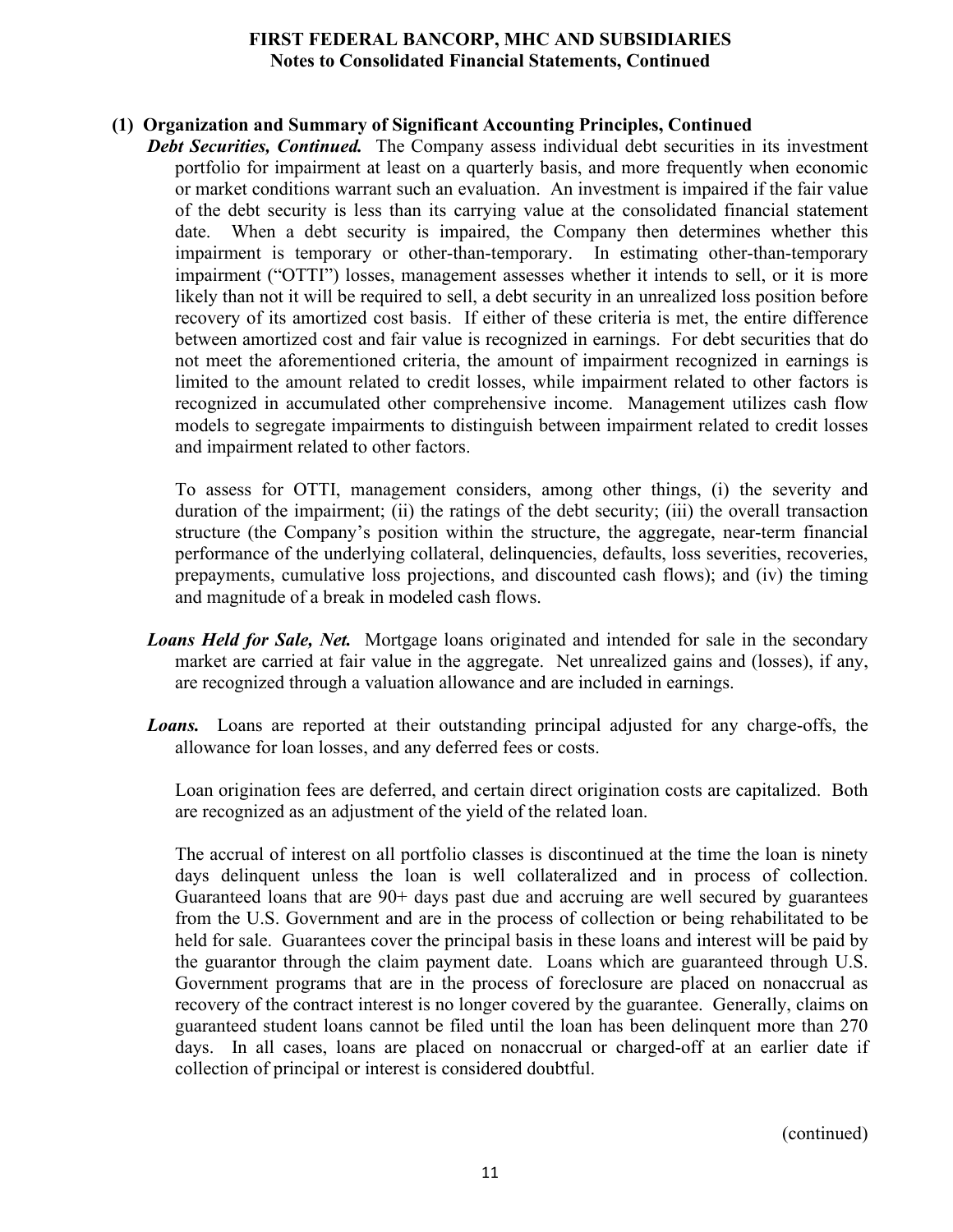# **(1) Organization and Summary of Significant Accounting Principles, Continued**

- **Loans, Continued.** All interest accrued but not collected for loans that are placed on nonaccrual or charged-off is reversed against interest income. The interest on these loans is accounted for on the cash-basis or cost-recovery method, until qualifying for return to accrual. Loans are returned to accrual status when all the principal and interest amounts contractually due are brought current and future payments are reasonably assured.
	- *Allowances for Loan Losses.* The allowance for loan losses is established as losses are estimated to have occurred through a credit for loan losses charged to earnings. Loan losses are charged against the allowance when management believes the uncollectability of a loan balance is confirmed. Subsequent recoveries, if any, are credited to the allowance. There were no changes in the Company's accounting policies or methodology during the years ended December 31, 2021 and 2020.

The allowance for loan losses is evaluated on a regular basis by management and is based upon management's periodic review of the collectability of the loans in light of historical experience, the nature and volume of the loan portfolio, adverse situations that may affect the borrower's ability to repay, estimated value of any underlying collateral and prevailing economic conditions. This evaluation is inherently subjective as it requires estimates that are susceptible to significant revision as more information becomes available.

The allowance consists of specific and general components. The specific component relates to loans that are classified as impaired. For such loans, an allowance is established when the discounted cash flows or the collateral value of the impaired loan is lower than the carrying value of that loan. The general component covers nonimpaired and is based on historical loss experience, adjusted for qualitative factors.

The historical loss component of the allowance is determined by losses recognized by portfolio segment over the preceding two years. This is supplemented by the risks for each portfolio segment. Risk factors impacting loans in each of the portfolio segments include any deterioration of property values, reduced consumer and business spending as a result of unemployment and reduced credit availability and lack of confidence in the economy. The historical experience is adjusted for qualitative factors including, economic conditions, industry specific factors, portfolio and other trends or uncertainties that could affect management's estimate of probable losses.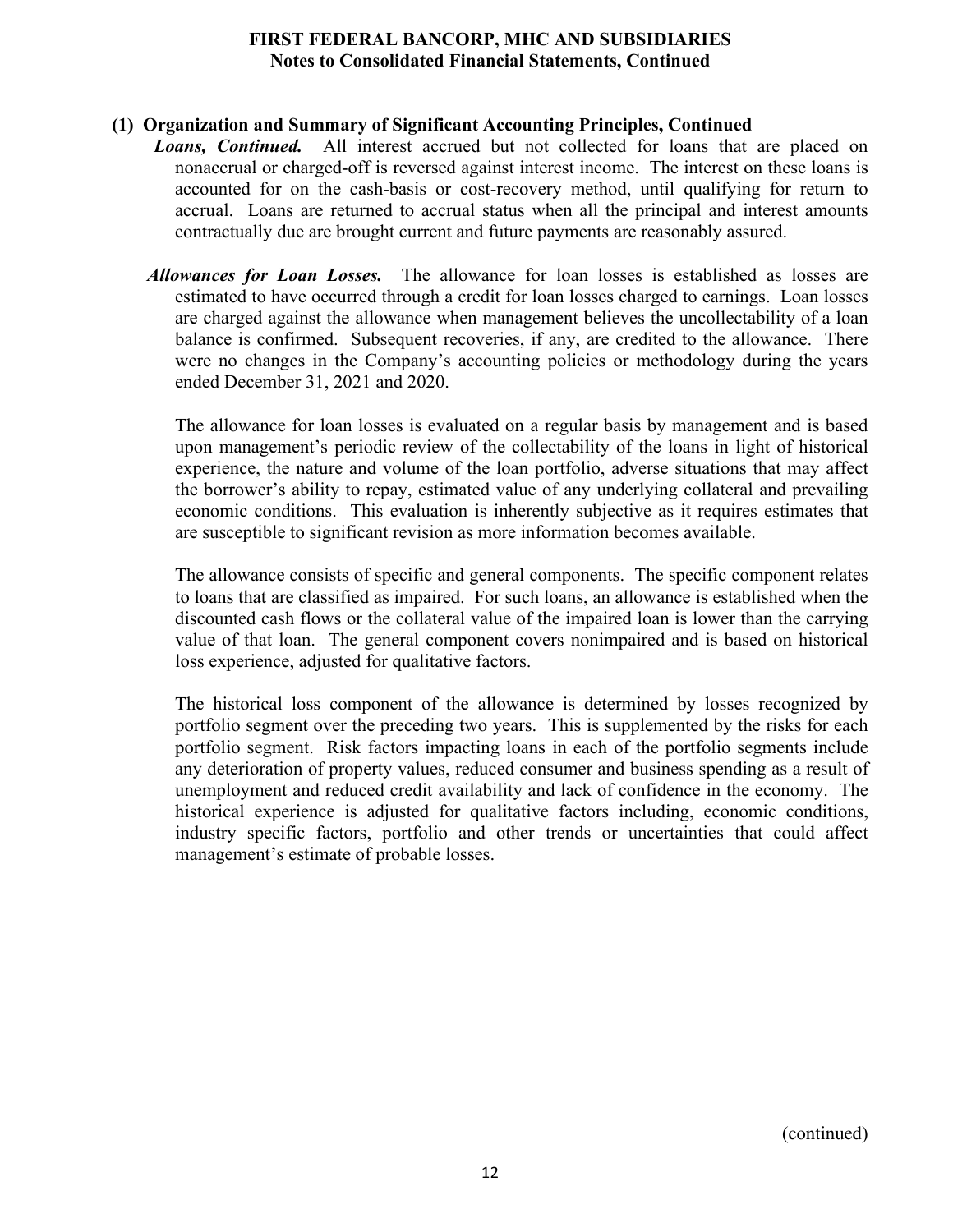#### **(1) Organization and Summary of Significant Accounting Principles, Continued**

- *Allowances for Loan Losses, Continued.* A loan is considered impaired when, based on current information and events, it is probable that the Company will be unable to collect the scheduled payments of principal or interest when due. Factors considered by management in determining impairment include payment status, collateral value, and the probability of collecting scheduled principal and interest payments when due. Loans that experience insignificant payment delays and payment shortfalls generally are not classified as impaired. Management determines the significance of payment delays and payment shortfalls on a case-by-case basis, taking into consideration all of the circumstances surrounding the loan and the borrower, including the length of the delay, the reasons for the delay, the borrower's prior payment record, and the amount of the shortfall in relation to the principal and interest owed. Impairment is measured on a loan-by-loan basis for all loans by either the present value of expected future cash flows discounted at the loan's effective interest rate, the loan's obtainable market price, or the fair value of the collateral if the loan is collateral-dependent.
	- *Purchase Credit-Impaired Loans.* The Company acquired loans, some of which have shown evidence of credit deterioration since origination. These purchase credit-impaired ("PCI") loans were determined to be credit impaired based on borrower payment history, past due status, loan credit grading, value of underlying collateral and other factors that affect the collectability of contractual cash flows. Under GAAP, loans acquired in the same fiscal quarter may be assembled into one or more pools with common characteristics. Once pooled, a single composite interest rate is used to determine aggregate expected cash flows for the pool.

PCI loans are accounted for individually or aggregated into pools of loans based on common risk characteristics such as, credit score, loan type, and date of origination. The Company estimates the amount and timing of expected cash flows for each loan or pool, and the expected cash flows in excess of amount paid is recorded as interest income over the remaining life of the loan or pool (accretable yield). The excess of the loan or pool's contractual principal and interest over expected cash flows is not recorded (nonaccretable difference). On a quarterly basis, the Company has updated the amount of loan principal and interest cash flows expected to be collected, incorporating assumptions regarding default rates, loss severities, the amounts and timing of prepayments and other factors that are reflective of current market conditions. Probable decreases in expected loan principal cash flows trigger recognition of impairment, which is then measured as the present value of the expected principal loss plus any related foregone interest cash flows discounted at the loan's effective interest rate. Impairments that have occurred after the acquisition date have been recognized through the allowance for loan losses; any remaining increases have been recognized prospectively as adjustments to interest income. Disposals of loans, which may include sale of loans, receipt of payments in full by the borrower, or foreclosures, result in the removal of the loan from the PCI portfolio.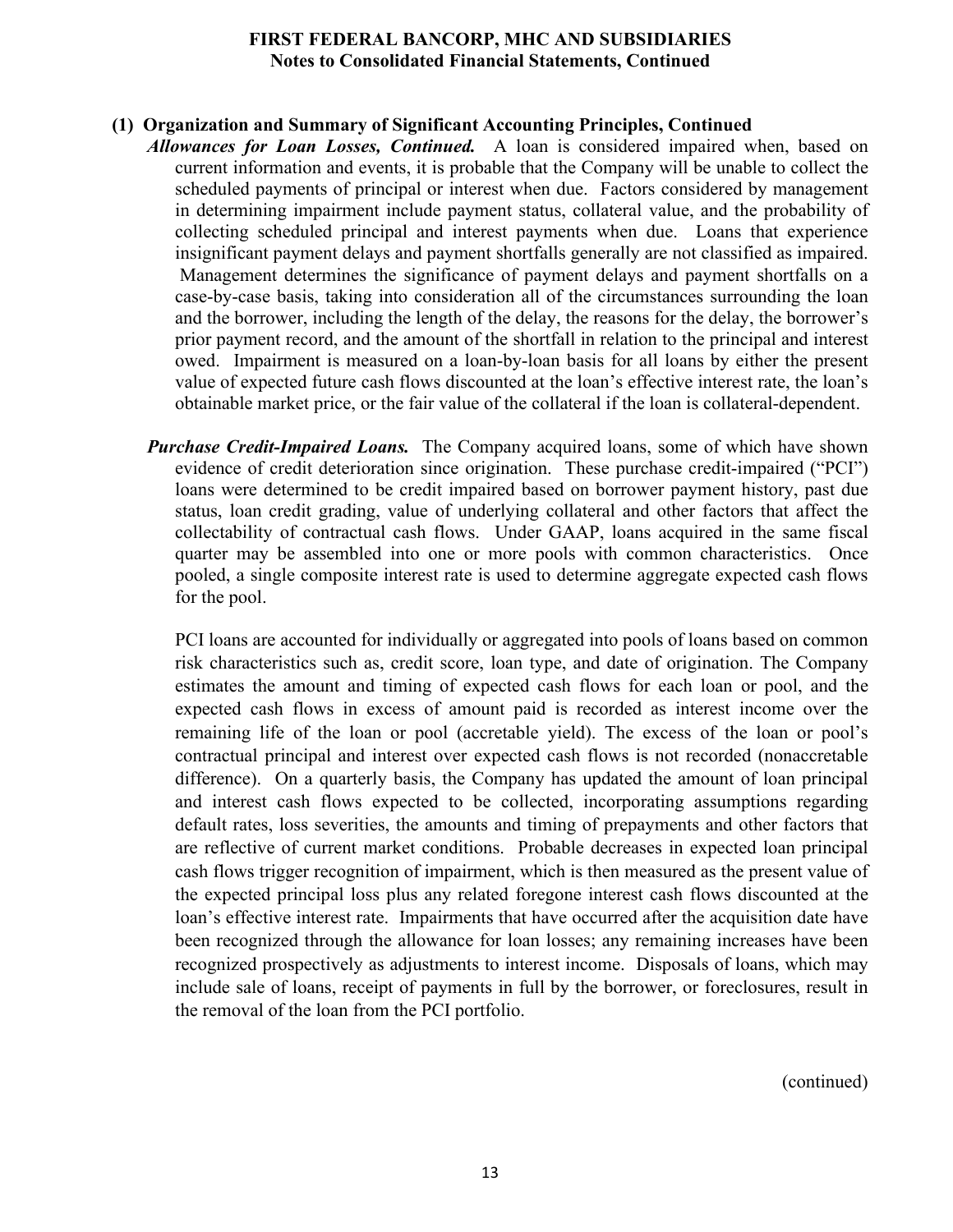#### (**1) Organization and Summary of Significant Accounting Principles, Continued**

- **Servicing.** Servicing assets are recognized as separate assets when rights are acquired through purchase or through sale of financial assets. Capitalized servicing rights are amortized in proportion to, and over the period of, the estimated future net servicing income of the underlying financial assets. The Company has chosen to account for these servicing rights under the fair value or lower of cost or market methods. Servicing assets are evaluated for impairment based upon the fair value of the rights compared to amortized cost. Impairment is determined by stratifying rights by predominant characteristics, such as interest rates and terms. Fair value is determined using prices for similar assets with similar characteristics, when available, or based upon discounted cash flows using market-based assumptions. Impairment is recognized through a valuation allowance for an individual stratum, to the extent that fair value is less than the capitalized amount for the stratum. At December 31, 2021 and 2020, all impairment of servicing assets has been recognized through the valuation allowance.
	- *Premises and Equipment.* Land is carried at cost. Building and improvements and furniture and equipment are carried at cost less accumulated depreciation and amortization computed using the straight-line and accelerated methods over the estimated life of the assets. Interest costs are capitalized in connection with the construction of new banking offices.
	- *Foreclosed Real Estate.* Real estate acquired through, or in lieu of, foreclosure, is initially recorded at fair value less selling costs establishing a new cost basis. After foreclosure, valuations are periodically performed by management and the foreclosed real estate is carried at the lower of the new cost basis or fair value less selling costs. Revenue and expenses from operations and changes in the valuation allowance are included in earnings. The foreclosed real estate was included in Other Assets in the accompanying consolidated balance sheets and at December 31, 2021 and 2020 was \$1,223,000 and \$9,000, respectively.
	- *Goodwill and Core Deposit Intangibles.* Goodwill represents the excess of the acquisition cost over the fair value of the net assets acquired in acquisition. GAAP requires goodwill to be tested for impairment on an annual basis and between annual tests in certain circumstances and written down when impaired. Management has internally evaluated goodwill in accordance with GAAP and determined, based on a qualitative assessment, that it is not more-likely-than-not that the fair value of the reporting unit is less than its carrying value as of December 31, 2021 and 2020 and therefore has determined that there was no impairment of goodwill during the years ended December 31, 2021 and 2020. There can be no assurance that future goodwill impairment tests will not result in a charge to earnings. As of December 31, 2021 and 2020, the Company had goodwill in the amount of \$29.0 million for both years.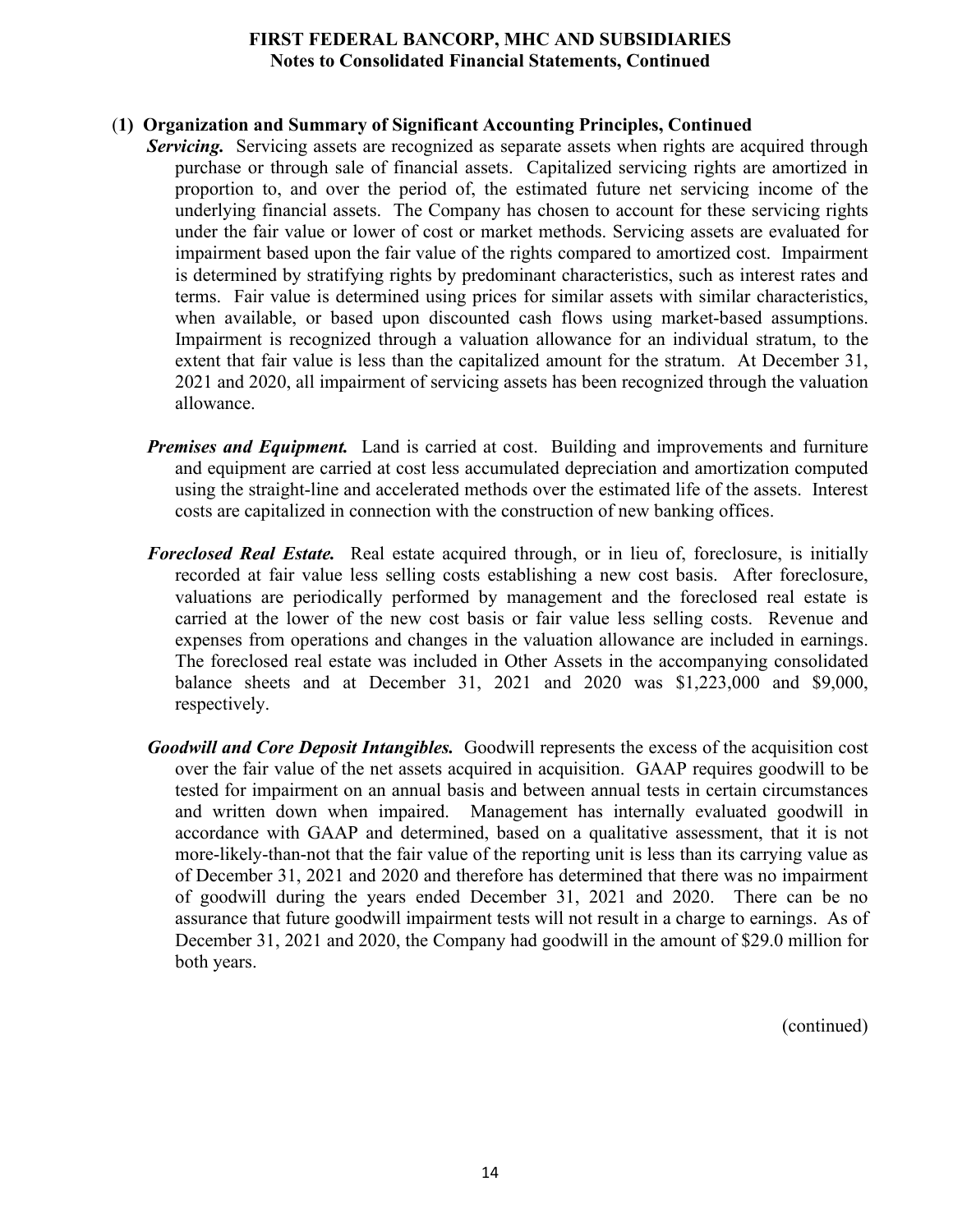# **(1) Organization and Summary of Significant Accounting Principles, Continued**

*Goodwill and Core Deposit Intangibles, Continued.* The core deposit intangibles ("CDI") are intangible assets arising from either branch acquisitions or whole bank acquisitions. CDI are initially measured at fair value and then amortized up to ten years on a straight-line basis using projected decay rates of the underlying core deposits. The principal factors considered when valuing the CDI consist of the following: (1) the rate and maturity structure of the interest-bearing liabilities, (2) estimated retention rates for each deposit liability category, (3) the current interest rate environment and (4) estimated noninterest income potential of the acquired relationship. The CDI is evaluated periodically for impairment.

As of December 31, 2021 the Company determined the CDI was not impaired.

The Company's CDI is as follows (dollars in thousands):

|             | Core<br><b>Deposit</b> |              |               | Amortization |         | <b>Remaining Core</b><br><b>Deposit Intangible</b> |
|-------------|------------------------|--------------|---------------|--------------|---------|----------------------------------------------------|
|             | Intangible             | Period of    | Recognized in |              |         | at December 31,                                    |
| Acquisition | Acquired               | Amortization | 2021          | 2020         | 2021    | 2020                                               |
| CBC Bank    | 6,453                  | 69 months    | \$1,138       | 1,138        | \$2,238 | 3,376                                              |

The CDI was included in Other Assets in the accompanying consolidated balance sheets.

The future expected amortization of CDI with determinable useful lives as of December 31, 2021 is as follows (in thousands):

| Amount  | <b>Year Ending</b><br>December 31, |
|---------|------------------------------------|
| \$1,138 | 2022<br>2023                       |
| \$      |                                    |

*Other Investments.* At December 31, 2021 and 2020, the Company has a \$2.74 million and \$1.45 million, respectively, investment in a limited liability company for which it is a limited partner. The investment is in a project that qualifies for a low-income housing tax credit program. The investment is accounted for using the proportional amortization method with the Company's allocable share of the operations of the partnership recognized in income tax expense. The Company was also committed to investing approximately \$15.8 million in total funds into the limited liability company at December 31, 2021.

 At December 31, 2021, the Company's maximum exposure to loss associated with the limited liability company was limited to the Company's recorded investment.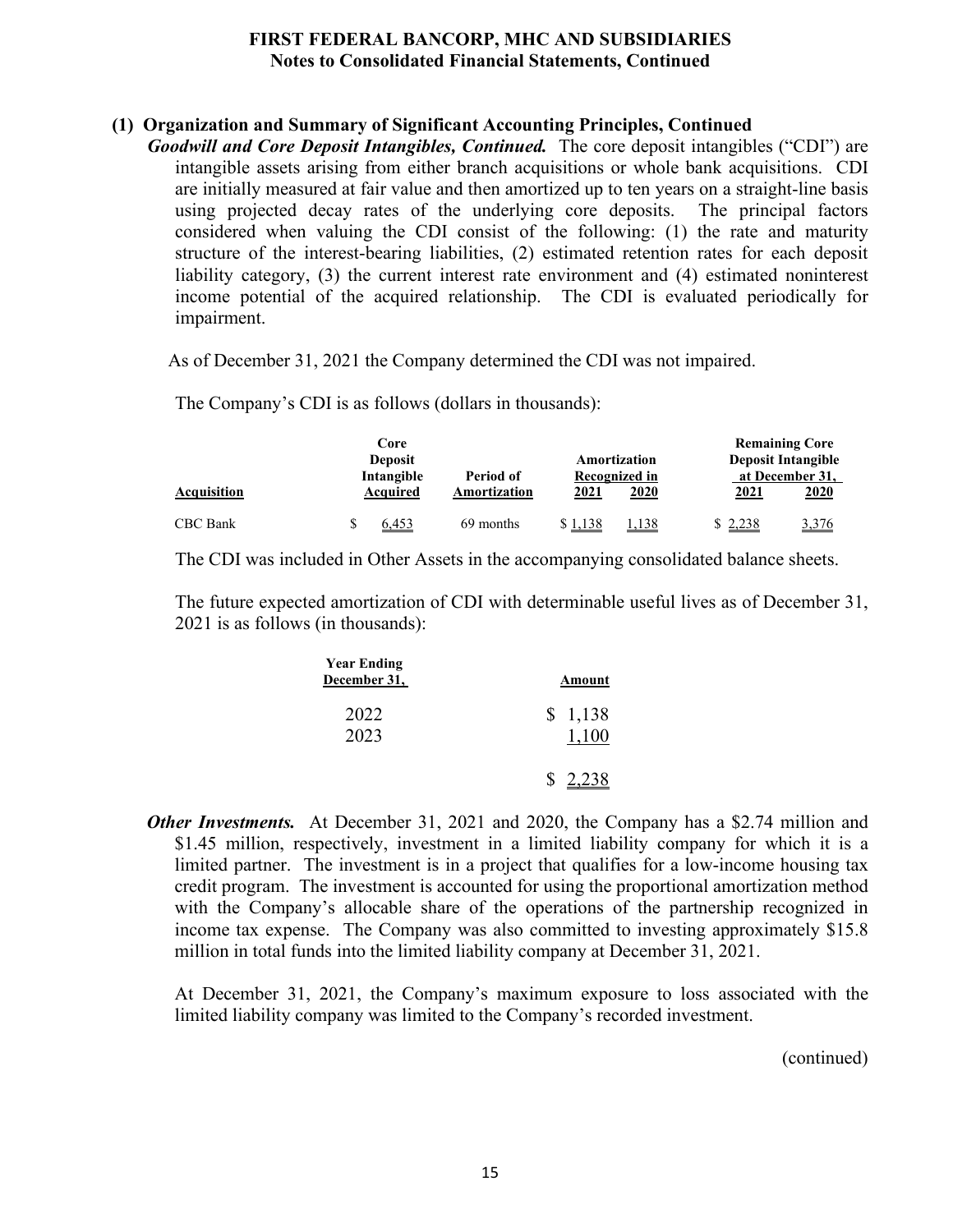# **(1) Organization and Summary of Significant Accounting Principles, Continued**

*Junior Subordinated Debt.* With the acquisition of CBC the Company assumed two Trust Preferred Securities. Coastal Banking Company Statutory Trust I ("Trust I") is a nonconsolidated subsidiary issued in May 2004 with a maturity date of July 23, 2034. The Trust used the proceeds from the sale of its Trust Preferred Securities and from the issuance of the common interests in the Trust to acquire Junior Subordinated Debt (the "Debenture") issued by the Company. As of December 31, 2021 and 2020, the debenture balance was \$2.8 million and \$2.7 million, respectively. The debenture carries a floating rate equal to the 3 month LIBOR plus 2.75%, adjusted quarterly (2.87% at December 31, 2021). Coastal Banking Company Statutory Trust II ("Trust II") is a non-consolidated subsidiary issued in June 2006 with a maturity date of September 30, 2036. As of December 31, 2021 and 2020, the debenture balance was \$3.3 million and \$3.2 million, respectively. The debenture carries a floating rate equal to the 3-month LIBOR plus 1.60%, adjusted quarterly (1.82% at December 31, 2021).

All of the common securities of Trust I and Trust II are owned by the Company.

- *Transfer of Financial Assets.* Transfers of financial assets or a participating interest in an entire financial asset are accounted for as sales when control over the assets has been surrendered. Control over transferred assets is deemed to be surrendered when (1) the assets have been isolated from the Company, (2) the transferee obtains the right (free of conditions that constrain it from taking advantage of that right) to pledge or exchange the transferred assets, and (3) the Company does not maintain effective control over the transferred assets through an agreement to repurchase them before their maturity. A participating interest is a portion of an entire financial asset that (1) conveys proportionate ownership rights with equal priority to each participating interest holder (2) involves no recourse (other than standard representations and warranties) to, or subordination by, any participating interest holder, and (3) does not entitle any participating interest holder to receive cash before any other participating interest holder.
- *Mortgage Banking Revenue.* Mortgage banking revenue includes gains on the sale of loans originated for sale, gains on the sale of loans originated for securitization by third parties and the fair market value adjustment on loans held for sale. The Company recognized mortgage banking revenue from mortgage loans originated and securitized in the consolidated statements of earnings upon sale of the loans.
- *Revenue Recognition.* The Company recognizes revenue in accordance with Accounting Standards Updated ("ASU") ASU 2014-09 Revenue from Contracts with Customers and all subsequent amendments to the ASU (collectively, "ASC 606"). The majority of the Company's revenues come from interest income and financial assets, including loans, securities, derivatives, loan servicing assets, bank owned life insurance and gain on sales of financial assets which are outside the scope of ASC 606. Company's services that fall within the scope of ASC 606 are presented within noninterest income and are recognized as revenue as the Company satisfies its obligation to the customer.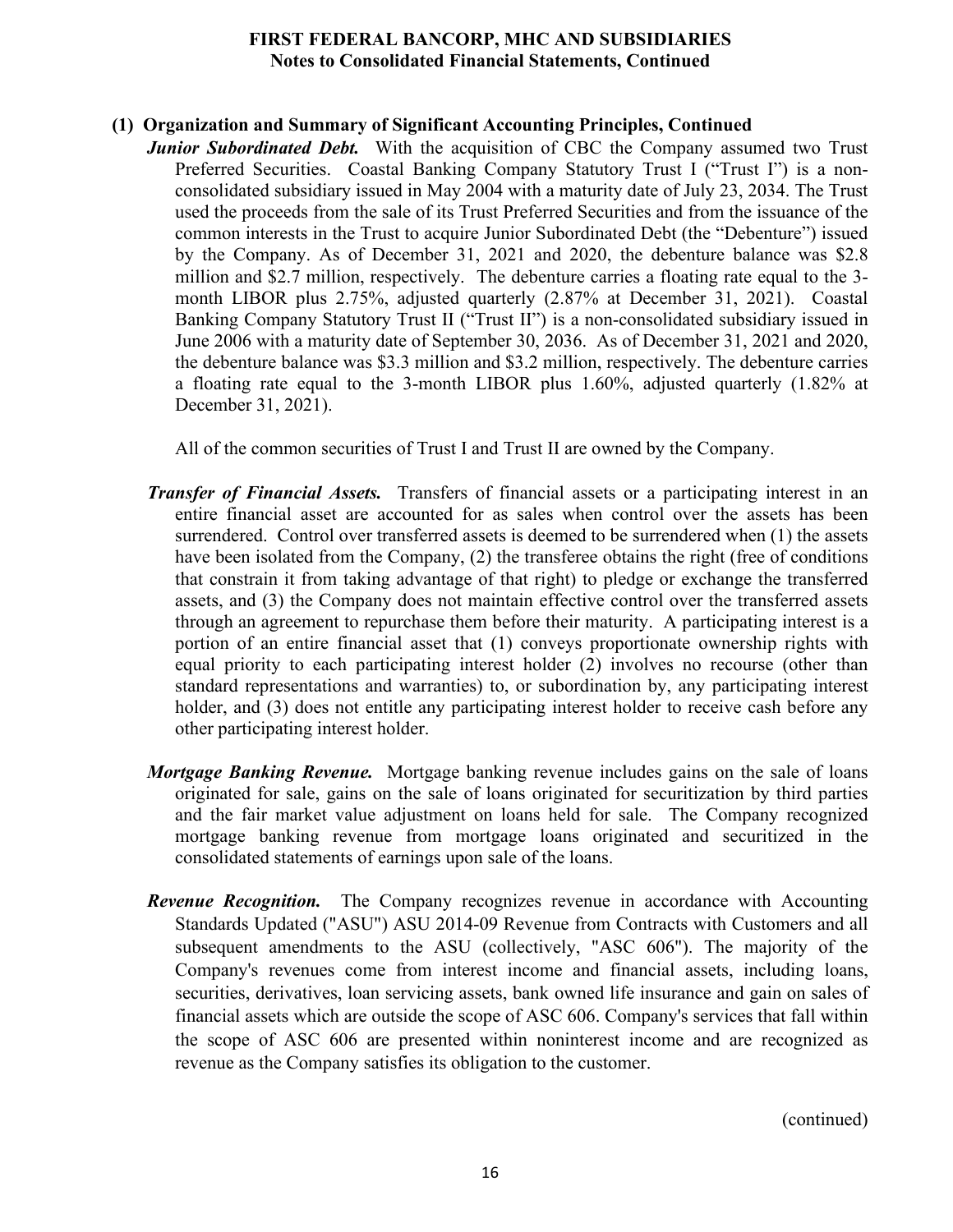# **(1) Organization and Summary of Significant Accounting Principles, Continued**

*Revenue Recognition, Continued.* The following summarizes the Company's revenue recognition accounting policies for certain noninterest income activities within the scope of ASC 606:

*Gains (Losses) on Sales of Foreclosed Real Estate.* The Company records a gain or loss from the sale of foreclosed real estate when control of the property transfers to the buyer, which generally occurs at the time of an executed deed. When the Company finances the sale of the property, the Company assesses whether the buyer is committed to perform their obligations under the contract and whether collectability of the transaction price is probable. Once these criteria are met, the asset is derecognized and the gain or loss on sale is recorded upon the transfer of control of the property to the buyer. In determining the gain or loss on the sale, the Company adjusts the transaction price and related gain (loss) on sale if a significant financing component is present.

*Service Charges on Deposit Accounts.* Deposit related fees consist of fees earned on transaction-based, account maintenance, and overdraft services. Transaction-based fees, which include services such as wire fees, ATM use fees, debit card interchange fees, stop payment charges, statement rendering, and ACH fees, are recognized at the time the transaction is executed as that it the point in time the Company fulfills the customer's request. Account maintenance fees, which relate primarily to monthly maintenance, are earned over the course of a month, representing the period over which the Company satisfies the performance obligation. Overdraft fees are recognized at the point in time that the overdraft occurs. Service charges on deposits are withdrawn from the customer's account balance.

*Interchange Income.* The Company earns interchange fees from debit/credit cardholder transactions conducted through the Visa/MasterCard payment network. Interchange fees from cardholder transactions represent a percentage of the underlying transaction value and are recognized daily, concurrently with the transaction processing services provided to the cardholder.

*Credit Card Fee Income.* Credit card fee income includes annual, late and over-limit fees as well as fees earned from interchange, cash advances and other miscellaneous transactions and is presented net of direct costs. Interchange fees are recognized upon settlement of the credit and debit card payment transactions and are generally determined on a percentage basis for credit cards and fixed rates for debit cards based on the corresponding payment network's rates. Substantially all card fees are recognized at the transaction date, except for certain time-based fees such as annual fees, which are recognized over twelve months. Credit card fee income is included with interchange income in other noninterest income.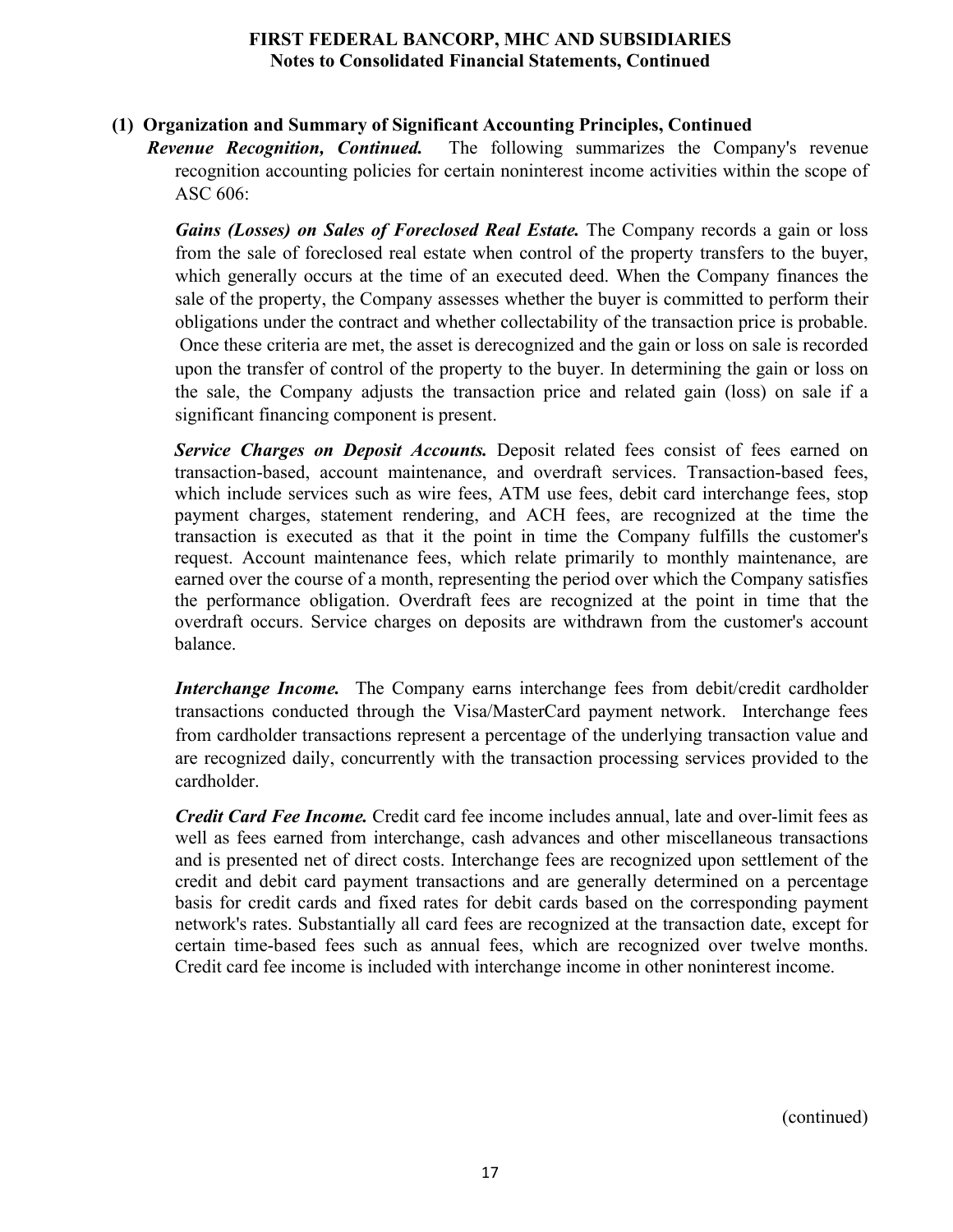# **(1) Organization and Summary of Significant Accounting Principles, Continued**

**Income Taxes.** There are two components of income taxes: current and deferred. Current income taxes reflect taxes to be paid or refunded for the current period by applying the provisions of the enacted tax law to the taxable income or excess of deductions over revenues. The Company determines deferred income taxes using the liability (or balance sheet) method. Under this method, the net deferred tax asset or liability is based on the tax effects of the differences between the book and tax basis of assets and liabilities, and enacted changes in tax rates and laws are recognized in the period in which they occur. Deferred income taxes result from changes in deferred tax assets and liabilities between periods. Deferred tax assets are recognized if it is more likely than not, based on the technical merits, that the tax position will be realized or sustained upon examination. The term *more likely than not* means a likelihood of more than 50 percent; the terms examined and upon examination also include resolution of the related appeals or litigation processes, if any.

A tax position that meets the more-likely-than-not recognition threshold is initially and subsequently measured as the largest amount of tax that has a greater than 50 percent likelihood of being realized upon settlement with a taxing authority that has full knowledge of all relevant information. The determination of whether or not a tax position has met the more-likely-than-not recognition threshold considers the taxes, circumstances, and information available at the reporting date and is subject to management's judgment. Deferred tax assets are reduced by a valuation allowance if, based on the weight of evidence available, it is more likely than not that some portion or all of a deferred tax asset will not be realized. As of December 31, 2021, management is not aware of any uncertain tax positions that would have a material effect on the Company's consolidated financial statements.

The Company recognizes interest and penalties on income taxes, if any, as a component of income tax expense.

The Company and the Bank file consolidated income tax returns. Income taxes are allocated proportionately to the Company and the Bank as though separate income tax returns were filed.

- *Off-Balance-Sheet Financial Instruments.* In the ordinary course of business, the Company has entered into off-balance-sheet financial instruments consisting of unused lines of credit, undisbursed loans in process, commitments to extend credit and standby letters of credit. Such financial instruments are recorded in the consolidated financial statements when they are funded.
- *Derivative Financial Instruments.* Derivative financial instruments are recognized as assets or liabilities in the accompanying consolidated balance sheets and measured at fair value.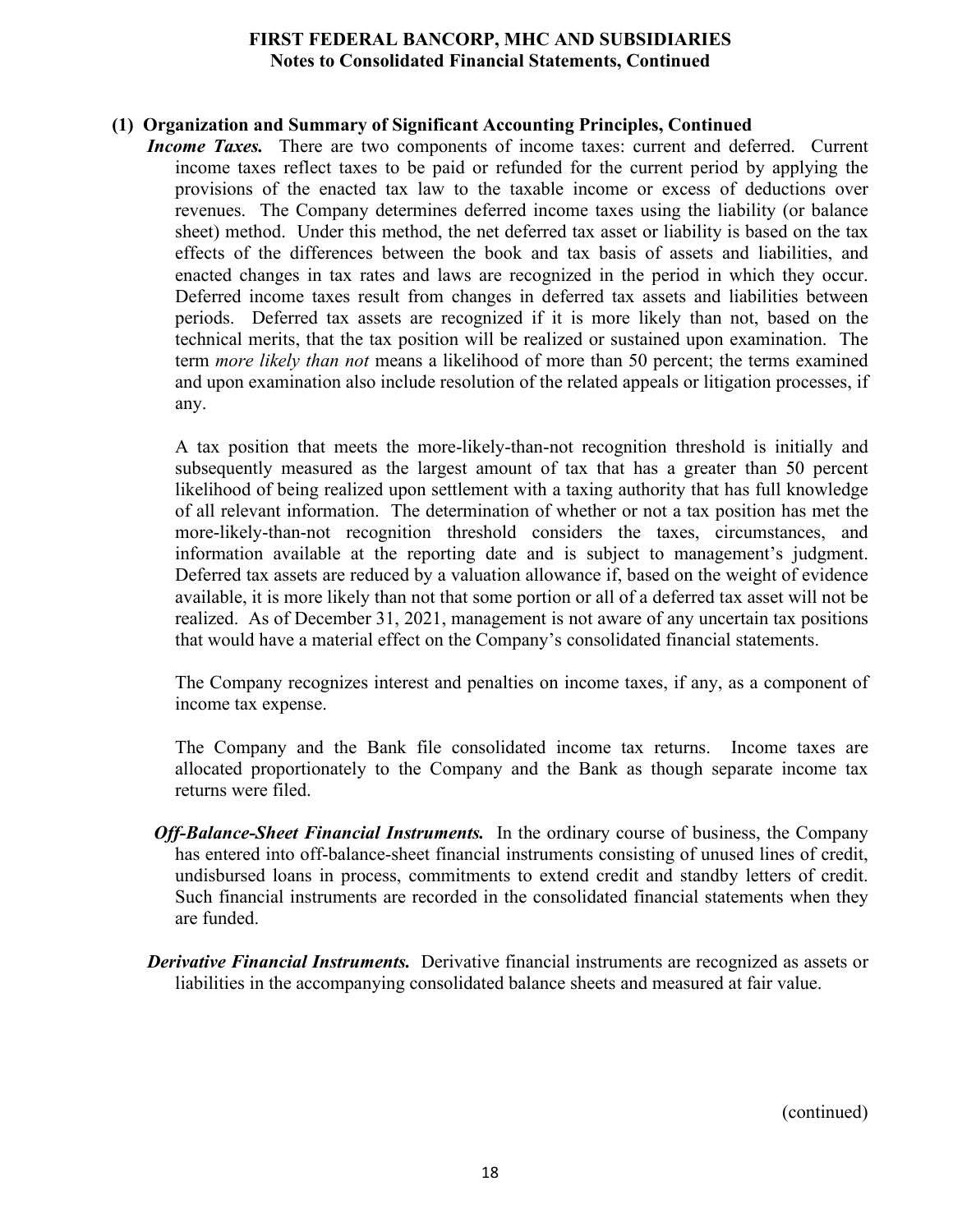# **(1) Organization and Summary of Significant Accounting Principles, Continued**

*Interest-Rate Swap Agreements.* For asset/liability management purposes, the Company uses interest-rate swap agreements to hedge various exposures or to modify interest-rate characteristics of various balance sheet accounts. Such derivatives are used as part of the asset/liability management process and are linked to specific assets or liabilities and have high correlation between the contract and the underlying item being hedged, both at inception and throughout the hedge period.

The Company used an interest-rate swap agreement to convert a portion of its variable-rate debt to a fixed rate (cash flow hedge). Interest-rate swaps are contracts in which a series of interest rate flows are exchanged over a prescribed period. The notional amount on which the interest payments are based is not exchanged.

*Interest Rate Cap.* During 2020, the Company entered into an interest rate cap agreement to hedge the risk of a rise in interest rates and associated cash flows on the variable rate debt. The Company recorded a premium and transaction costs of \$5.8 million in other assets in the consolidated balance sheets and amortizes the premium to interest expense based upon decreases in time value of the caps. Amortization expense was \$400,000 for the year ending December 31, 2020. The original notional amount of the contract was \$100 million at December 31, 2020 and expires in tranches through 2030. The interest rate cap agreement was terminated in 2021, with \$4.6 million gain recognized in earnings.

Interest-rate derivative financial instruments receive hedge accounting treatment only if they are designated as a hedge and are expected to be, and are, effective in substantially reducing interest- rate risk arising from the assets and liabilities identified as exposing the Company to risk. Those derivative financial instruments that do not meet the hedging criteria discussed below would be classified as trading activities and would be recorded at fair value with changes in fair value recorded in earnings. Derivative hedge contracts must meet specific effectiveness tests (i.e., over time the change in their fair values due to the designated hedge risk must be within 80 to 125 percent of the opposite change in the fair values of the hedged assets or liabilities). Changes in fair value of the derivative financial instruments must be effective at offsetting changes in the fair value of the hedged items due to the designated hedge risk during the term of the hedge. Further, if the underlying financial instrument differs from the hedged asset or liability, there must be a clear economic relationship between the prices of the two financial instruments. If periodic assessment indicates derivatives no longer provide an effective hedge, the derivatives contracts would be closed out and settled or classified as a trading activity.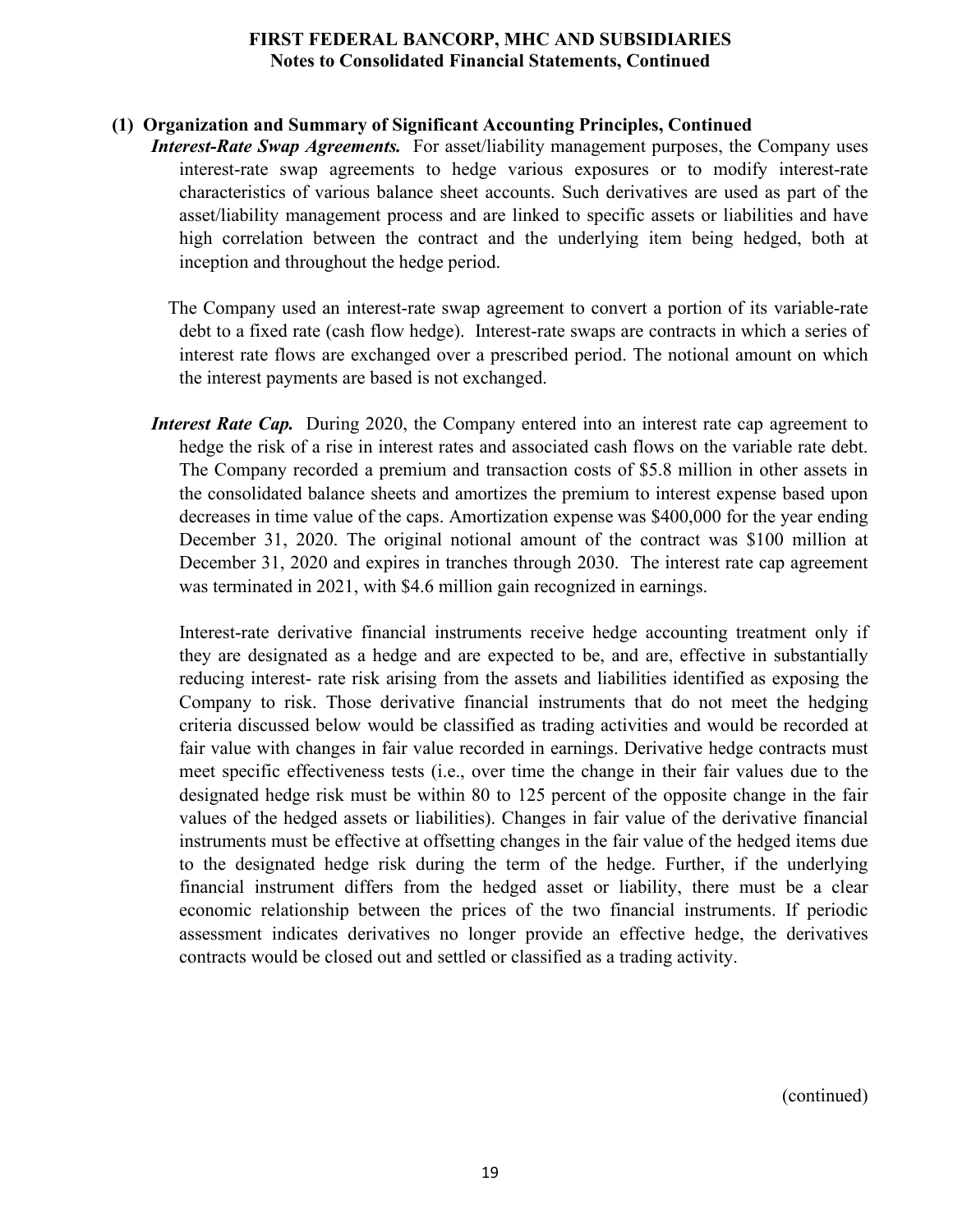# **(1) Organization and Summary of Significant Accounting Principles, Continued**

*Interest Rate Cap, Continued.* Hedges of variable-rate debt are accounted for as cash flow hedges, with changes in fair value recorded in derivative assets or liabilities and other comprehensive income. The net settlement (upon close out or termination) that offsets changes in the value of the hedged debt is deferred and amortized into net interest income over the life of the hedged debt. Hedges of fixed-rate liabilities are accounted for as fair value hedges, with changes in fair value recorded in derivative liabilities and interest income.

The net settlement (upon close out or termination) that offsets changes in the value of the liabilities adjusts the basis of the liabilities and is deferred and amortized to interest income over the life of the liability. The portion, if any, of the net settlement amount that did not offset changes in the value of the hedged asset or liability is recognized immediately in noninterest income.

*Rate-Lock Commitments and Forward Loan Sale Contracts.* The Company enters into commitments to originate loans whereby the interest rate on the loan is determined prior to funding (rate-lock commitments). Rate-lock commitments on mortgage loans that are intended to be sold are considered to be derivatives. Accordingly, such commitments, along with any related fees received from potential borrowers, are recorded at fair value in derivative assets or liabilities, with changes in fair value recorded in the net gain or loss on sale of mortgage loans. Fair value is based on fees currently charged to enter into similar agreements, and for fixed-rate commitments, the difference between current levels of interest rates and the committed rates is also considered.

The Company utilizes forward loan sale contracts to mitigate the interest-rate risk inherent in the Company's mortgage loan pipeline or rate-lock commitments and held-for-sale portfolio. Forward loan sale contracts are contracts for future delivery of mortgage loans. The Company agrees to deliver on a specified future date, a specified amount of loans, at a specified price or yield. However, the contract may allow for cash settlement.

The credit risk inherent to the Company arises from the potential inability of counterparties to meet the terms of their contracts. In the event of nonacceptance by the counterparty, the Company would be subject to the credit risk of the loans retained. Such contracts are accounted for as derivatives and, along with related fees paid to investors, are recorded at fair value in derivative assets or liabilities, with changes in fair value recorded in mortgage banking revenue. Fair value is based on the estimated amounts that the Company would receive or pay to terminate the commitment at the reporting date.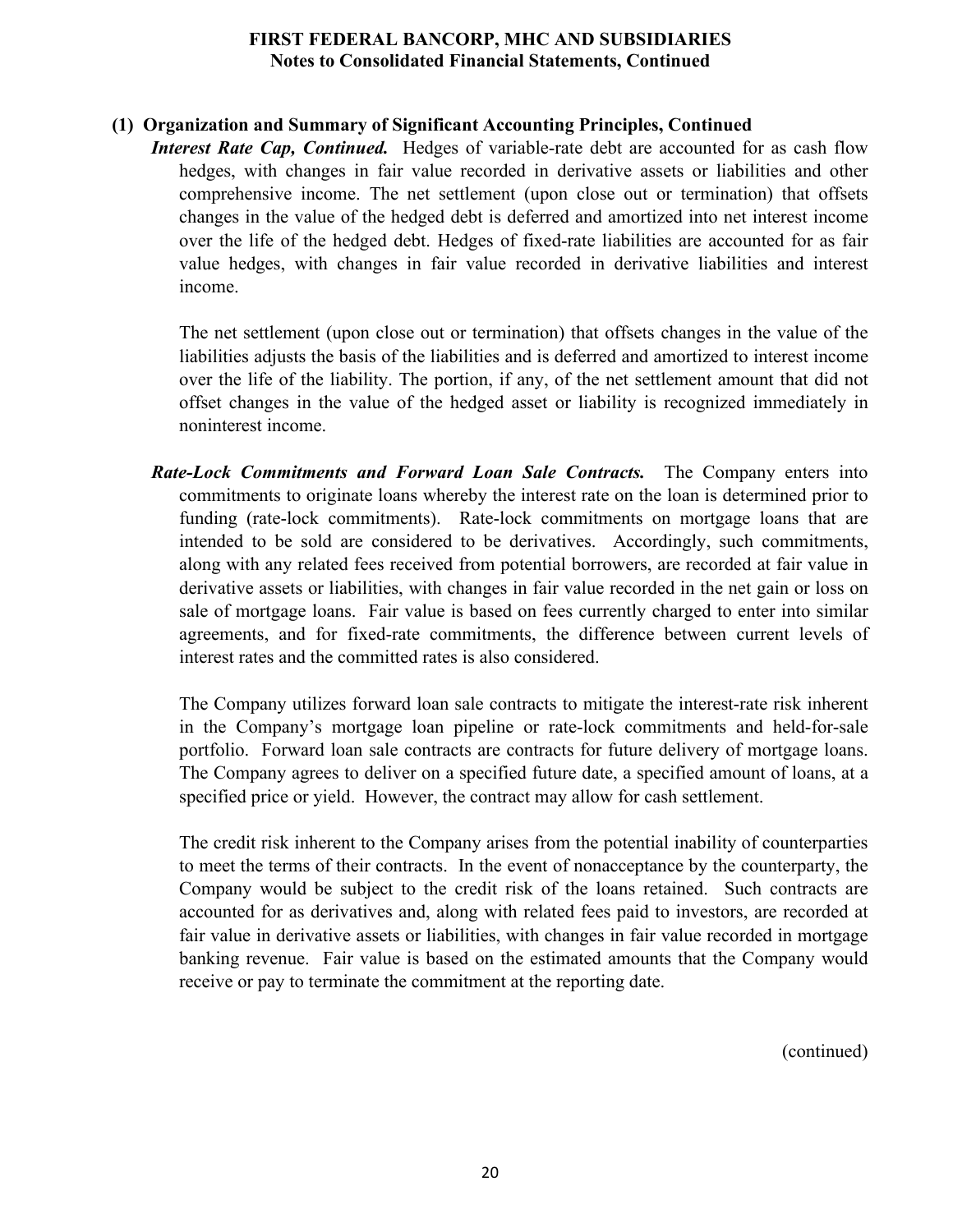# **(1) Organization and Summary of Significant Accounting Principles, Continued**

*Fair Value Measurements.* Fair value is the exchange price that would be received for an asset or paid to transfer a liability (an exit price) in the principal or most advantageous market for the asset or liability in an orderly transaction between market participants on the measurement date. The fair value hierarchy requires the Company to maximize the use of observable inputs and minimize the use of unobservable inputs when measuring fair value. The hierarchy describes three levels of inputs that may be used to measure fair value:

Level 1: Observable inputs such as quoted prices (unadjusted) in active markets for identical assets or liabilities.

Level 2: Inputs other than quoted prices that are observable for the asset or liability, either directly or indirectly. These include quoted prices for similar assets or liabilities in active markets; quoted prices for identical or similar assets or liabilities that are not active; and model-driven valuations whose inputs are observable or whose significant value drivers are observable. Valuations may be obtained from, or corroborated by, third-party pricing services.

Level 3: Unobservable inputs to measure fair value of assets and liabilities for which there is little, if any market activity at the measurement date, using reasonable inputs and assumptions based upon the best information at the time, to the extent that inputs are available without undue cost and effort.

The following describes valuation methodologies used for assets and liabilities measured at fair value.

*Debt Securities Available for Sale.* Where quoted prices are available in an active market, debt securities are classified within Level 1 of the valuation hierarchy. Level 1 debt securities include highly liquid government bonds, certain mortgage products and exchangetraded equities. If quoted market prices are not available, then fair values are estimated by using pricing models, quoted prices of securities with similar characteristics, or discounted cash flows. Examples of such instruments, which would generally be classified within Level 2 of the valuation hierarchy, include certain collateralized mortgage and debt obligations, U.S. Government agency bonds, corporate bonds, municipal bonds, and certain high-yield debt securities. In certain cases where there is limited activity or loss transparency around inputs to the valuation, securities are classified within Level 3 of the valuation hierarchy. Debt securities classified within Level 3 include certain residual interests in securitizations and other less liquid securities.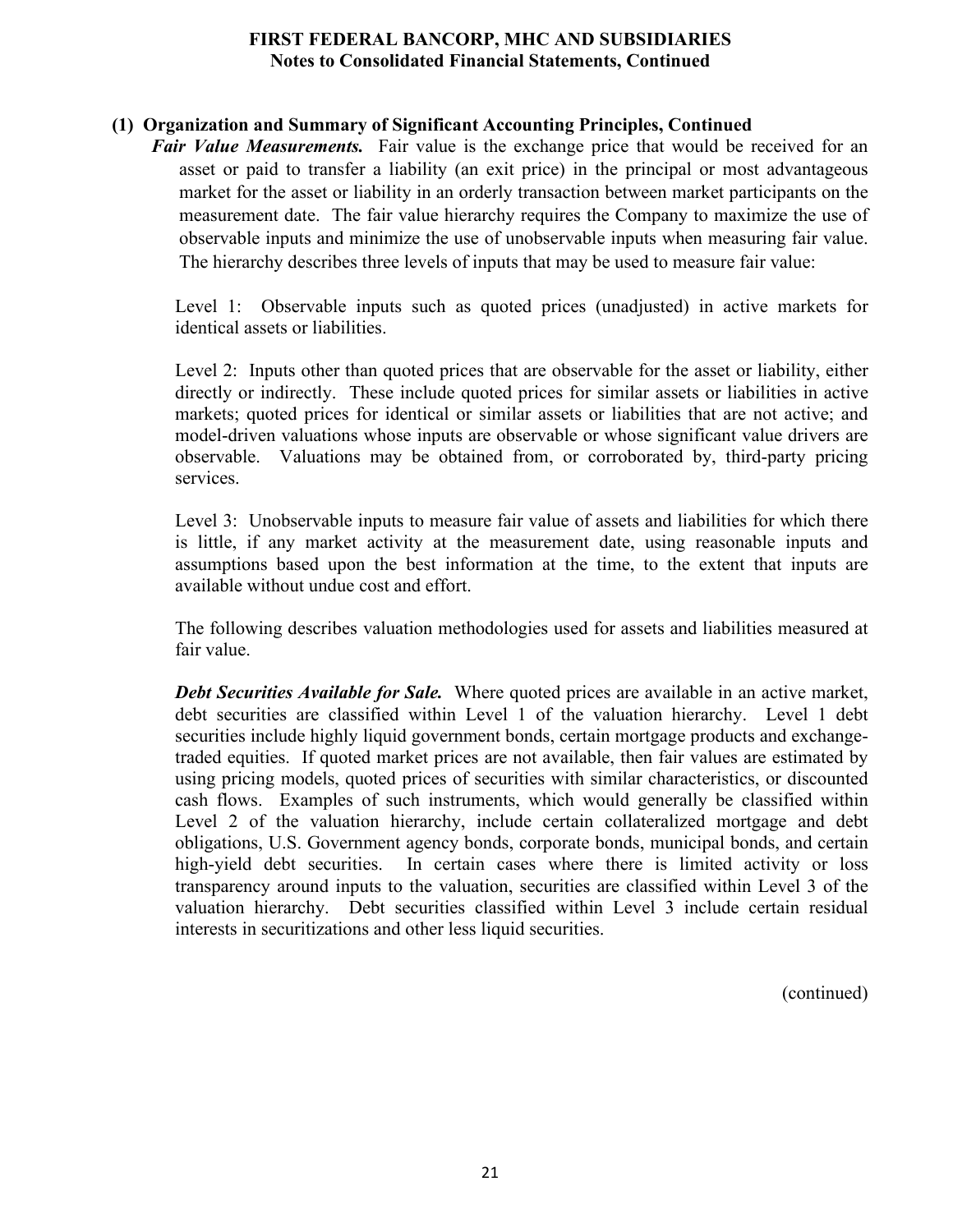# **(1) Organization and Summary of Significant Accounting Principles, Continued** *Fair Value Measurements, Continued.*

*Derivatives*. Exchange-traded derivatives that are valued using quoted prices are classified within Level 1 of the valuation hierarchy. However, few classes of derivative contracts are listed on an exchange; thus, the majority of the derivative positions are valued by the investment banker using their models and are classified within Level 2 of the valuation hierarchy. Derivatives that are valued based upon models with significant unobservable market parameters and that are normally traded less actively or have trade activity that is one way are classified within Level 3 of the valuation hierarchy and are also valued by the Company's investment banker. Such derivatives are rate-lock commitments or forward sales contracts.

*Impaired Loans and Foreclosed Real Estate.* Estimates of fair value are determined based on a variety of information, including the use of available appraisals, estimates of market value by licensed appraisers or local real estate brokers and the knowledge and experience of the Company's management related to values of properties in the Company's market areas. Management takes into consideration the type, location and occupancy of the property as well as current conditions in the area the property is located in assessing estimates of fair value. Accordingly, fair value estimates for impaired loans and foreclosed real estate are classified as Level 3.

*Loans Held for Sale, Net.* The fair value of loans held for sale, net is determined using quoted prices for similar assets, adjusted for specific attributes of that loan or other observable market data, such as outstanding commitments from third party investors, a Level 2 measurement.

*Servicing Rights.* The fair value of servicing rights is based on a valuation model that calculated the present value of estimated net servicing income. The valuation model incorporates assumptions that market participants would use in estimating future net servicing income. The Company is able to compare the valuation model inputs and results to widely available published industry data for reasonableness. Servicing rights were valued using Level 3 inputs.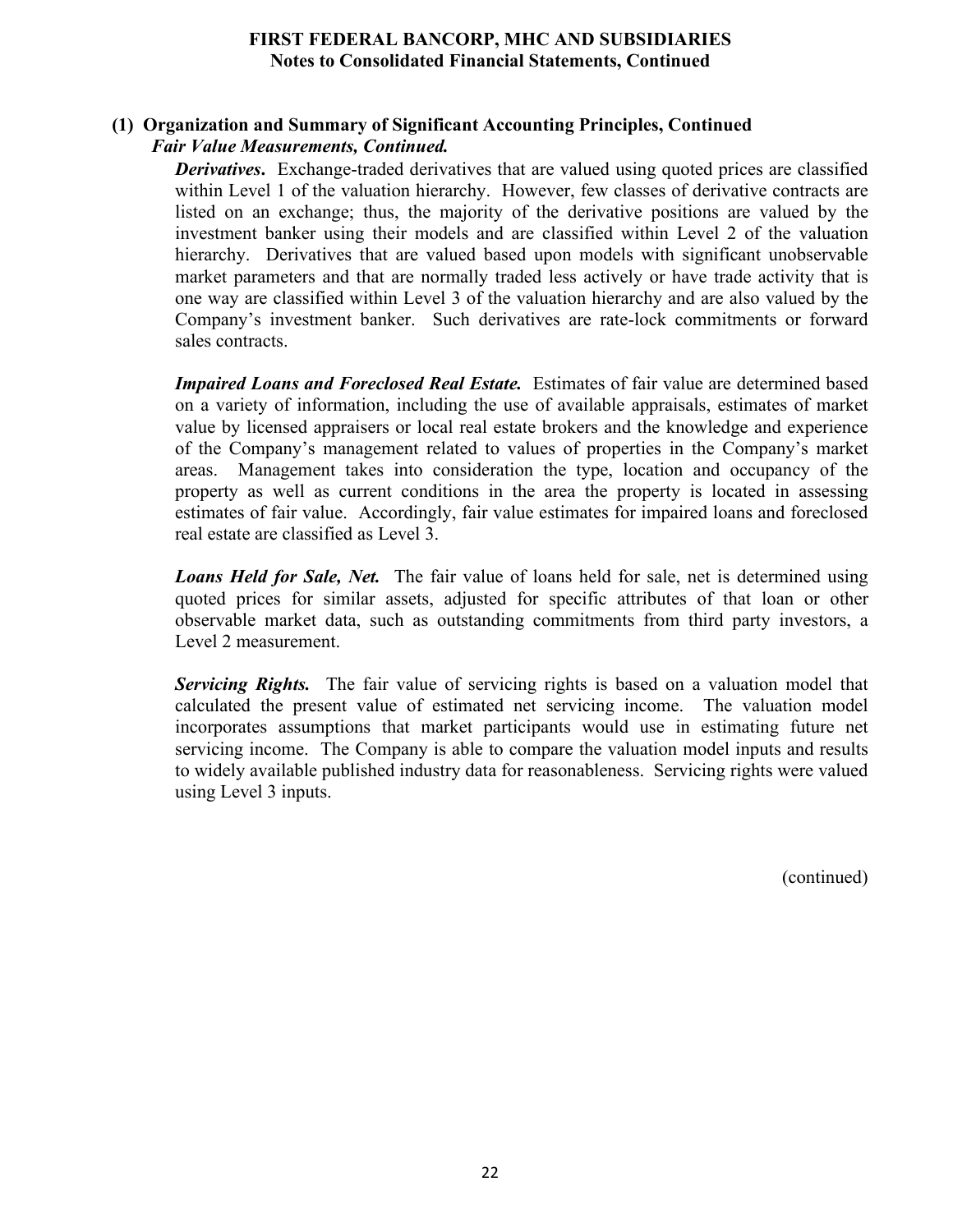# (**1) Organization and Summary of Significant Accounting Principles, Continued**

*Fair Values of Financial Instruments.* The following methods and assumptions were used by the Company in estimating fair values of financial instruments:

> *Cash, Cash Equivalents and Restricted Cash.* The carrying amounts of cash, cash equivalents and restricted cash approximate fair value.

*Time Deposits.* The carrying amounts of time deposits approximate fair value.

*Debt Securities.* Fair values for debt securities available for sale are based on the framework for measuring fair value.

*Loans Held for Sale, Net.* The fair value of loans held for sale, net is based on the framework for measuring fair value.

*Loans.* For variable-rate loans that reprice frequently and with no significant change in credit risk, fair values are based on carrying values. The fair values for fixed-rate mortgage loans (for example, fixed-rate one-to-four family residential) and consumer loans are estimated by discounting the estimated future cash flows using the current rates at which similar loans would be made to borrowers with similar credit ratings for the same remaining maturities. Fair values for impaired loans are based on the framework for measuring fair value.

*Accrued Interest Receivable.* The carrying amount of accrued interest receivable approximates its fair value.

*Federal Home Loan Bank Stock.* The stock is not publicly traded, and the estimated fair value is based on its redemption value.

*Servicing Rights.* The fair value of servicing rights is based on the framework for measuring fair value.

*Deposits.* The fair value estimated for demand deposits (e.g., interest and noninterestbearing checking accounts, savings, and money-market accounts) is, by definition, equal to the amount payable on demand at the reporting date (i.e., their carrying amounts). Fair values for fixed-rate time deposits are estimated using a discounted cash flow calculation that applies interest rates currently being offered on time deposits to a schedule of aggregate expected monthly time deposit maturities.

*Federal Home Loan Bank ("FHLB") Advances.* The fair value of FHLB Advances is estimated using discounted cash flow analysis based on the Company's current incremental borrowing rates for similar types of borrowings.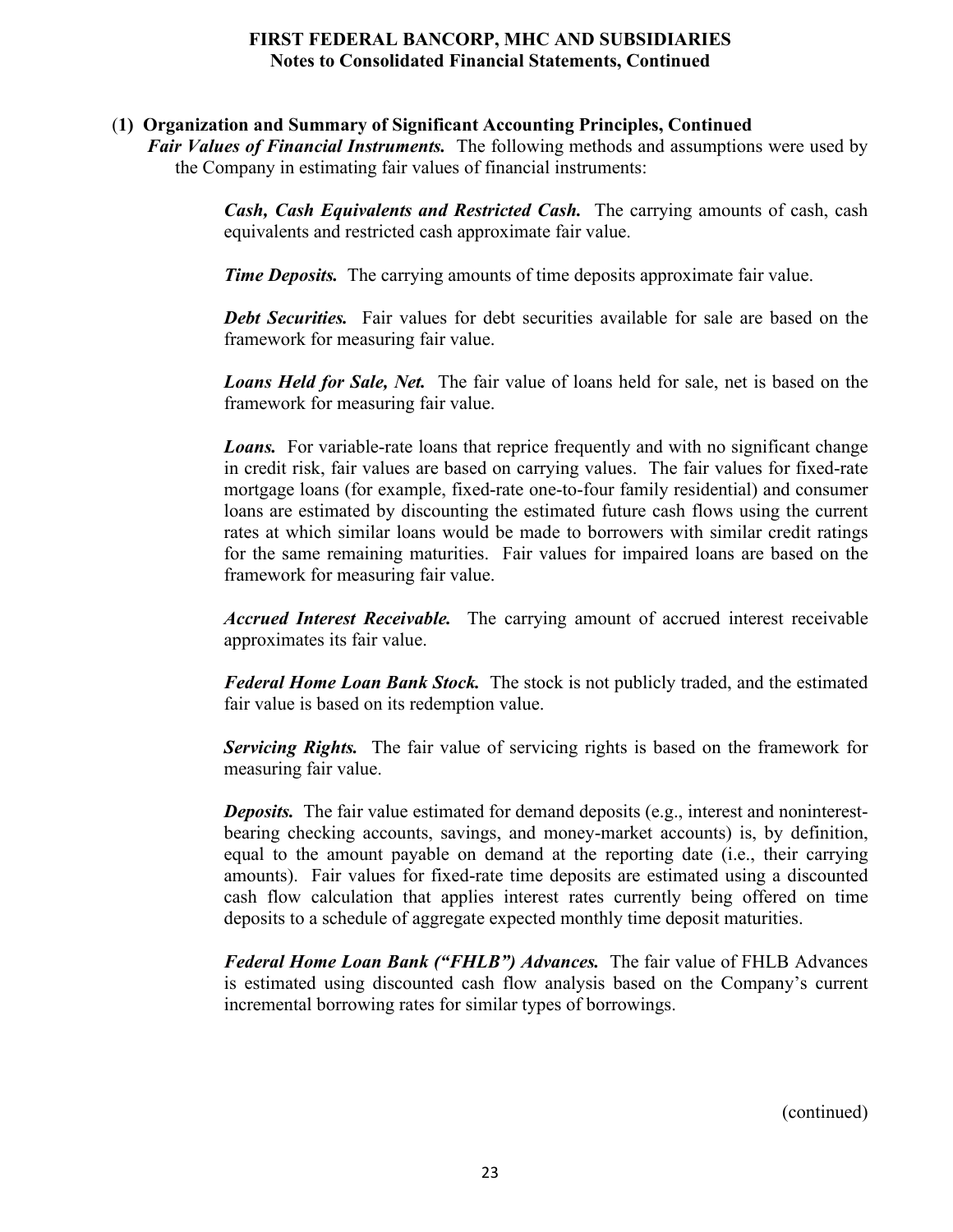# **(1) Organization and Summary of Significant Accounting Principles, Continued** *Fair Values of Financial Instruments, Continued.*

*Junior Subordinated Debt and Other Borrowings.* The fair value of the Junior Subordinated Debt and other borrowings is estimated using discounted cash flow analysis based on current rates of similar debt.

*Derivative Financial Instruments.* The fair value of derivative financial instruments is based on the framework for measuring fair value.

*Off-Balance Sheet Instruments.* Fair values of off-balance sheet lending commitments are based on fees currently charged to enter into similar agreements, taking into account the remaining terms of the agreements and the counterparties' credit standings.

*Comprehensive Income.* GAAP requires that recognized revenue, expenses, gains and losses be included in earnings. Although certain changes in consolidated assets and liabilities, such as unrealized gains and losses on debt securities available for sale and fair value adjustments on cash flow hedges, are reported as a separate component of the equity section of the consolidated balance sheet, such items along with net earnings, are components of comprehensive income.

The components of accumulated other comprehensive income are as follows (in thousands):

|                                                              |           | At December 31, |
|--------------------------------------------------------------|-----------|-----------------|
|                                                              | 2021      | 2020            |
| Net unrealized gain on debt securities available for sale    | \$15,284  | 42,643          |
| Net unrealized gain (loss) on fair value of cash flow hedges | 3,465     | (382)           |
| Gross unrealized amount                                      | 18,749    | 42,261          |
| Income tax expense                                           | (3,948)   | (9,202)         |
| Net unrealized amount                                        | \$ 14,801 | <u>33,059</u>   |

*Reclassifications.* Certain amounts in the 2020 consolidated financial statements have been reclassified to conform to the 2021 presentation.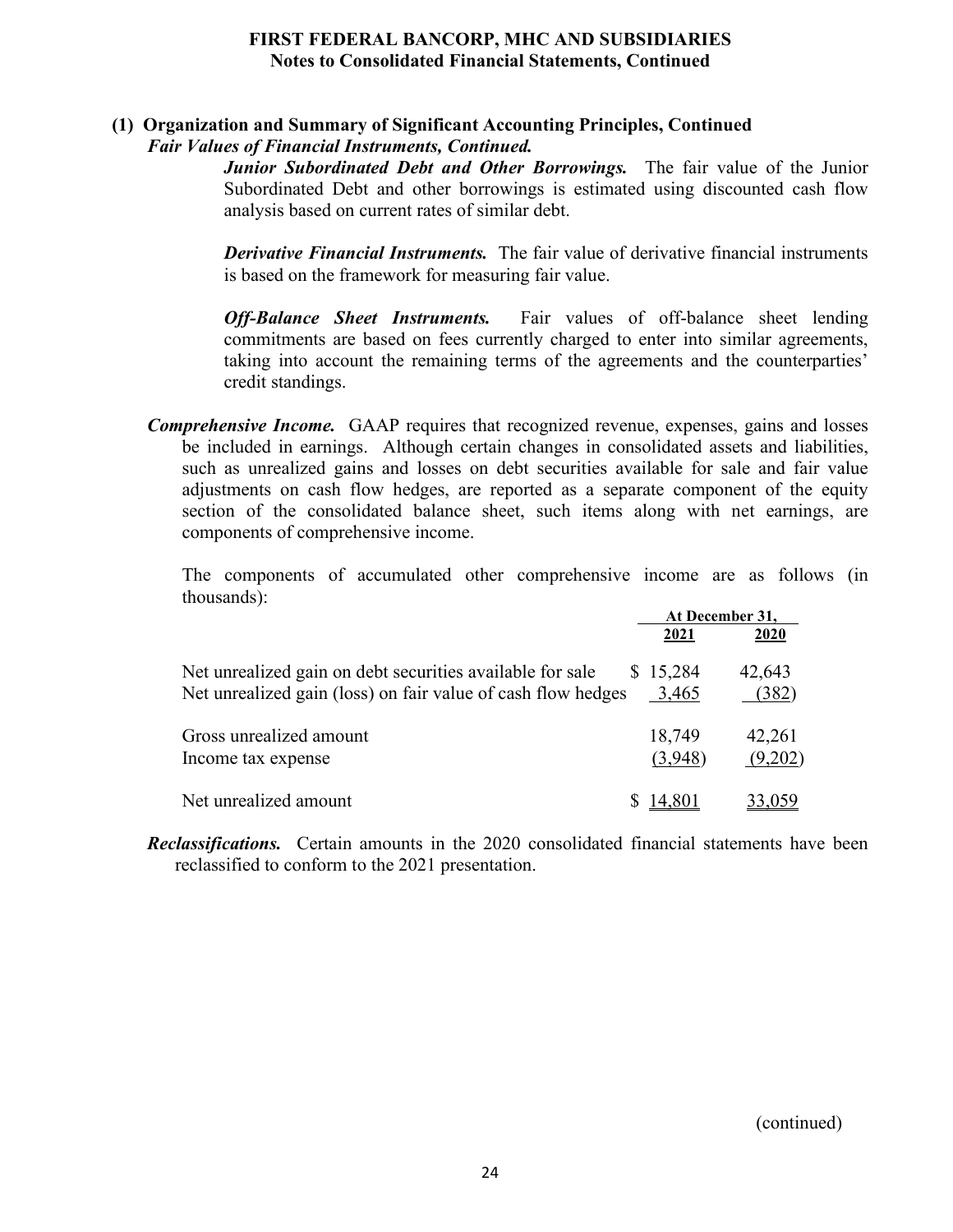#### **(1) Organization and Summary of Significant Accounting Principles, Continued**

*Recent Pronouncements.* In June 2016, the FASB issued ASU No. 2016-13, *Financial Instruments-Credit Losses (Topic 326)*. The ASU requires the Company to measure all expected credit losses for financial assets held at the reporting date based on historical experience, current conditions, and reasonable and supportable forecasts. Many of the loss estimation techniques applied today will still be permitted, although the inputs to those techniques will change to reflect the full amount of expected credit losses. The Company will continue to use judgment to determine which loss estimation method is appropriate for their circumstances. The ASU requires enhanced disclosures to help investors and other consolidated financial statement users better understand significant estimates and judgments used in estimating credit losses, as well as the credit quality and underwriting standards of an organization's portfolio.

These disclosures include qualitative and quantitative requirements that provide additional information about the amounts recorded in the consolidated financial statements. Additionally, the ASU amends the accounting for credit losses on available-for-sale debt securities and purchased financial assets with credit deterioration. The ASU will take effect for fiscal years, and for interim periods within fiscal years, beginning after December 15, 2022 (as amended). Early adoption is permitted. The Company is in the process of determining the effect of the ASU on its consolidated financial statements.

In January 2017, the FASB issued ASU No. 2017-04, *Simplifying the Test for Goodwill Impairment*, to simplify how an entity is required to test goodwill for impairment by eliminating Step 2 from the goodwill impairment test. Step 2 measures a goodwill impairment loss by comparing the implied fair value of a reporting unit's goodwill with the carrying amount of that goodwill. In computing the implied fair value of goodwill under Step 2, an entity had to perform procedures to determine the fair value at the impairment testing date of its assets and liabilities (including unrecognized assets and liabilities) following the procedure that would be required in determining the fair value of assets acquired and liabilities assumed in a business combination.

Instead, under the amendments in this update, an entity should perform its annual, or interim, goodwill impairment test by comparing the fair value of a reporting unit with its carrying amount. An entity should recognize an impairment charge for the amount by which the carrying amount exceeds the reporting unit's fair value; however, the loss recognized should not exceed the total amount of goodwill allocated to that reporting unit. Additionally, an entity should consider income tax effects from any tax-deductible goodwill on the carrying amount of the reporting unit when measuring the goodwill impairment loss, if applicable. FASB also eliminated the requirements for any reporting unit with a zero or negative carrying amount to perform a qualitative assessment and, if it fails that qualitative test, to perform Step 2 of the goodwill impairment test. Therefore, the same impairment assessment applies to all reporting units.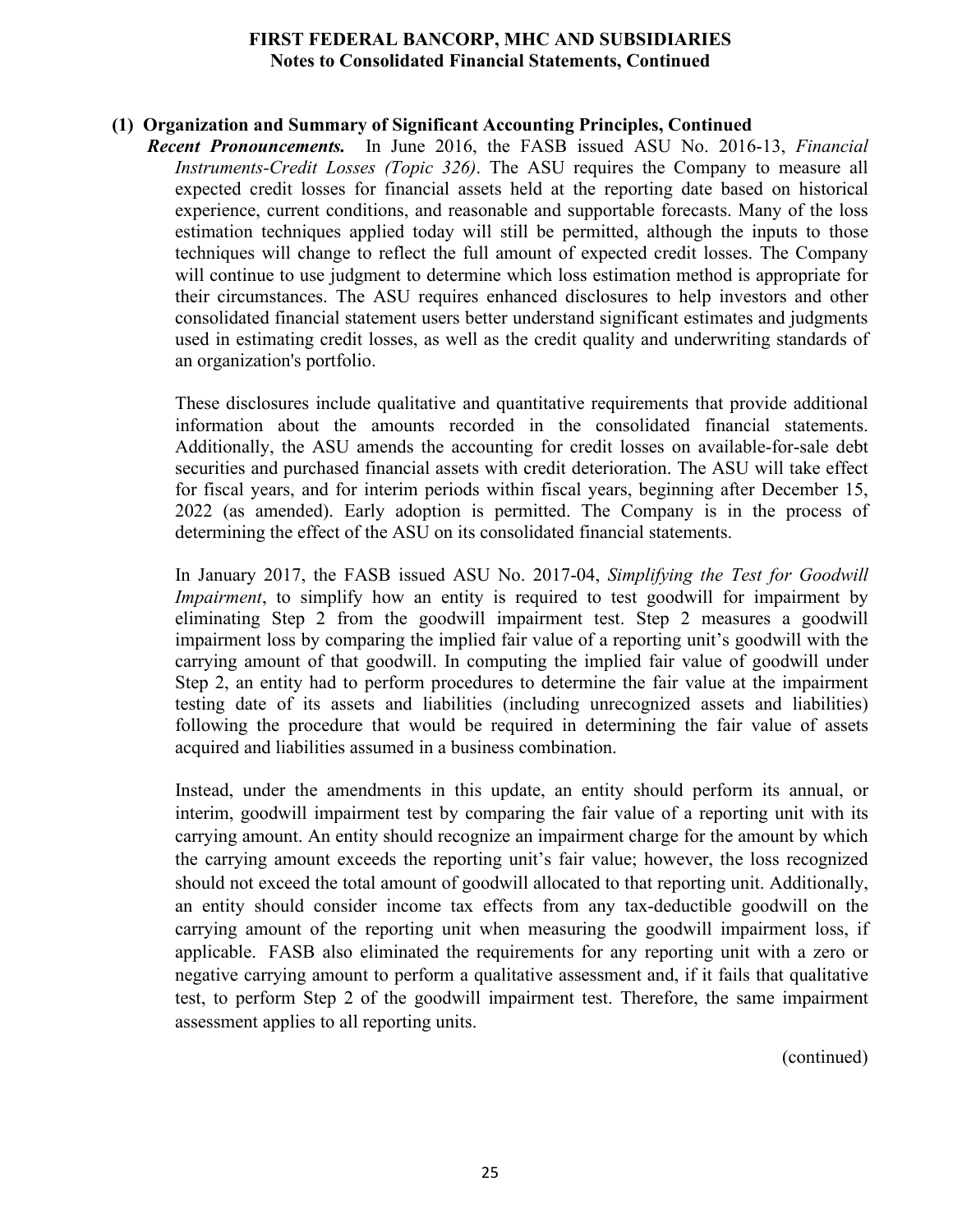# **(1) Organization and Summary of Significant Accounting Principles, Continued**

*Recent Pronouncements, Continued.* An entity is required to disclose the amount of goodwill allocated to each reporting unit with a zero or negative carrying amount of net assets. An entity still has the option to perform the qualitative assessment for a reporting unit to determine if the quantitative impairment test is necessary.

The ASU is effective for fiscal years beginning after December 15, 2022, as amended, including interim periods within those fiscal years. Early adoption is permitted. The Company is in the process of determining the effect of the ASU on its consolidated financial statements, but it is not expected to have a material impact.

#### **(2) Debt Securities**

Debt securities have been classified according to management's intention. The carrying amounts of debt securities and their fair value are summarized as follows (in thousands):

|                                            |    |           | <b>Gross</b>      | <b>Gross</b>      |              |
|--------------------------------------------|----|-----------|-------------------|-------------------|--------------|
|                                            |    | Amortized | <b>Unrealized</b> | <b>Unrealized</b> | Fair         |
|                                            |    | Cost      | <b>Gains</b>      | <b>Losses</b>     | <u>Value</u> |
| <b>Debt Securities Available for Sale:</b> |    |           |                   |                   |              |
| At December 31, 2021:                      |    |           |                   |                   |              |
| U.S. Treasuries                            | \$ | 105,374   |                   | (560)             | 104,814      |
| Corporate bonds                            |    | 20,500    | 77                | (178)             | 20,399       |
| Municipal securities                       |    | 463,687   | 20,058            | (4,956)           | 478,789      |
| Collateralized mortgage obligations        |    | 281,711   | 2,467             | (3,892)           | 280,286      |
| SBA pool securities                        |    | 27,711    | 61                |                   | 27,772       |
| Asset-based securities                     |    | 31,437    | 19                | (78)              | 31,378       |
| Mortgage-backed securities                 |    | 318,523   | $-5,726$          | (3,460)           | 320,789      |
|                                            | S  | 1,248,943 | 28,408            | (13.124)          | 1,264,227    |
| At December 31, 2020:                      |    |           |                   |                   |              |
| Corporate bonds                            | \$ | 12,250    | 53                | (3)               | 12,300       |
| Municipal securities                       |    | 390,296   | 27,141            | (228)             | 417,209      |
| Collateralized mortgage obligations        |    | 87,019    | 5,116             | (59)              | 92,076       |
| SBA pool securities                        |    | 308       | 2                 |                   | 310          |
| Asset-based securities                     |    | 42,393    | 102               | (447)             | 42,048       |
| Mortgage-backed securities                 |    | 138,397   | 11,087            | (121)             | 149,363      |
|                                            | \$ | 670,663   | 43,501            | (858)             | 713,306      |

The following summarizes sales of debt securities (in thousands):

|                             | <b>Year Ended December 31,</b> |               |
|-----------------------------|--------------------------------|---------------|
|                             | 2021                           | 2020          |
| Proceeds                    | \$134,963                      | 157,397       |
| Gross gains<br>Gross losses | 2,043<br>(1, 432)              | 3,076<br>778) |
| Net gain                    | S                              |               |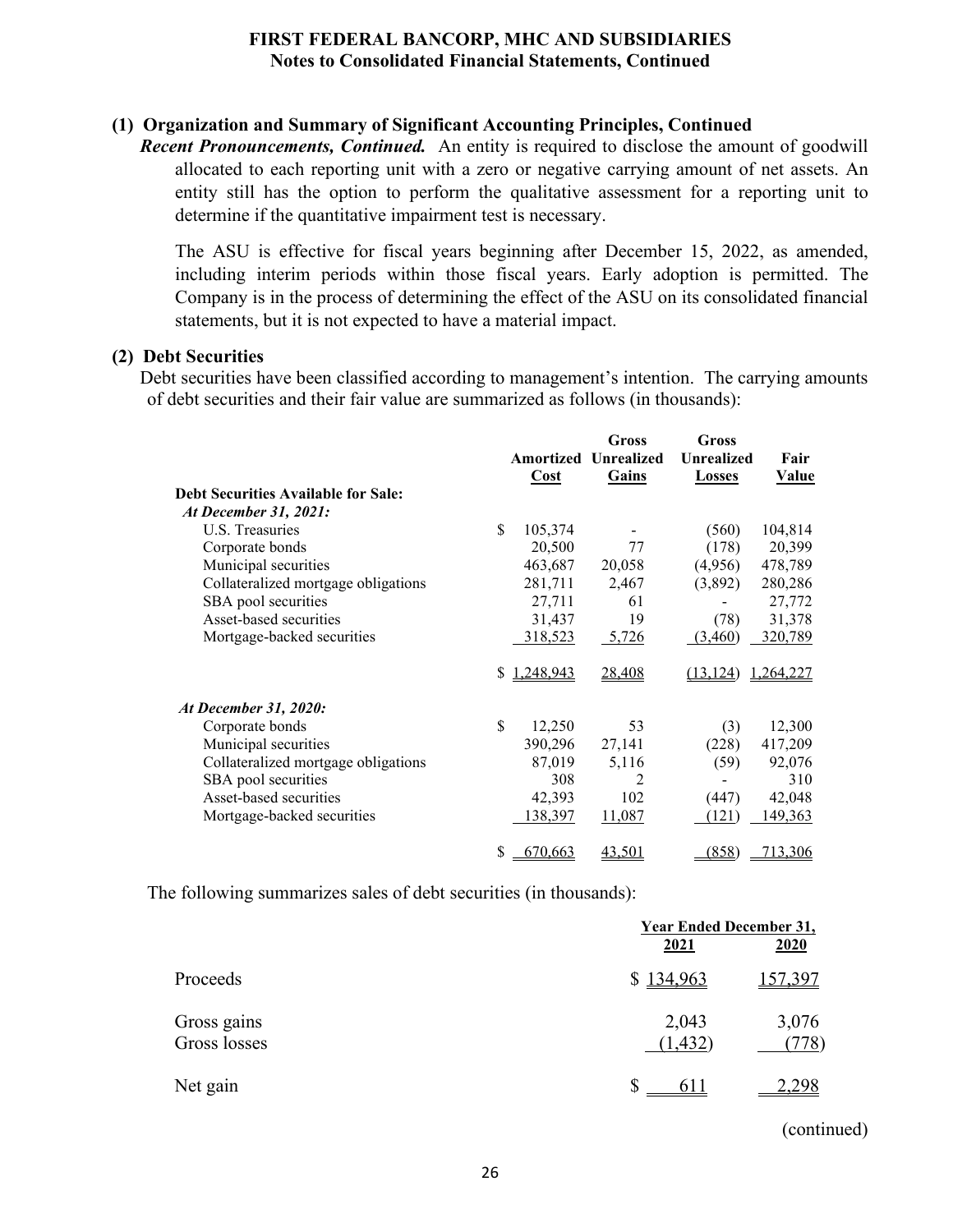# **(2) Debt Securities, Continued**

The scheduled maturities of debt securities at December 31, 2021 are as follows (in thousands):

|                                        |    | Amortized<br>Cost | Fair<br>Value |
|----------------------------------------|----|-------------------|---------------|
| Due before one year                    | \$ | 1,206             | 1,225         |
| Due after one year through five years  |    | 15,146            | 15,118        |
| Due after five years through ten years |    | 536,301           | 550,915       |
| Due thereafter                         |    | 36,908            | 36,744        |
| Collateralized mortgage obligations    |    | 281,711           | 280,286       |
| SBA pool securities                    |    | 27,711            | 27,772        |
| Asset-backed securities                |    | 31,437            | 31,378        |
| Mortgage-backed securities             |    | 318,523           | 320,789       |
|                                        |    |                   |               |
|                                        |    |                   |               |

There were \$407.5 million and \$151.2 million in debt securities pledged as collateral for FHLB advances at December 31, 2021 and 2020, respectively.

The Company's debt securities available for sale with gross unrealized losses aggregated by investment category and length of time that individual debt securities have been in a continuous loss position, is as follows (in thousands):

| Gross<br><b>Unrealized</b><br>Fair |
|------------------------------------|
| Value<br>Losses                    |
|                                    |
|                                    |
| 1,937<br>(63)                      |
| (449)<br>13,252                    |
| 226<br>(10)                        |
| (42)<br>21,127                     |
| 720                                |
| 37,262                             |
|                                    |
|                                    |
|                                    |
| 839                                |
| (402)<br>30,963                    |
| 10,306                             |
| 42,108                             |
| (32)<br>(27)<br>(110)              |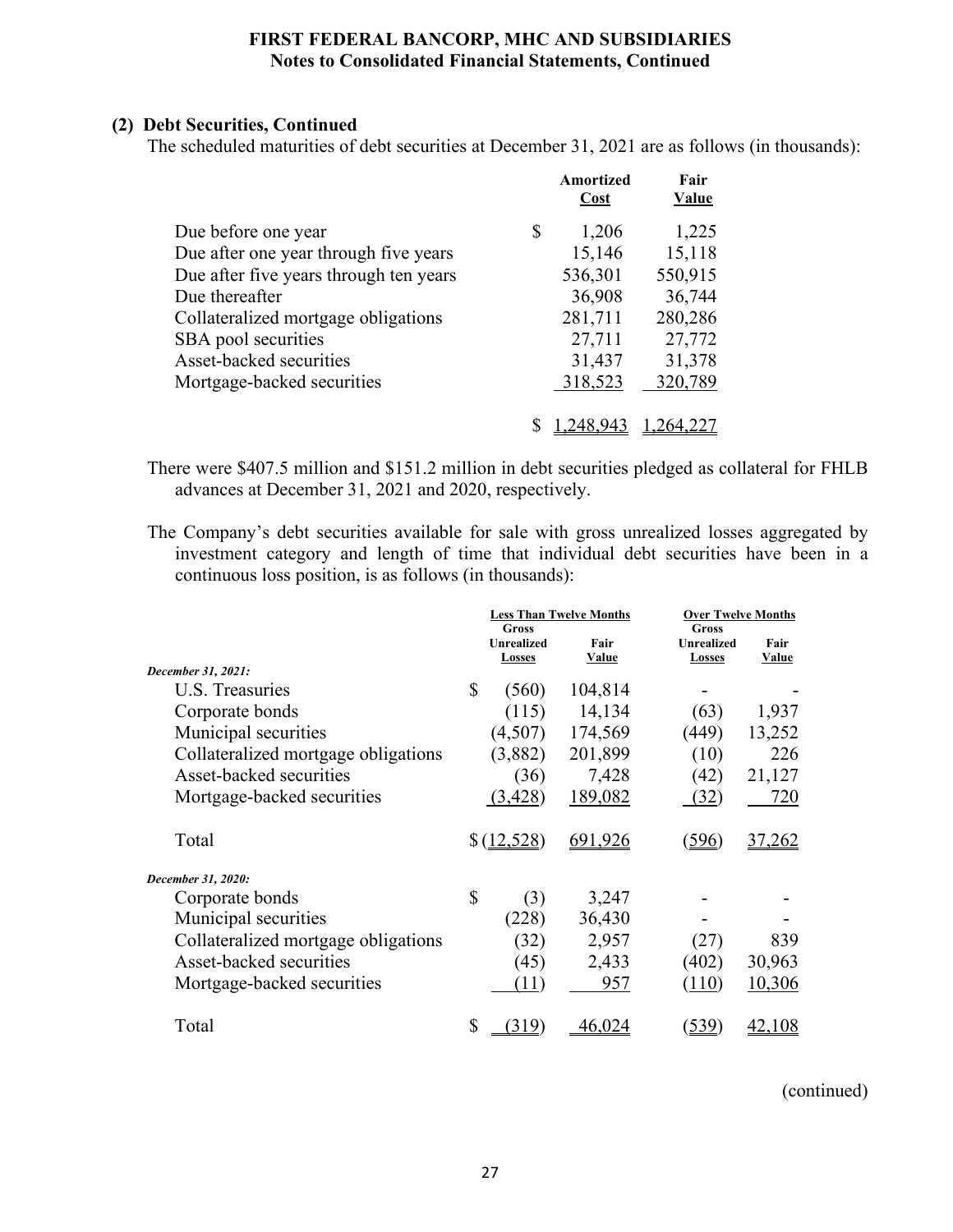# **(2) Debt Securities, Continued**

At December 31, 2021 and 2020, the unrealized losses on 115 and 21 debt securities available for sale, respectively, were caused by market conditions. It is expected that the securities would not be settled at a price less than the par value of the investments. Because the decline in fair value is attributable to changes in market conditions and not credit quality, and because the Company has the ability and intent to hold these investments until a market price recovery or maturity, these investments are not considered other-than-temporarily impaired.

#### **(3) Loans**

The segments and classes of loans are summarized as follows (in thousands):

|                                         |                | At December 31, |
|-----------------------------------------|----------------|-----------------|
|                                         | 2021           | <u>2020</u>     |
| Real estate mortgage loans:             |                |                 |
| Commercial real estate                  | \$290,776      | 303,560         |
| Residential real estate                 | 242,977        | 345,974         |
| Construction and land                   | 58,353         | 59,020          |
| Total real estate mortgage loans        | 592,106        | 708,554         |
| Commercial loans:                       |                |                 |
| Warehouse lines of credit               | 130,498        | 259,277         |
| Paycheck Protection Program (PPP) loans | 12,880         | 86,665          |
| Other commercial                        | 62,143         | 58,922          |
| Total commercial loans                  | <u>205,521</u> | 404,864         |
| Consumer loans                          | <u>110,920</u> | <u>118,115</u>  |
| Subtotal                                | 908,547        | 1,231,533       |
| Deduct (add):                           |                |                 |
| Allowance for loan losses               | 24,208         | 26,494          |
| Loan discount                           | 5,654          | 7,204           |
| Net deferred loan origination costs     | (641)          | (827)           |
| Loans, net                              | \$ 879,326     | 1,198,662       |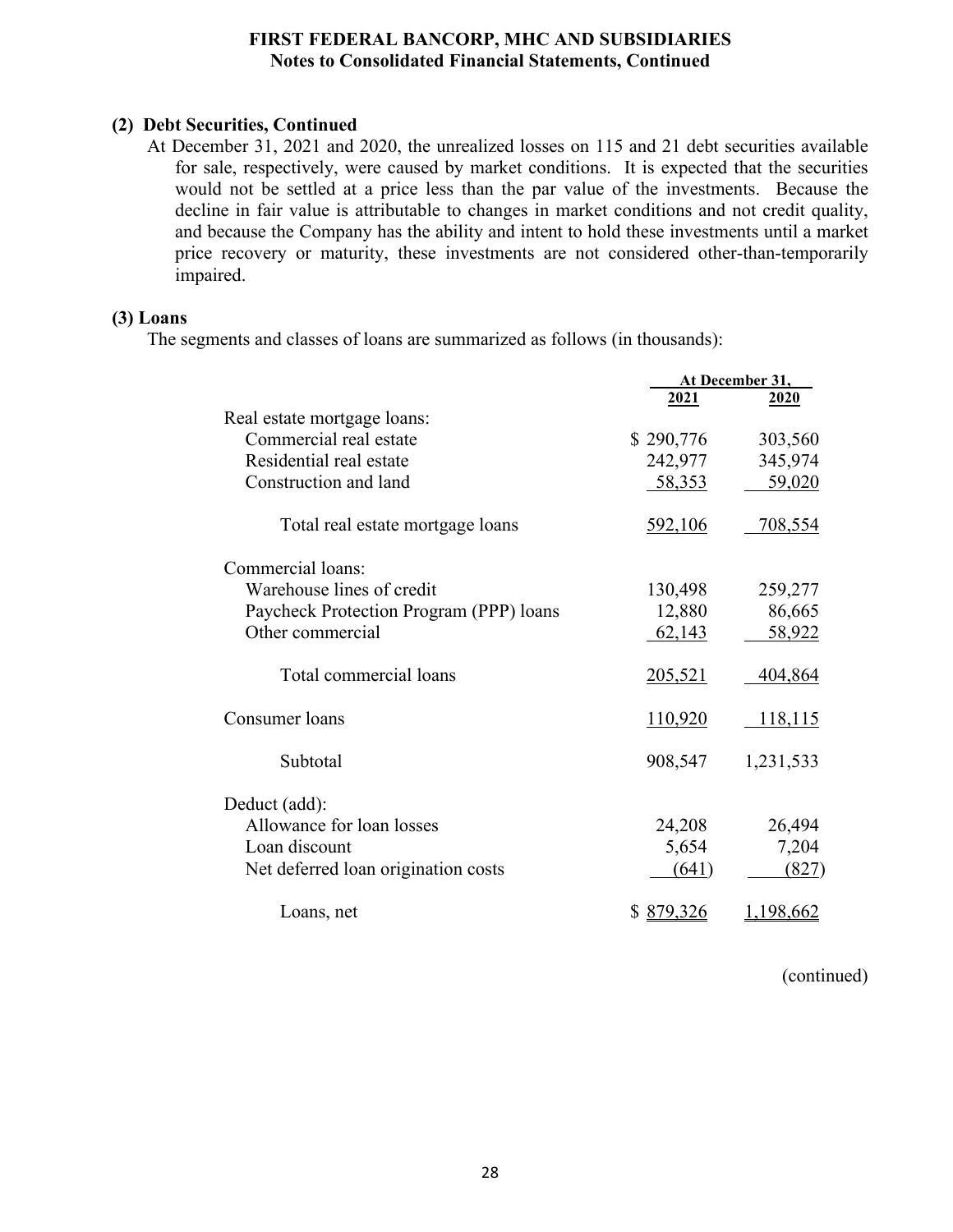# **(3) Loans, Continued**

An analysis of the change in the allowance for loan losses follows (in thousands):

|                                                 | Real<br><b>Estate</b><br>Mortgage<br>Loans | Commercial<br>Loans      | Consumer<br><b>Loans</b> | <b>Total</b> |
|-------------------------------------------------|--------------------------------------------|--------------------------|--------------------------|--------------|
| Year Ended December 31, 2021:                   |                                            |                          |                          |              |
| Beginning balance                               | \$15,907                                   | 5,717                    | 4,870                    | 26,494       |
| Provision (credit) for loan losses              | 1,664                                      | (2,349)                  | (1,366)                  | (2,051)      |
| Charge-offs                                     | (101)                                      | $\overline{\phantom{0}}$ | (640)                    | (741)        |
| Recoveries                                      | 161                                        | 7                        | 338                      | 506          |
| Ending balance                                  | \$17,631                                   | 3,375                    | 3,202                    | 24,208       |
| Year Ended December 31, 2020:                   |                                            |                          |                          |              |
| Beginning balance                               | $\mathbb{S}$<br>3,673                      | 1,033                    | 1,223                    | 5,929        |
| Provision for loan losses                       | 12,223                                     | 4,693                    | 3,866                    | 20,782       |
| Charge-offs                                     | (74)                                       | (13)                     | (398)                    | (485)        |
| Recoveries                                      | 85                                         | 4                        | 179                      | <u>268</u>   |
| Ending balance                                  | \$15,907                                   | 5,717                    | 4,870                    | 26,494       |
| Year Ended December 31, 2021:                   |                                            |                          |                          |              |
| Balance in allowance for loan losses:           |                                            |                          |                          |              |
| Individually evaluated for impairment           | \$<br>186                                  |                          | 1                        | 187          |
| Loans acquired                                  | $\overline{\phantom{a}}$                   |                          | $\overline{\phantom{a}}$ |              |
| Loans acquired with deteriorated credit quality | 503                                        | 11                       |                          | 514          |
| Collectively evaluated for impairment           | 16,942                                     | 3,364                    | 3,201                    | 23,507       |
| Ending balance                                  | \$17,631                                   | 3,375                    | 3,202                    | 24,208       |
| Recorded investment:                            |                                            |                          |                          |              |
| Individually evaluated for impairment           | 4,182<br>S                                 |                          | 6                        | 4,188        |
| Loans acquired                                  | 104,486                                    | 2,569                    | 5,096                    | 112,151      |
| Loans acquired with deteriorated credit quality | 5,879                                      | 218                      |                          | 6,097        |
| Collectively evaluated for impairment           | 477,559                                    | 202,734                  | 105,818                  | 786,111      |
| Ending balance                                  | \$592,106                                  | 205,521                  | 110,920                  | 908,547      |
| Year Ended December 31, 2020:                   |                                            |                          |                          |              |
| Balance in allowance for loan losses:           |                                            |                          |                          |              |
| Individually evaluated for impairment           | $\mathbf S$<br>245                         |                          | 1                        | 246          |
| Loans acquired                                  | $\overline{\phantom{a}}$                   | $\overline{\phantom{0}}$ | $\overline{\phantom{0}}$ |              |
| Loans acquired with deteriorated credit quality | 607                                        | 8                        |                          | 615          |
| Collectively evaluated for impairment           | 15,055                                     | 5,709                    | 4,869                    | 25.633       |
| Ending balance                                  | \$15,907                                   | 5,717                    | 4,870                    | 26,494       |
| Recorded investment:                            |                                            |                          |                          |              |
| Individually evaluated for impairment           | 5,194<br>\$                                | $\overline{\phantom{a}}$ | 37                       | 5,231        |
| Loans acquired                                  | 155,777                                    | 3,148                    | 7,119                    | 166,044      |
| Loans acquired with deteriorated credit quality | 10,253                                     | 294                      | $\overline{\phantom{a}}$ | 10,547       |
| Collectively evaluated for impairment           | 537,330                                    | 401,422                  | 110,959                  | 1,049,711    |
| Ending balance                                  | \$708,554                                  | <u>404,864</u>           | <u>118,115</u>           | 1,231,533    |
|                                                 |                                            |                          |                          |              |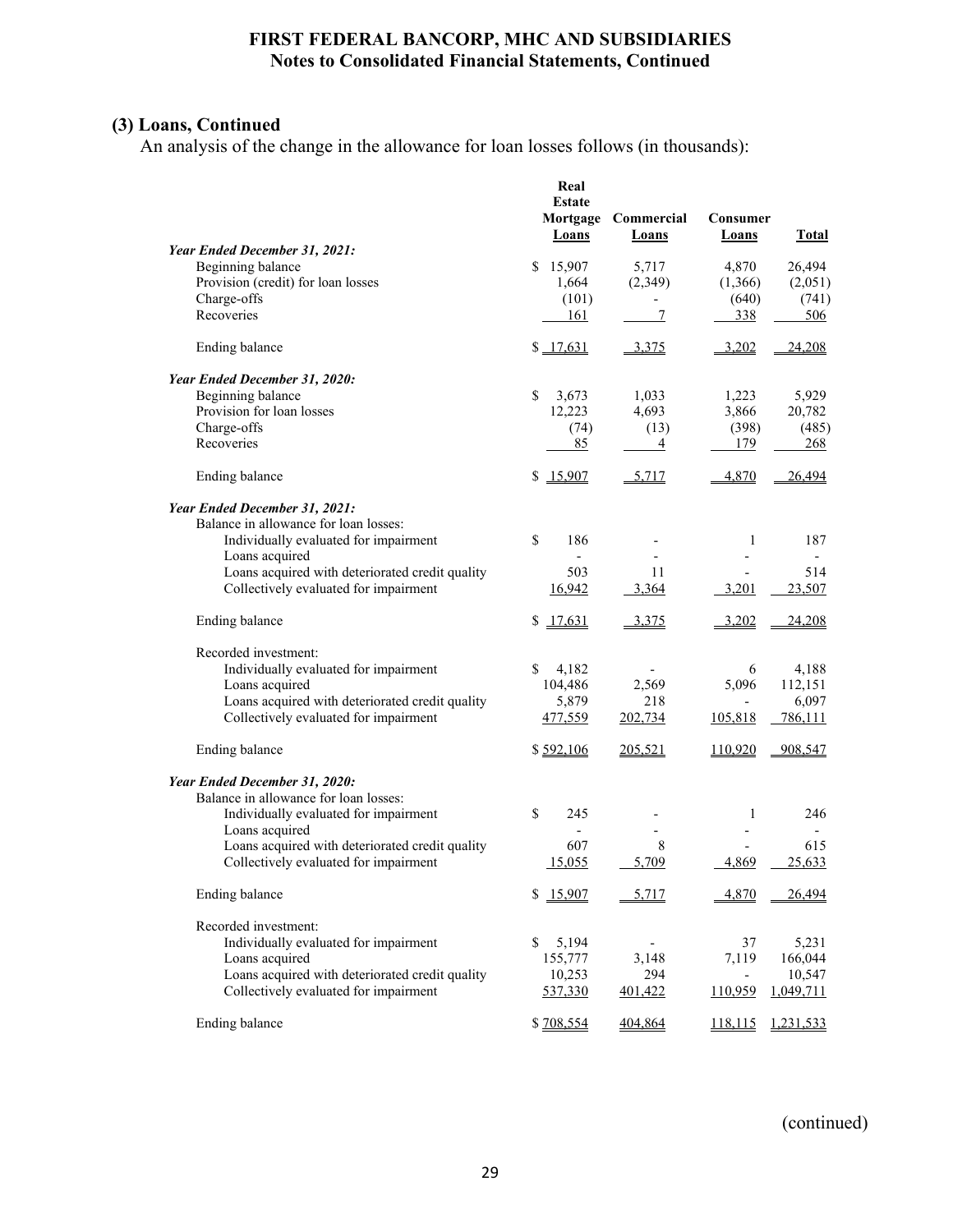# **(3) Loans, Continued**

The Company has divided the loan portfolio into three portfolio segments, each with different risk characteristics and methodologies for assessing risk. All loans are underwritten based upon standards set forth in the policies approved by the Company's Board of Directors. The portfolio segments identified by the Company are as follows:

*Real Estate Mortgage Loans.* Real estate mortgage loans are typically segmented into three classes: Commercial real estate, Residential real estate and Construction and Land. Commercial real estate loans are secured by the subject property and are approved based on standards that include, among other factors, loan to value limits, cash flow coverage and general creditworthiness of the obligors. Residential real estate loans are underwritten based on repayment capacity and source, value of the underlying property, credit history and stability. Construction loans to borrowers are to finance the construction of owner occupied and lease properties. These loans are categorized as construction loans during the construction period, later converting to commercial or residential real estate loans after the construction is complete and amortization of the loan begins. Construction loans are approved based on an analysis of the borrower and guarantor, the viability of the project and on an acceptable percentage of the appraised value of the property securing the loan. Construction loan funds are disbursed periodically based on the percentage of construction completed. The Company carefully monitors these loans with on-site inspections and requires the receipt of lien waivers on funds advanced. Construction loans are typically secured by the properties under development or construction, and personal guarantees are typically obtained. Further, to assure that reliance is not placed solely on the value of the underlying property, the financial condition and reputation of the borrower and guarantors, the amount of the borrower's equity in the project, independent appraisals, cost estimates and pre-construction sale information. The Company also makes loans on occasion for the purchase of land for future development by the borrower. Land loans are extended for the future development for either commercial or residential use by the borrower. The Company carefully analyzes the intended use of the property and the viability thereof.

*Commercial Loans.* Commercial loans are segmented into three classes: warehouse lines of credit, PPP loans and other commercial loans. Warehouse lending provides a line of credit to mortgage bankers throughout the United States who use the lines to fund 1-4 family residential lending for sale within 90 days into the secondary market. Other commercial loans are primarily underwritten on the basis of the borrowers' ability to service such debt from income. The cash flows of borrowers, however, may not be as expected and the collateral securing these loans may fluctuate in value. As a general practice, the Company takes as collateral a security interest in mortgage loans, any available equipment, or other chattel, although loans may also be made on an unsecured basis. Collateralized working capital loans typically are secured by short-term assets whereas long-term loans are primarily secured by long-term assets.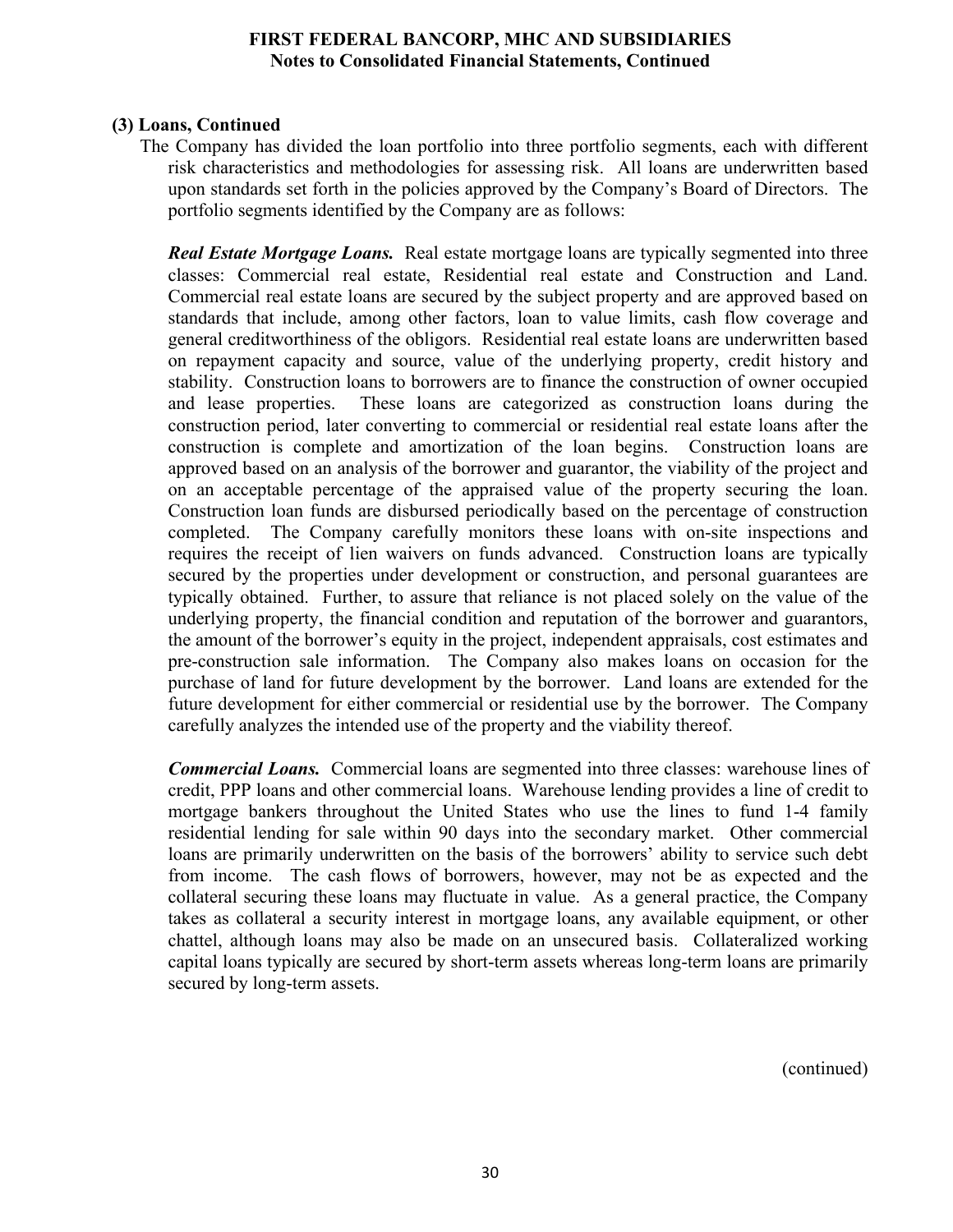#### **(3) Loans, Continued**

The Company took action to support its clients and help its communities by participating in the Payroll Protection Plan ("PPP"). The company originated 1,584 PPP loans for a total dollar amount of \$174.5 million. These loans are 100% guaranteed by the Small Business Administration (the "SBA"). The Company had the option to fund PPP loans through the Federal Reserve Bank's Paycheck Protection Program Liquidity Facility (The "PPPLF"). Loans pledged to secure PPPLF advances are excluded from the calculation of the Company's regulatory capital ratios. At December 31, 2021, there were no outstanding borrowings under the PPPLF.

*Consumer Loans.* Consumer loans are executed for various purposes, including purchases of automobiles, recreational vehicles, and boats. The Company also offers lines of credit, personal loans, and deposit account collateralized loans. Consumer loans include guaranteed student loans purchased at approximately 99% of principal balance outstanding and the principal balance of such loans is approximately 98% guaranteed by the U.S. Department of Education. Repayment of these loans is primarily dependent on the personal income of the borrowers, which can be impacted by economic conditions in their market areas such as unemployment levels. Loans to consumers are extended after a credit evaluation, including the creditworthiness of the borrower(s), the purpose of the credit, and the secondary source of repayment. Consumer loans are made at fixed and variable interest rates and may be made on terms of up to ten years. Risk is mitigated by the fact that the loans are of smaller individual amounts and spread over a large number of borrowers.

The following summarizes the loan credit quality (in thousands):

|                                                                                      |                              | <b>Real Estate Mortgage Loans</b> |                                                |                                             |                |                              |
|--------------------------------------------------------------------------------------|------------------------------|-----------------------------------|------------------------------------------------|---------------------------------------------|----------------|------------------------------|
|                                                                                      | Commercial<br>Real<br>Estate | Real<br><b>Estate</b>             | <b>Residential Construction</b><br>and<br>Land | Commercial Consumer<br>Loans <sup>(1)</sup> | Loans          | Total                        |
| Credit Risk Profile by Internally Assigned Grade:<br>At December 31, 2021:<br>Grade: |                              |                                   |                                                |                                             |                |                              |
| Pass<br>Special mention<br>Substandard                                               | \$275,274<br>6.015<br>9,487  | 241,130<br>1,847                  | 58,353                                         | 204,268<br>86<br>1,167                      | 110,570<br>350 | 889,595<br>6.101<br>12,851   |
| Total                                                                                | \$290,776                    | 242,977                           | 58,353                                         | 205,521                                     | 110,920        | 908,547                      |
| At December 31, 2020:<br>Grade:                                                      |                              |                                   |                                                |                                             |                |                              |
| Pass<br>Special mention<br>Substandard                                               | \$284,602<br>8,278<br>10,680 | 342,106<br>50<br>3,818            | 58,458<br>562                                  | 403,448<br>61<br>1,355                      | 117.936<br>179 | 1,206,550<br>8,389<br>16,594 |
| Total                                                                                | \$303,560                    | 345,974                           | 59,020                                         | 404,864                                     | 118,115        | 1,231,533                    |

(1) At December 31, 2021 and 2020, all special mention and substandard loans listed under Commercial Loans were Other Commercial Loans.

The Company categorizes loans into risk categories based on relevant information about the ability of borrowers to service their debt such as: current financial information, historical payment experience, credit documentation, public information, and current economic trends, among other factors. The Company analyzes loans individually by classifying the loans as to credit risk. This analysis includes nonhomogeneous loans, such as commercial and commercial real estate loans. This analysis is performed on at least an annual basis.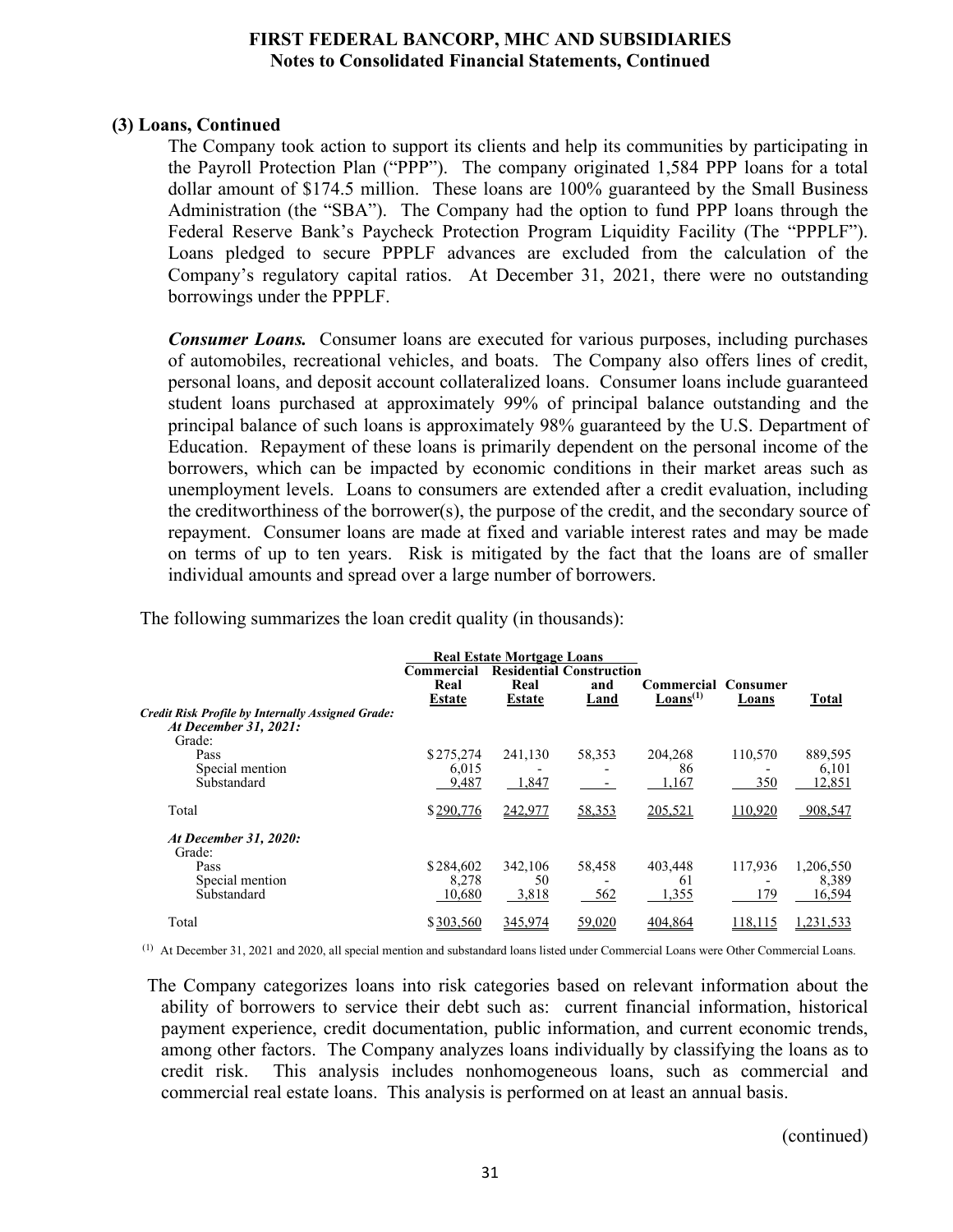# **(3) Loans, Continued**

Loans excluded from the review process above are generally classified as pass credits until: (a) they become past due; (b) management becomes aware of a deterioration in the credit worthiness of the borrower; or (c) the customer contacts the Company for a modification. In these circumstances, the loan is specifically evaluated for potential classification as to special mention, substandard or even charged-off. The Company uses the following definitions for risk ratings:

**Pass** – A Pass loan's primary source of loan repayment is satisfactory, with secondary sources very likely to be realized if necessary.

**Special Mention** – A Special Mention loan has potential weaknesses that deserve management's close attention. If left uncorrected, these potential weaknesses may result in the deterioration of the repayment prospects for the asset or the Company's credit position at some future date. Special Mention loans are not adversely classified and do not expose an institution to sufficient risk to warrant adverse classification.

**Substandard** – A Substandard loan is inadequately protected by the current sound worth and paying capacity of the obligor or of the collateral pledged, if any. Loans so classified must have a well-defined weakness or weaknesses that jeopardize the liquidation of the debt. They are characterized by the distinct possibility that the Company will sustain some loss if the deficiencies are not corrected.

**Doubtful** – A loan classified Doubtful has all the weaknesses inherent in one classified Substandard with the added characteristics that the weaknesses make collection or liquidation in full, on the basis of currently existing facts, conditions, and values, highly questionable and improbable.

**Loss** – A loan classified Loss is considered uncollectible and of such little value that continuance as a bankable asset is not warranted. This classification does not mean that the asset has absolutely no recovery or salvage value, but rather it is not practical or desirable to defer writing off this basically worthless asset even though partial recovery may be affected in the future.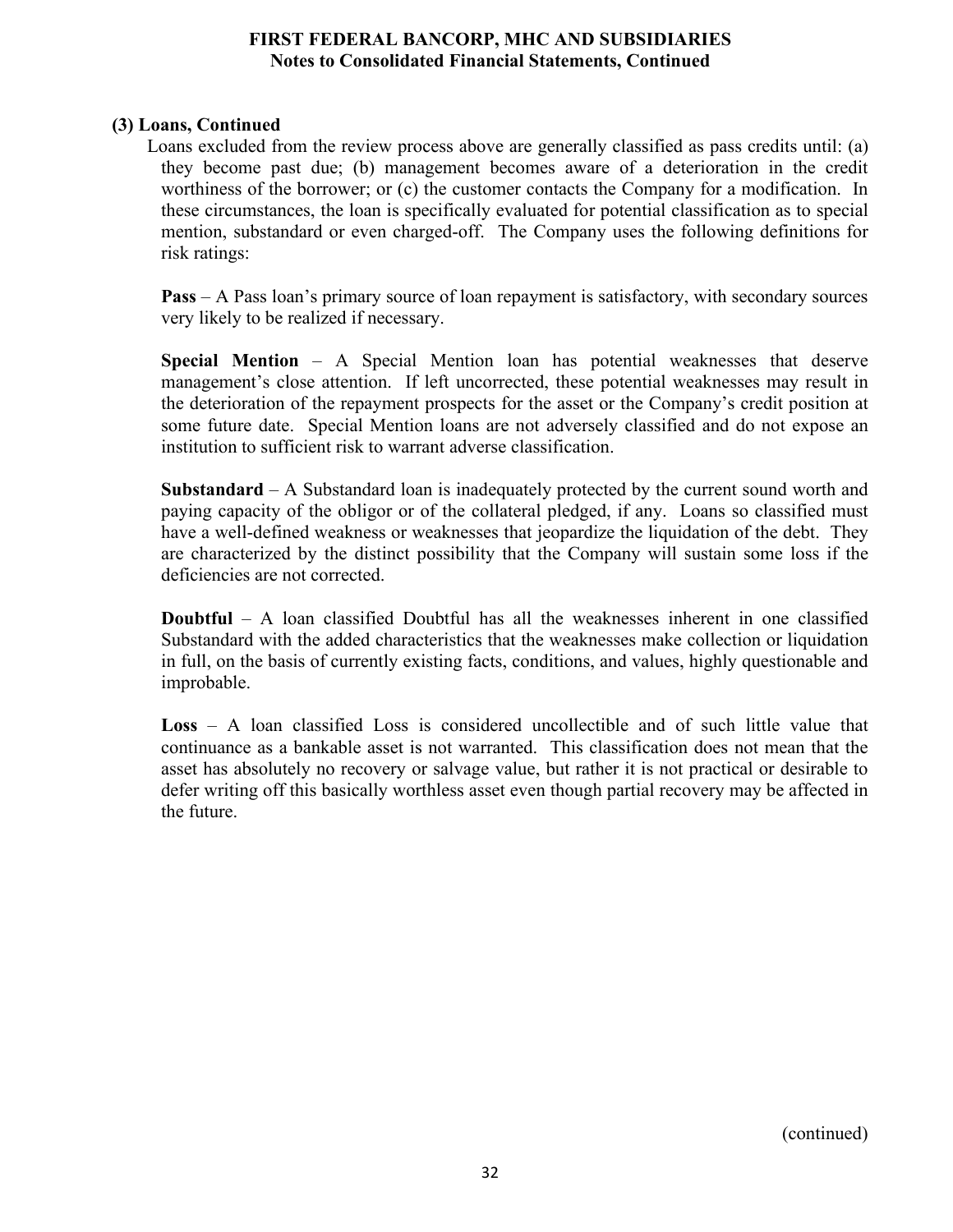# **(3) Loans, Continued**

An analysis of past-due loans is as follows (in thousands):

|                                  |                                  | <b>Accruing Loans</b>    |                                             |                             |           |                                   |                       |
|----------------------------------|----------------------------------|--------------------------|---------------------------------------------|-----------------------------|-----------|-----------------------------------|-----------------------|
|                                  | 30-59<br>Days<br><b>Past Due</b> | 60-89<br>Days            | Than 90<br>Days<br><b>Past Due Past Due</b> | <b>Total</b><br>Past<br>Due | Current   | <b>Nonaccrual</b><br><b>Loans</b> | <b>Total</b><br>Loans |
| At December 31, 2021:            |                                  |                          |                                             |                             |           |                                   |                       |
| Real estate mortgage loans:      |                                  |                          |                                             |                             |           |                                   |                       |
| Commercial real estate           | \$                               | 11                       |                                             | 11                          | 286,122   | 4,643                             | 290,776               |
| Residential real estate $^{(2)}$ | 4,055                            | 955                      | 25,510                                      | 30.520                      | 211,770   | 687                               | 242,977               |
| Construction and land            | 108                              |                          |                                             | 108                         | 58,245    |                                   | 58,353                |
| Commercial loans:                |                                  |                          |                                             |                             |           |                                   |                       |
| Warehouse lines of credit        |                                  |                          |                                             |                             | 130,498   |                                   | 130,498               |
| PPP loans                        | $\overline{\phantom{a}}$         | $\overline{\phantom{a}}$ |                                             |                             | 12,880    |                                   | 12,880                |
| Other commercial                 | 148                              | 85                       | 11                                          | 244                         | 61,161    | 738                               | 62,143                |
| Consumer $loans(1)$              | 2,933                            | 1,274                    | 3,430                                       | 7,637                       | 103,283   |                                   | 110,920               |
| Total                            | \$<br>7,244                      | 2,325                    | 28,951                                      | 38,520                      | 863,959   | 6,068                             | 908,547               |
| At December 31, 2020:            |                                  |                          |                                             |                             |           |                                   |                       |
| Real estate mortgage loans:      |                                  |                          |                                             |                             |           |                                   |                       |
| Commercial real estate           | \$<br>76                         |                          |                                             | 76                          | 299,623   | 3,861                             | 303,560               |
| Residential real estate $^{(2)}$ | 5,355                            | 2,082                    | 107,842                                     | 115,279                     | 227,806   | 2,889                             | 345,974               |
| Construction and land            | 1,017                            |                          |                                             | 1,017                       | 57,441    | 562                               | 59,020                |
| Commercial loans:                |                                  |                          |                                             |                             |           |                                   |                       |
| Warehouse lines of credit        |                                  |                          |                                             |                             | 259,277   |                                   | 259,277               |
| PPP loans                        | $\overline{\phantom{a}}$         | $\overline{\phantom{a}}$ |                                             | $\overline{\phantom{a}}$    | 86,665    |                                   | 86,665                |
| Other commercial                 | 10                               | 23                       |                                             | 33                          | 57,830    | 1,059                             | 58,922                |
| Consumer $loans(1)$              | 1,550                            | 608                      | 1,312                                       | 3,470                       | 114,645   |                                   | 118,115               |
| Total                            | \$<br>8,008                      | 2,713                    | 109,154                                     | 119,875                     | 1,103,287 | 8,371                             | 1,231,533             |

(1) At December 31, 2021 and 2020, guaranteed student loans were \$39.3 million and \$8.5 million, respectively. Guaranteed student loans of \$3.3 million and \$974,000 at December 31, 2021 and 2020 that are 90+ days past due and accruing are well secured by guarantees from the U.S. Government and are in the process of collection. Guarantees cover the principal basis in these loans and interest will be paid by the guarantor through the claim payment date. Generally, claims on guaranteed student loans cannot be filed until the loan has been delinquent more than 270 days. As of December 31, 2021 and 2020, there were \$64,000 and \$68,000, respectively, of student loans 270+ days past due and accruing. At December 31, 2021 and 2020, FHA Title I loans were \$22.5 million and \$36.3 million, respectively. FHA Title I loans of \$83,000 and \$248,000 at December 31, 2021 and 2020, respectively, that are 90+ days past due and accruing are well secured by guarantees from the U.S Government and are in the process of collection.

(2) Guaranteed loans in the process of collection or being rehabilitated to be held for sale were \$102.1 million and \$126.1 million at December 31, 2021 and 2020, respectively.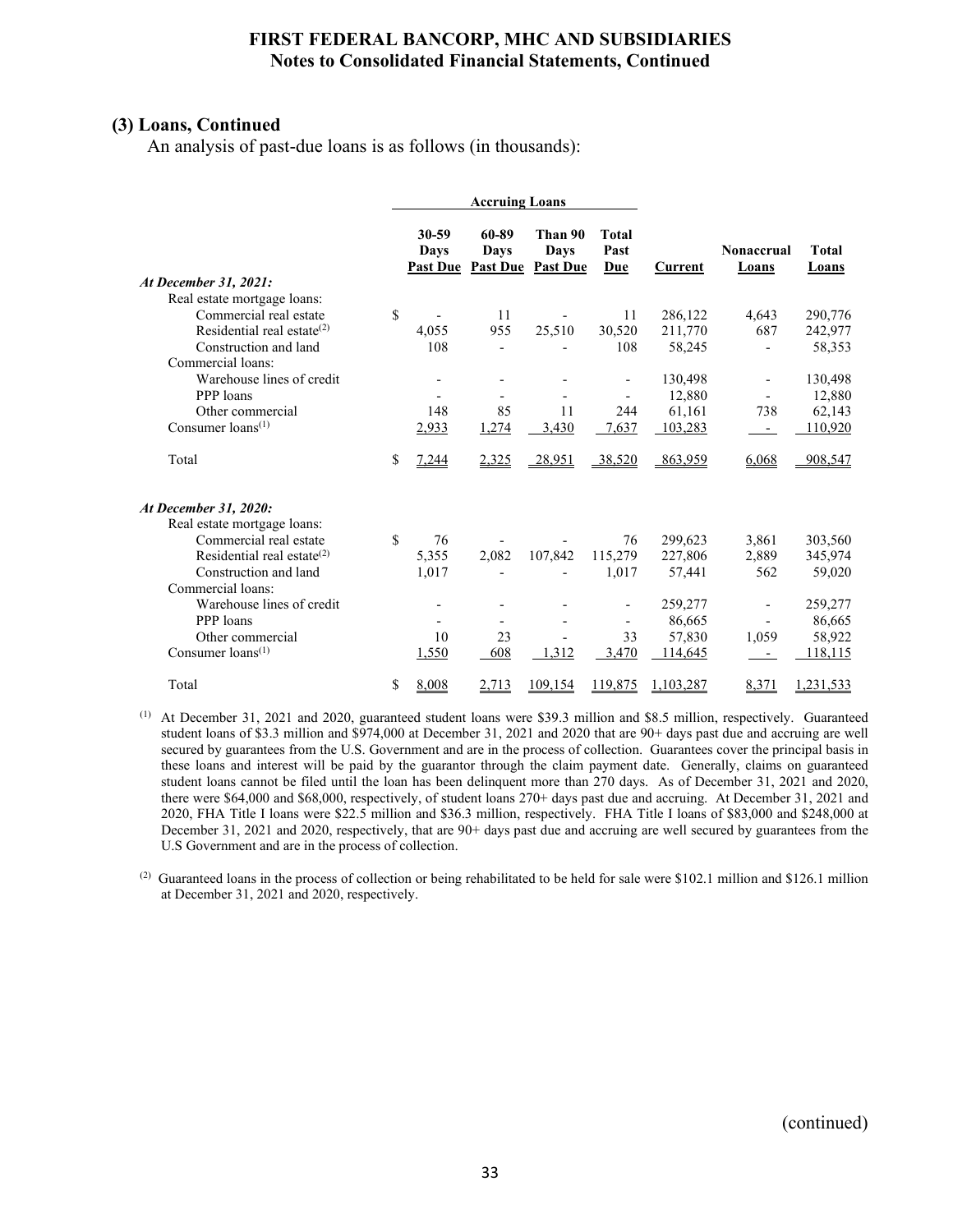# **(3) Loans, Continued**

The following summarizes the amount of impaired loans (in thousands):

|                             |                           | <b>With No Related</b>      |                        |                             |                      |                                       |                             |                             |
|-----------------------------|---------------------------|-----------------------------|------------------------|-----------------------------|----------------------|---------------------------------------|-----------------------------|-----------------------------|
|                             | <b>Allowance Recorded</b> |                             |                        | With an Allowance Recorded  |                      |                                       | Total                       |                             |
|                             |                           | Unpaid                      |                        | Unpaid                      |                      |                                       | Unpaid                      |                             |
|                             |                           | Contractual                 |                        | Contractual                 |                      |                                       | Contractual                 |                             |
|                             | Recorded<br>Investment    | Principal<br><b>Balance</b> | Recorded<br>Investment | Principal<br><b>Balance</b> | Related<br>Allowance | Recorded<br>Investment <sup>(1)</sup> | Principal<br><b>Balance</b> | Related<br><b>Allowance</b> |
| December 31, 2021:          |                           |                             |                        |                             |                      |                                       |                             |                             |
| Real estate mortgage loans: |                           |                             |                        |                             |                      |                                       |                             |                             |
| Commercial real estate      | \$                        |                             | 2,331                  | 2,228                       | 151                  | 2,331                                 | 2,228                       | 151                         |
| Residential real estate     |                           |                             | 1,851                  | 2,311                       | 35                   | 1,851                                 | 2,311                       | 35                          |
| Consumer loans              |                           |                             | 6                      | 6                           | $\blacksquare$       | 6                                     | 6                           | $\perp$                     |
|                             |                           |                             |                        |                             |                      |                                       |                             |                             |
|                             | \$                        |                             | 4,188                  | 4,545                       | 187                  | 4,188                                 | 4,545                       | <u>187</u>                  |
| December 31, 2020:          |                           |                             |                        |                             |                      |                                       |                             |                             |
| Real estate mortgage loans: |                           |                             |                        |                             |                      |                                       |                             |                             |
| Commercial real estate      | \$                        |                             | 1,922                  | 2,403                       | 164                  | 1,922                                 | 2,403                       | 164                         |
| Residential real estate     | $\blacksquare$            |                             | 2,710                  | 3,177                       | 67                   | 2,710                                 | 3,177                       | 67                          |
| Construction and land       |                           |                             | 562                    | 566                         | 14                   | 562                                   | 566                         | 14                          |
| Consumer loans              |                           |                             | <u>37</u>              | 38                          |                      | 37                                    | - 38                        | $\mathbf{\perp}$            |
|                             |                           |                             |                        |                             |                      |                                       |                             |                             |
|                             | \$                        |                             | 5,231                  | 6,184                       | <u>246</u>           | 5,231                                 | 6,184                       | 246                         |

 (1) The recorded investment of impaired loans does not include \$4.0 and \$5.4 million at December 31, 2021 and 2020, respectively, of loans acquired which are in nonaccrual status and covered by a discount.

The average net investment in impaired loans and interest income recognized and received on impaired loans are as follows (in thousands):

|                               | Average<br><b>Recorded</b><br>Investment | Interest<br>Income<br><b>Recognized</b> | Interest<br>Income<br><b>Received</b> |
|-------------------------------|------------------------------------------|-----------------------------------------|---------------------------------------|
| Year Ended December 31, 2021: |                                          |                                         |                                       |
| Real estate mortgage loans:   |                                          |                                         |                                       |
| Commercial real estate        | \$3,076                                  | 128                                     | 166                                   |
| Residential real estate       | 2,570                                    | 103                                     | 164                                   |
| Construction and land         | 50                                       |                                         |                                       |
| Consumer loans                | 14                                       |                                         | 20                                    |
|                               | 5,710<br>S.                              | 232                                     | 350                                   |
| Year Ended December 31, 2020: |                                          |                                         |                                       |
| Real estate mortgage loans:   |                                          |                                         |                                       |
| Commercial real estate        | \$2,604                                  | 104                                     | 125                                   |
| Residential real estate       | 2,618                                    | 94                                      | 158                                   |
| Construction and land         | 358                                      |                                         |                                       |
| Other commercial loans        | 25                                       |                                         |                                       |
| Consumer loans                | 48                                       | 3                                       | 10                                    |
|                               | \$<br>5,653                              | 201                                     | 293                                   |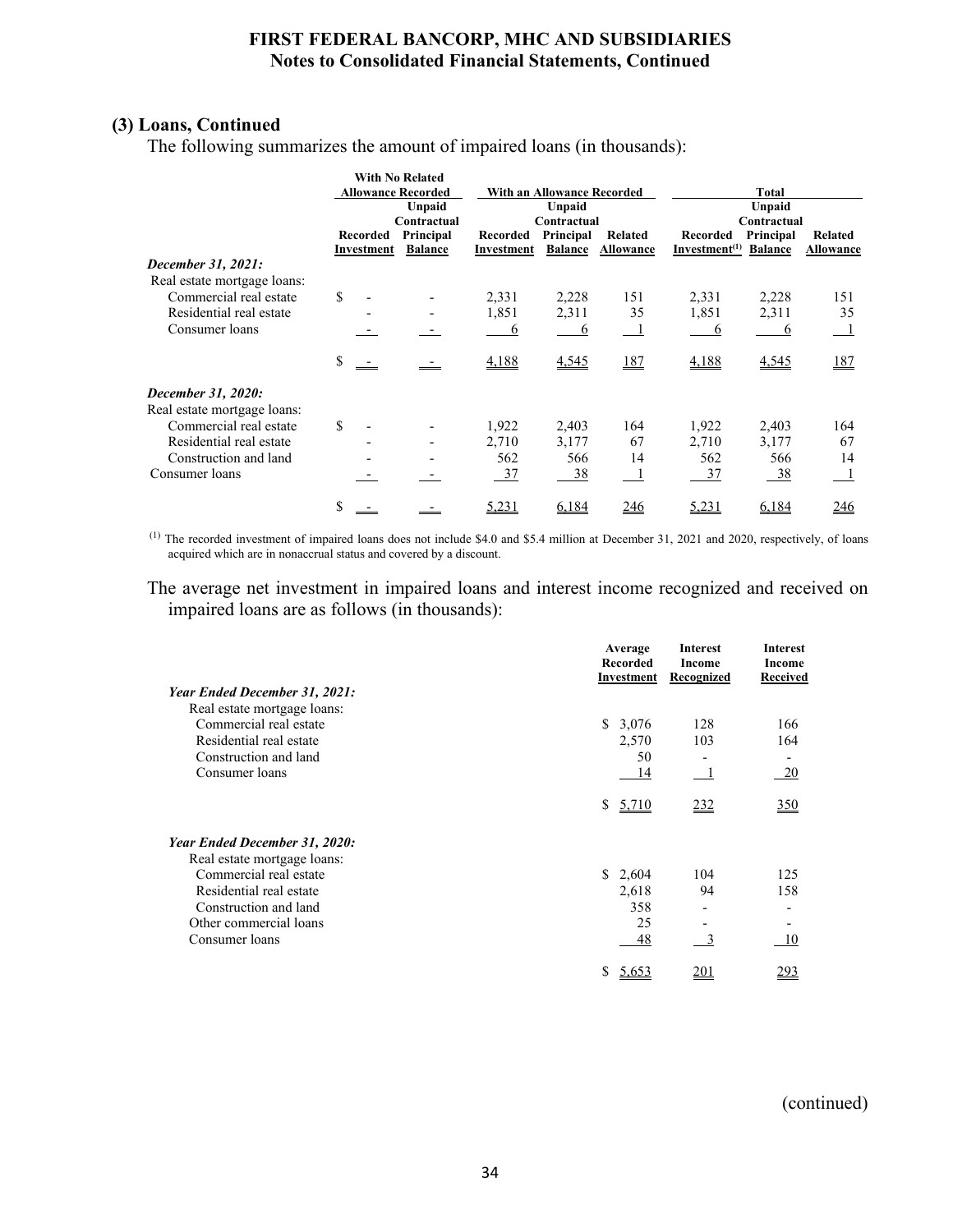# **(3) Loans, Continued**

Troubled debt restructurings ("TDR") entered into during the years ended December 31, 2021 and 2020 are as follows (dollars in thousands):

|                                                    |                                  | 2021                                                                 |                                                                              |  |
|----------------------------------------------------|----------------------------------|----------------------------------------------------------------------|------------------------------------------------------------------------------|--|
|                                                    | Number<br>Of<br>Contracts        | Pre-<br><b>Modification</b><br>Outstanding<br>Recorded<br>Investment | Post-<br><b>Modification</b><br>Outstanding<br><b>Recorded</b><br>Investment |  |
| <b>Troubled Debt Restructurings:</b>               |                                  |                                                                      |                                                                              |  |
| Commercial loan:                                   |                                  |                                                                      |                                                                              |  |
| Modified interest rate, principal and amortization |                                  | \$152                                                                | \$185                                                                        |  |
|                                                    |                                  | 2020                                                                 |                                                                              |  |
|                                                    | <b>Number</b><br>Of<br>Contracts | Pre-<br><b>Modification</b><br>Outstanding<br>Recorded<br>Investment | Post-<br><b>Modification</b><br>Outstanding<br><b>Recorded</b><br>Investment |  |
| <b>Troubled Debt Restructurings:</b>               |                                  |                                                                      |                                                                              |  |
| Real estate mortgage loans:                        |                                  |                                                                      |                                                                              |  |
| Modified interest rate, principal and amortization |                                  | \$265                                                                | \$161                                                                        |  |

- The allowance for loan losses on all classes of loans that have been restructured and are considered TDRs is included in the Company's specific reserve. The specific reserve is determined on a loan-by-loan basis by either the present value of expected future cash flows discounted at the loan's effective interest rate, or the fair value of the collateral if the loan is collateral-dependent. TDRs that have subsequently defaulted are considered collateraldependent. There were no TDRs modified during the years ended December 31, 2021 and 2020 that subsequently defaulted during the same year.
- *Net Deferred Loan Origination Fees (Costs).* The following is an analysis of the change in the net deferred loan origination fees (costs) (in thousands):

|                                       | <b>Year Ended December 31,</b> |             |             |  |
|---------------------------------------|--------------------------------|-------------|-------------|--|
|                                       |                                | <u>2021</u> | <u>2020</u> |  |
| Beginning balance                     |                                | (827)       | (1,308)     |  |
| Deferred loan origination fees        |                                | 1,903       | 1,567       |  |
| Capitalized direct underwriting costs |                                | (3,158)     | (3,592)     |  |
| Net amortization                      |                                | 1,441       | 2,506       |  |
| Ending balance                        |                                |             |             |  |

*Concentrations of Credit Risk.* The Company grants the majority of its loans to borrowers throughout the Florida counties of Baker, Bay, Columbia, Duval, Holmes, Jackson, Marion, Nassau, and Suwanee. Since the acquisition of CBC in 2018, the Company also has concentrations in the Atlanta, Georgia and Beaufort, South Carolina areas. Although the Company has a diversified loan portfolio, a significant portion of its borrowers' ability to honor their contracts is dependent upon the economy in these areas. The Company does not have significant concentrations to any one industry or customer other than warehouse lines of credit.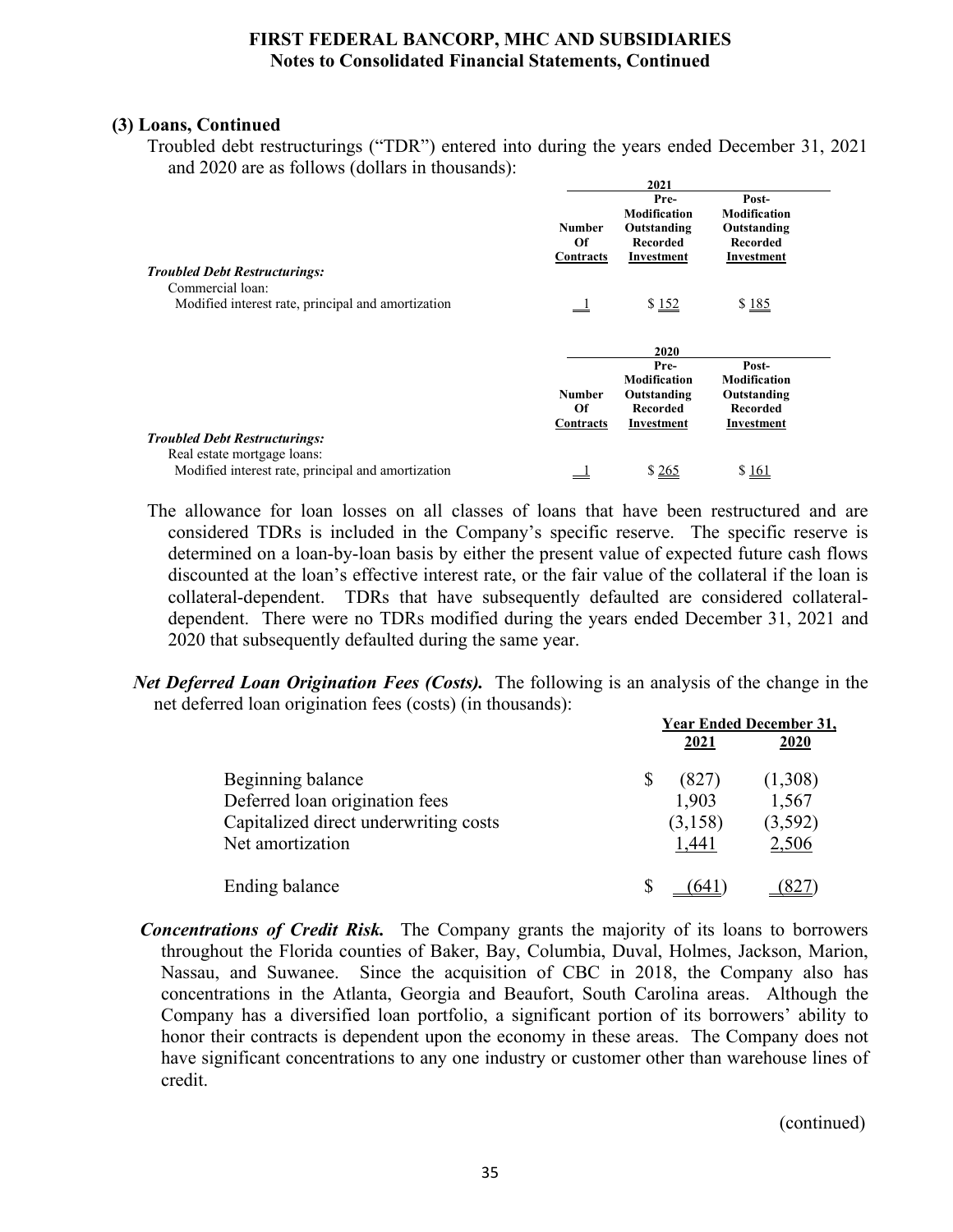# **(3) Loans, Continued**

- The Company is subject to risks related to the public health crisis associated with the coronavirus global pandemic ("COVID-19"). COVID-19 has negatively impacted the global economy, disrupted global supply chains, created significant volatility and disruption in financial markets. The extent to which COVID-19 impacts the Company's business, results of operations, and financial condition, as well as loan quality, regulatory capital and liquidity ratios, will depend on future developments, the duration of the pandemic, and actions taken by governmental authorities to slow the spread of the disease or to mitigate its effects.
- In accordance with relief granted by government authorities the Company has modified certain loans at the request of its borrowers. Through December 31, 2021, the Company had received and granted 925 requests for modification or to be placed in forbearance on loans totaling \$153.2 million. As of December 31, 2021, almost all of the loans modified had reverted back to their original pre-modification terms and are being paid as agreed except for 114 loans totaling \$19.3 million. Management is closely monitoring these loans and believes the allowance for loan losses at December 31, 2021 is adequate.

# **(4) Purchase Credit Impaired Loans ("PCI")**

The carrying amounts of PCI loans acquired are detailed in the following (in thousands):

|                                                         | As of December 31, |         |
|---------------------------------------------------------|--------------------|---------|
|                                                         | 2021               | 2020    |
| Beginning contractually required principal and interest | \$14,253           | 20,620  |
| Principal and interest received                         | (4,289)            | (6,367) |
| Ending contractually required principal and interest    | 9,964              | 14,253  |
| Nonaccretable yield discount                            | (2,046)            | (3,257) |
| Cash flows expected to be collected                     | 7,918              | 10,996  |
| Accretable yield                                        | (1,821)            | (2,647) |
| Carrying value                                          | 6,097              | 8,349   |
| Allowance for loan losses                               | (514)              | (615)   |
| Carrying value less allowance for loan losses           | 5.2                |         |

In the following is the reconciliation of the accretable yield adjustment (in thousands):

|                                         | <b>Year Ended December 31,</b><br>2021 | 2020             |
|-----------------------------------------|----------------------------------------|------------------|
| Beginning accretable yield<br>Accretion | (2,647)<br>826                         | (6,505)<br>3,858 |
| Ending accretable yield                 | (1,821)                                | ∴04              |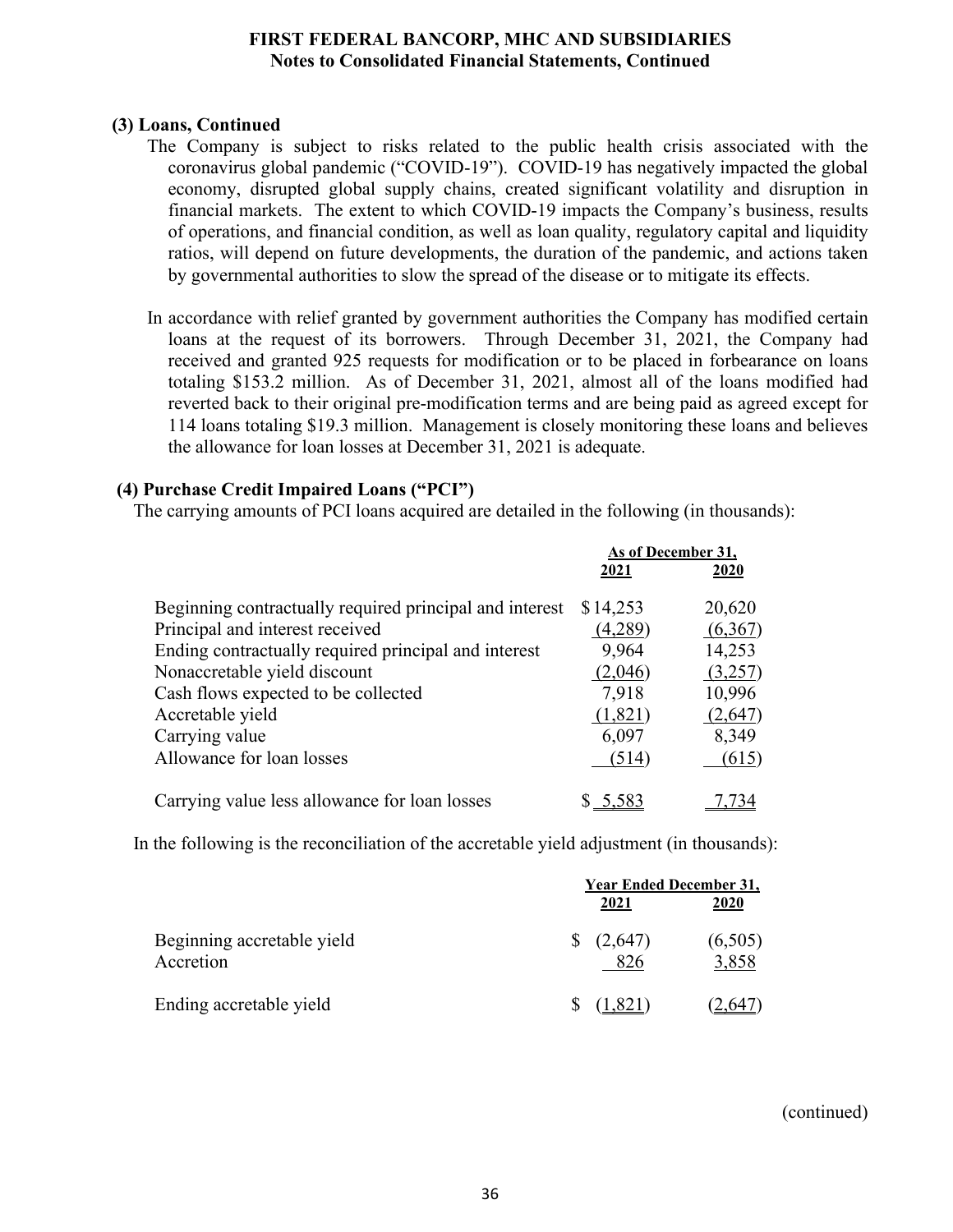# **(5) Loan Servicing**

Loans serviced for others are not included in the accompanying consolidated balance sheets. The unpaid principal balances of these loans are summarized as follows (in thousands):

|                                        | At December 31, |           |  |
|----------------------------------------|-----------------|-----------|--|
|                                        | 2021            | 2020      |  |
| Mortgage loan portfolios serviced for: |                 |           |  |
| Government agencies:                   |                 |           |  |
| <b>FHLB</b>                            | \$<br>2,863     | 4,011     |  |
| <b>FHLMC</b>                           | 5,261,578       | 4,400,186 |  |
| <b>GNMA</b>                            | 1,399,351       | 1,843,797 |  |
| <b>FNMA</b>                            | 3,597,472       | 2,221,352 |  |
| All other                              | 262,256         | 235,759   |  |
|                                        | 10,523,520      | 8,705,105 |  |

Custodial escrow balances maintained in connection with loans serviced for others were \$53.4 million and \$48.4 million at December 31, 2021 and 2020, respectively. The escrow balances are included in noninterest-bearing demand deposits in the accompanying consolidated balance sheets.

The following summarizes servicing rights activity, along with the aggregate activity in related valuation allowances (in thousands):

|                                                 | <b>Year Ended December 31,</b> |         |  |
|-------------------------------------------------|--------------------------------|---------|--|
|                                                 | <u>2021</u>                    | 2020    |  |
| Beginning balance                               | \$<br>77,591                   | 45,316  |  |
| Additions from loans originated and sold        | 20,488                         | 19,509  |  |
| Additions from servicing rights purchased, sold |                                |         |  |
| and other                                       | 14,465                         | 14,937  |  |
| Amortization                                    | (1,897)                        | (2,171) |  |
| Ending balance                                  | 110,647                        | 77,591  |  |
| Allowance                                       | (727)                          | (1,694) |  |
| Discount                                        | (8,120)                        | (8,000) |  |
| Servicing rights, net                           | \$101,800                      | 67,897  |  |
| Allowance for impairment beginning balance      | \$<br>1,694                    | 835     |  |
| Additions                                       |                                | 932     |  |
| Reductions                                      | (967)                          | (73)    |  |
| Allowance for impairment ending balance         | \$                             |         |  |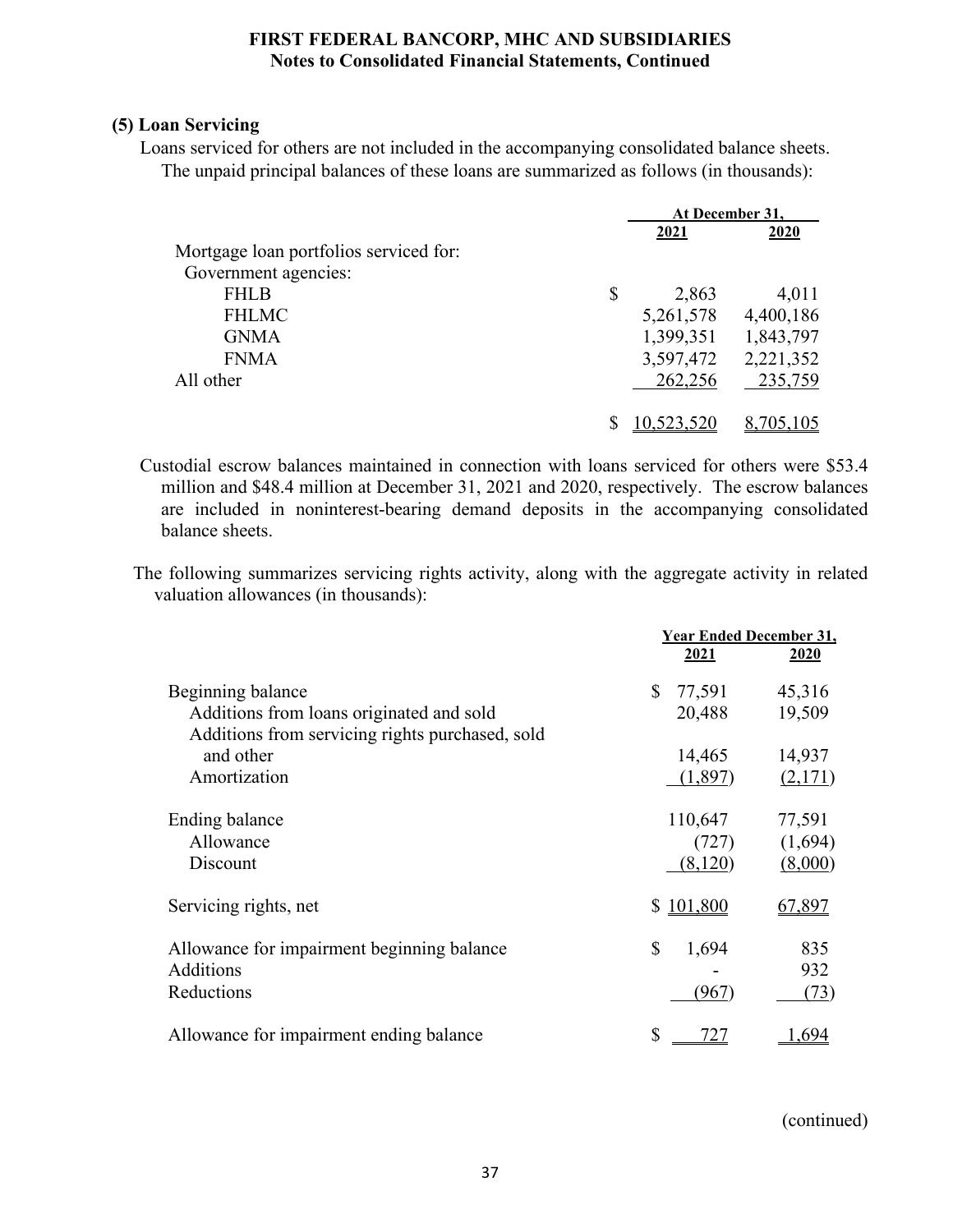# **(5) Loan Servicing, Continued**

- During the year ended December 31, 2021, the fair value of mortgage servicing rights was determined using discount rates ranging from 9.00% to 11.50% for all loans serviced and constant prepayment rates (CPR) ranging from 7.63% to 29.80%, depending on the stratification of the specific rights. For the year ended December 31, 2020, the discount rates ranged from 9.00% to 11.50% with CPRs ranging from 8.32% to 38.35%.
- During the year ended December 31, 2021, the fair value of servicing rights for SBA loans was determined using discount rates ranging from 5.98% to 49.59% for all loans serviced and constant prepayment rates (CPR) ranging from 10.21% to 49.59%, depending on the stratification of the specific rights. For the year ended December 31, 2020, the discount rates ranged from 3.41% to 43.41% with CPRs ranging from 11.49% to 31.13%.

The following is a summary of Servicing Rights by accounting method (in thousands):

|                                                                                    |  | At Ended December 31,    |                      |                          |                      |  |      |  |
|------------------------------------------------------------------------------------|--|--------------------------|----------------------|--------------------------|----------------------|--|------|--|
|                                                                                    |  | 2021                     |                      |                          |                      |  | 2020 |  |
|                                                                                    |  | Carrying<br><b>Value</b> | Fair<br><b>Value</b> | Carrying<br><b>Value</b> | Fair<br><b>Value</b> |  |      |  |
| Servicing Rights, at fair market value \$<br>Servicing Rights, at lower of cost or |  | 97,940                   | 97,940               | 63,107                   | 63,107               |  |      |  |
| market value                                                                       |  | 3,860                    | 5,264                | 4,790                    | 5,282                |  |      |  |
| Total                                                                              |  | 101,800                  | 103.204              | 67.897                   | 68,389               |  |      |  |

Loan servicing and servicing rights income has been recognized as follows (in thousands):

|                                                                    |          | <b>Year Ended December 31,</b> |
|--------------------------------------------------------------------|----------|--------------------------------|
|                                                                    | 2021     | <b>2020</b>                    |
| Servicing fees received from investors net of<br>servicing expense | \$21,814 | 12,361                         |
| Servicing rights additions from loans originated                   |          |                                |
| and sold                                                           | 20,488   | 19,509                         |
| Less amortization of servicing rights                              | (1,897)  | (2,171)                        |
|                                                                    | 18,591   | 17,338                         |
| Income from servicing rights                                       |          |                                |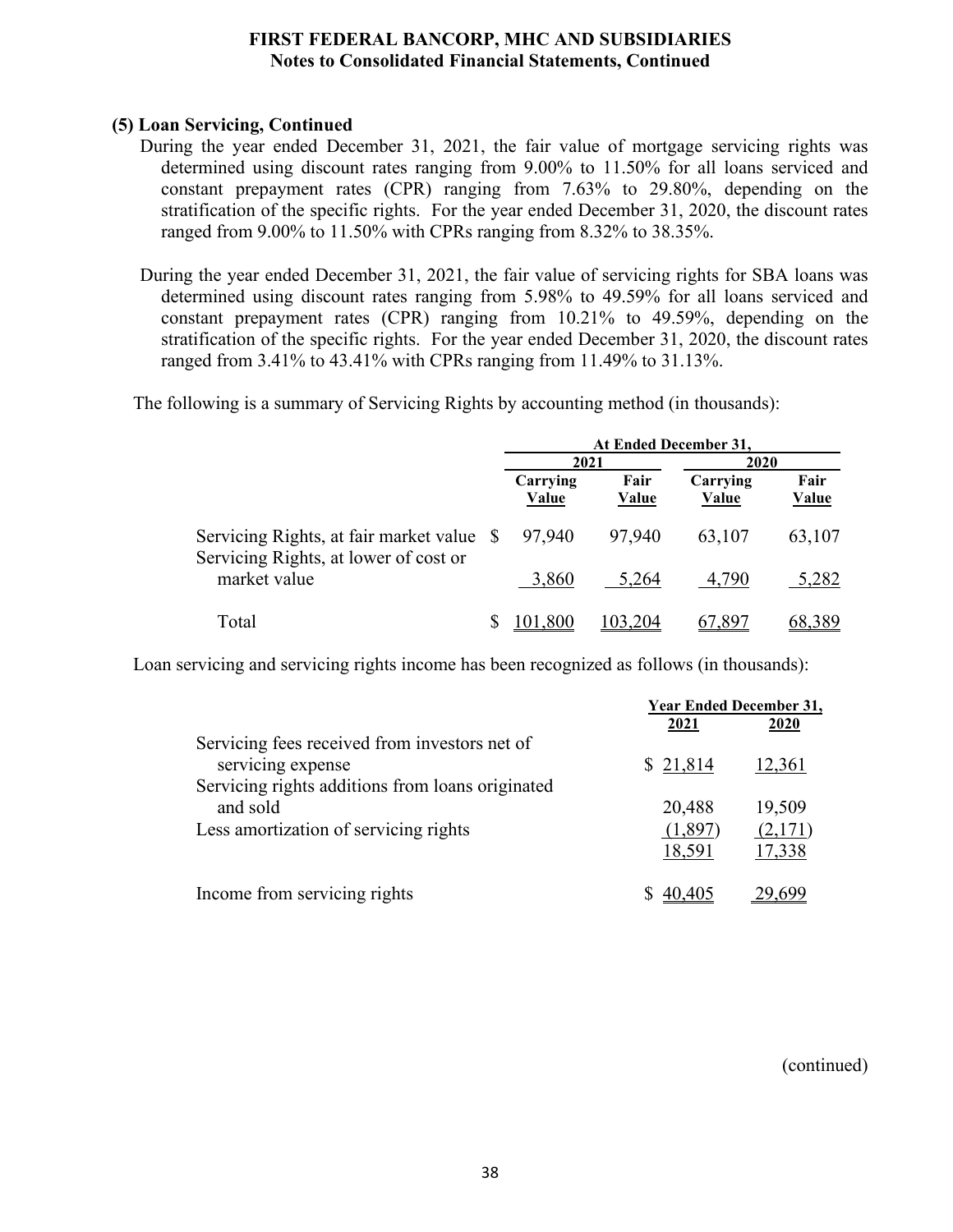# **(6) Premises and Equipment**

The components of premises and equipment are summarized as follows (in thousands):

|                                                |              | At December 31. |  |  |
|------------------------------------------------|--------------|-----------------|--|--|
|                                                | 2021         | 2020            |  |  |
| Land                                           | \$10,705     | 10,402          |  |  |
| Buildings and improvements                     | 33,087       | 33,125          |  |  |
| Furniture and equipment                        | 24,480       | 22,415          |  |  |
| Total, at cost                                 | 68,272       | 65,942          |  |  |
| Less accumulated depreciation and amortization | 28,787       | 26,992          |  |  |
| Premise and equipment, net                     | 39,485<br>S. |                 |  |  |

# **(7) Leases**

The Company adopted ASU 2016-02, *Leases*, on January 1, 2020, which initially resulted in the recognition of twenty-seven operating leases on the consolidated balance sheets in 2020 and thirty in 2021. We determine if a contract contains a lease at inception and recognize operating lease right-of-use assets and operating lease liabilities based on the present value of the future minimum lease payments at the adoption date. As our leases do not provide implicit rates, we use our incremental borrowing rate based on the information available at the lease inception date in determining the present value of future payments. Lease agreements that have lease and non-lease components are accounted for as a single lease component. Lease expense is recognized on a straight-line basis over the lease term (\$ in thousands).

|                                       | 2021      | <b>Year Ended December 31,</b><br>2020 |
|---------------------------------------|-----------|----------------------------------------|
| Operating lease cost                  | \$ 717    | 683                                    |
| Operating lease expense recognized    | \$731     | 721                                    |
|                                       |           | At December 31,                        |
|                                       | 2021      | 2020                                   |
| Operating lease right-of-use assets   | 651       | 1,004                                  |
| Operating lease liabilities           | 657       | 1,014                                  |
| Weighted-average remaining lease term | 1.9 years | 2.5 years                              |
| Weighted-average discount rate        | 2.08%     | 2.18%                                  |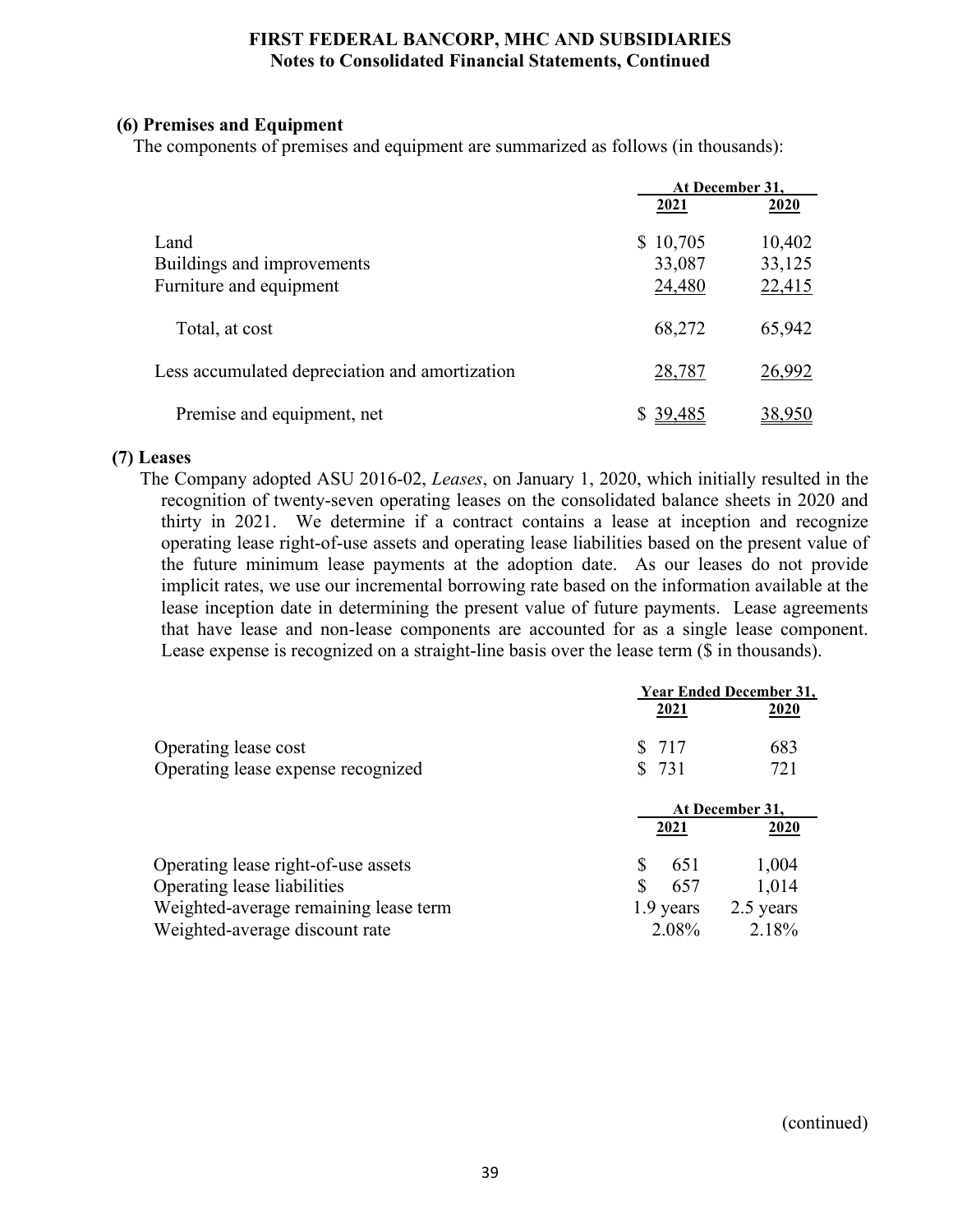# **(7) Leases, Continued**

Future minimum lease payments under noncancellable leases, reconciled to our discounted operating lease liabilities at December 31, 2021 are as follows, (in thousands):

| 2022                                | S | 467 |
|-------------------------------------|---|-----|
| 2023                                |   | 129 |
| 2024                                |   | 58  |
| 2025                                |   |     |
| Thereafter                          |   |     |
| Total future minimum lease payments |   | 659 |
| Less: imputed interest              |   |     |
| Total operating lease liability     |   |     |

#### (**8) Deposits and Economic Dependence**

The aggregate amount of time deposits with a denominations of over \$250,000 was approximately \$105.0 million and \$89.3 million at December 31, 2021 and 2020, respectively.

A schedule of maturities of time deposits at December 31, 2021 is as follows (in thousands):

| <b>Year Ending</b><br>December 31, |           |
|------------------------------------|-----------|
| 2022                               | \$235,288 |
| 2023                               | 21,884    |
| 2024                               | 4,706     |
| 2025                               | 3,347     |
| 2026 and thereafter                | 2,293     |
|                                    |           |

In the ordinary course of business, the Company accepts deposits from various governmental agencies and public institutions. The aggregate amount of these deposits was approximately \$706.1 million and \$507.4 million at December 31, 2021 and 2020, respectively.

# **(9) Related Parties**

The Company enters into transactions in the ordinary course of business with officers and directors of the Company and their affiliates (related parties). The following summarizes these transactions (in thousands):

|          |         | At December 31, |
|----------|---------|-----------------|
|          | 2021    | 2020            |
| Deposits | \$5,717 | 5,224           |
| Loans    | \$2,236 | ,747            |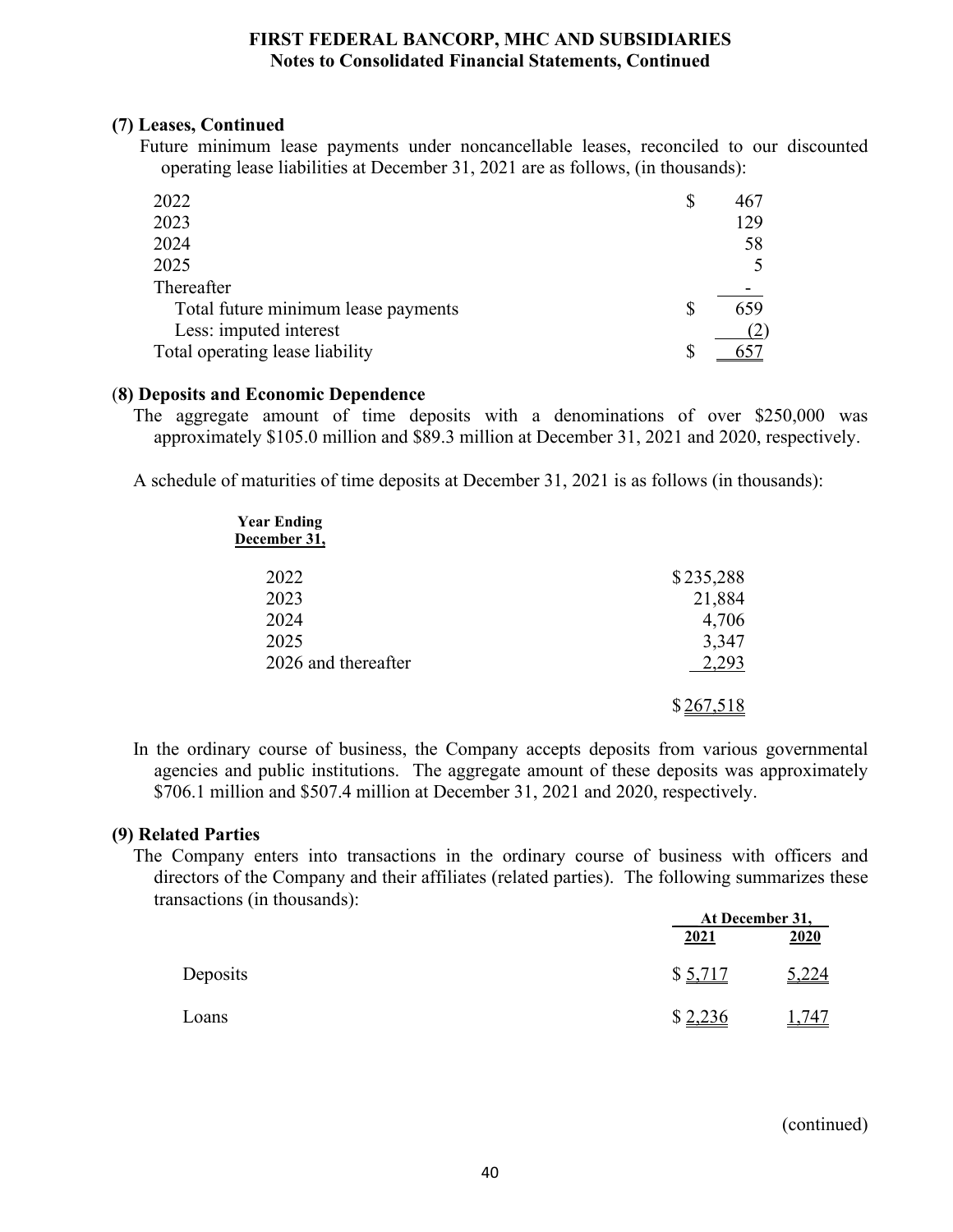# **(10) Federal Home Loan Bank ("FHLB") Advances**

The maturities and interest rates on FHLB advances were as follows (\$ in thousands):

|                    | <b>Maturity</b> | <b>Interest</b> | At December 31,                |        |
|--------------------|-----------------|-----------------|--------------------------------|--------|
| <b>Description</b> | <b>Date</b>     | <b>Rate</b>     | 2021                           | 2020   |
| Fixed Rate Hybrid  | 05/21/2021      | 2.329%          | \$<br>$\overline{\phantom{a}}$ | 28,000 |
| Fixed Rate Hybrid  | 06/17/2021      | 1.936%          | -                              | 20,000 |
| Convertible        | 02/28/2030      | 0.530%          | 15,000                         | 15,000 |
|                    |                 |                 | 15,000                         | 63,000 |

The collateral agreement with the FHLB includes a blanket lien covering qualifying loans such as first mortgage, one-to-four family residential loans, and home equity lines of credit owned by the Company with a carrying value of \$140.5 million at December 31, 2021. In addition, the Company may pledge marketable debt securities as collateral where the qualifying loans are insufficient. At December 31, 2021, debt securities with a fair value of \$407.5 million were pledged as collateral for FHLB advances. At December 31, 2021, the Company had available credit if additional collateral were pledged of \$970.4 million.

# **(11) Other Borrowings**

- The Company has issued \$30 million face value of subordinated debt (the "Subordinated Debt") due December 27, 2028. The Subordinated Debt bears a fixed annual interest rate of 6.125% until December 27, 2023, at which time the rate will become an annual floating rate equal to three-month LIBOR, determined quarterly, plus 326.7 basis points. If at any time while the Subordinated Debt is outstanding LIBOR ceases to exist or be reported, the Company shall select an alternative rate. Interest is payable in arrears on March 31, June 30, September 30, and December 31, of each year through the maturity date, unless redeemed. The Company may, at its option, beginning December 27, 2023, and on any scheduled interest payment date, thereafter, redeem the Subordinated Debt, in whole or in part, at 100% of the principal amount of the Subordinated Debt plus any accrued and unpaid interest. The Subordinated Debt was structured to comply with certain regulatory requirements which provide for qualification as Tier 2 Capital. The Subordinated Debt is subject to certain affirmative and negative covenants and at December 31, 2021, the Company was in compliance with the covenants.
- The Company had a line of credit at a financial institution that would allow the Company to borrow up to \$12 million. The agreement required that the Company maintain a \$100,000 balance which was the amount outstanding at December 31, 2020. The agreement was terminated in 2021.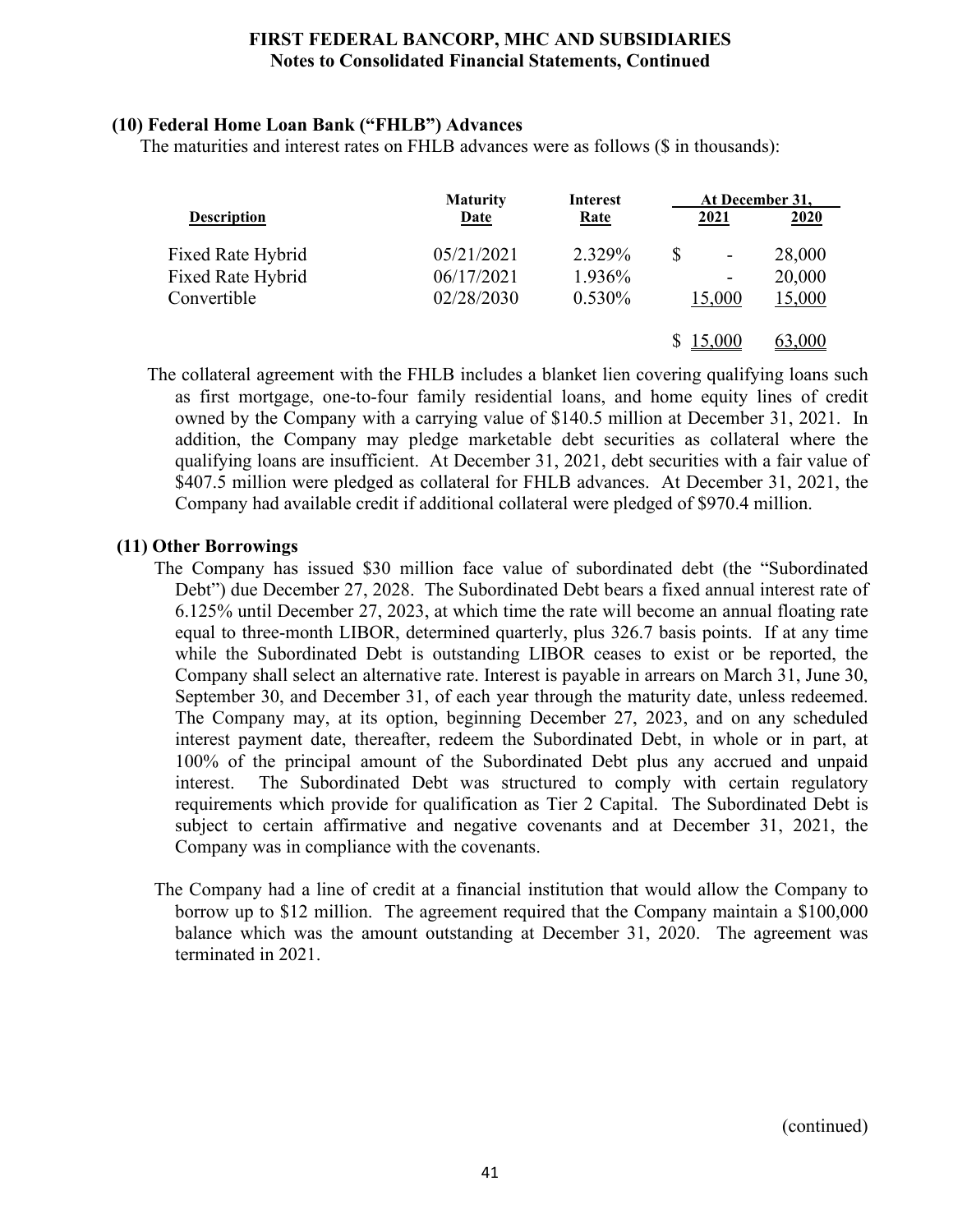# **(12) Income Taxes**

Allocation of Federal and state income taxes between current and deferred portions is as follows (in thousands):

|                    | <b>Year Ended December 31,</b> |         |
|--------------------|--------------------------------|---------|
|                    | 2021                           | 2020    |
| Current:           |                                |         |
| Federal            | \$3,082                        | 17,689  |
| <b>State</b>       | 573                            | 5,076   |
| Total current      | 3,655                          | 22,765  |
| Deferred:          |                                |         |
| Federal            | 4,992                          | (1,228) |
| <b>State</b>       | 1,476                          | (407)   |
| Total deferred     | 6,468                          | (1,635) |
| Income tax expense | \$10,123                       | 21,130  |

The effective income tax rate differs from the statutory Federal income tax rate for the following reasons (dollars in thousands):

|                                              | <b>Year Ended December 31,</b> |               |          |       |  |
|----------------------------------------------|--------------------------------|---------------|----------|-------|--|
|                                              |                                | 2021          |          | 2020  |  |
|                                              | Amount                         | $\frac{0}{0}$ | Amount   | $\%$  |  |
| Income taxes at statutory Federal rate       | \$11,844                       | 21.0%         | \$17,869 | 21.0% |  |
| Increase (decrease) in taxes resulting from: |                                |               |          |       |  |
| State taxes, net of Federal tax benefit      | 1,619                          | 2.9           | 3,689    | 4.3   |  |
| Income from bank-owned life insurance        | (137)                          | (0.2)         | (193)    | (0.2) |  |
| Tax-exempt interest income                   | (1,297)                        | (2.3)         | (1,179)  | (1.4) |  |
| Other                                        | (1,906)                        | (3.5)         | 944      |       |  |
| Total                                        |                                | 17.9%         |          | $8\%$ |  |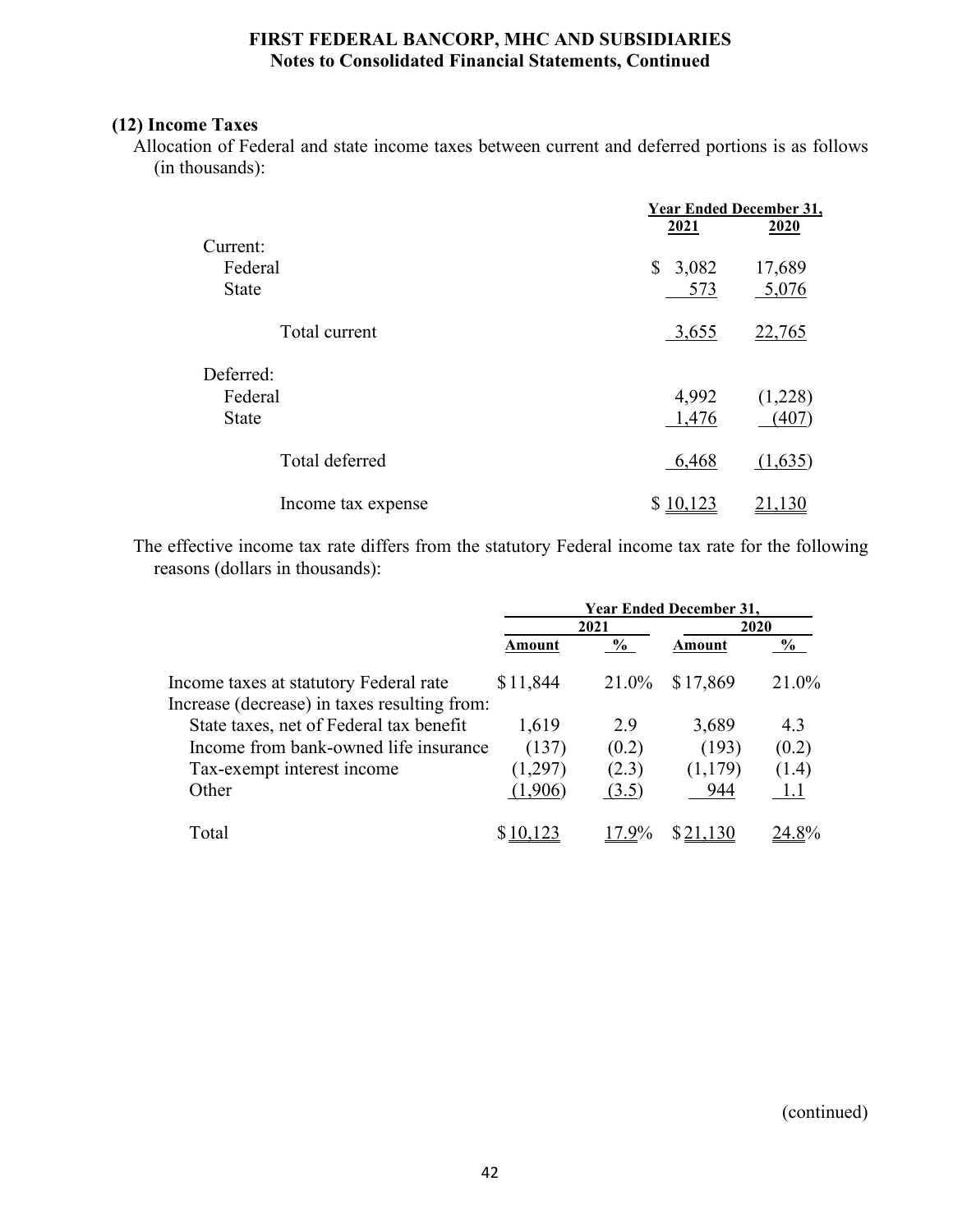# **(12) Income Taxes, Continued**

The components of the net deferred tax liability is as follows (in thousands):

|                                                       |              |           | At December 31, |
|-------------------------------------------------------|--------------|-----------|-----------------|
|                                                       |              | 2021      | 2020            |
| Deferred tax assets:                                  |              |           |                 |
| Allowance for loan losses                             | $\mathbb{S}$ | 6,128     | 6,707           |
| Deferred compensation                                 |              | 3,962     | 3,601           |
| Nonaccrual interest income                            |              | 113       | 470             |
| Impaired debt securities                              |              | 107       | 107             |
| Unrealized loss on derivative instrument              |              |           | 192             |
| Accrued expenses                                      |              | 3,204     | 3,243           |
| Fair market value adjustment                          |              | 1,166     | 1,319           |
| Other                                                 |              | 557       | 662             |
| Total deferred tax assets                             |              | 15,237    | 16,301          |
| Deferred tax liabilities:                             |              |           |                 |
| Deferred loan costs                                   |              | (1,098)   | (1,057)         |
| Mortgage servicing rights                             |              | (21,808)  | (16,942)        |
| Unrealized gain in debt securities available for sale |              | (3,097)   | (9, 394)        |
| Unrealized gain on derivative instrument              |              | (851)     |                 |
| Depreciation                                          |              | (2,265)   | (1,624)         |
| Prepaid expenses                                      |              | (616)     | (568)           |
| Total deferred tax liabilities                        |              | (29, 735) | (29, 585)       |
| Net deferred tax liability                            | S.           | (14, 498) | (13, 284)       |

The Company files consolidated income tax returns in the U.S. federal jurisdiction and various states as required. The Company is no longer subject to U.S. federal or state and local income tax examinations by taxing authorities for years before 2018.

# **(13) Off-Balance-Sheet Financial Instruments**

- The Company is a party to financial instruments with off-balance-sheet risk in the normal course of business to meet the financing needs of its customers. These financial instruments are unused lines of credit, undisbursed loans in process, commitments to extend credit and standby letters of credit and involve, to varying degrees, elements of credit and interest-rate risk in excess of the amount recognized in the consolidated balance sheet. The contract amounts of these instruments reflect the extent of involvement the Company has in these financial instruments.
- The Company's exposure to credit loss in the event of nonperformance by the other party to the financial instrument for commitments to extend credit, unused lines of credit, undisbursed loans in process and standby letters of credit is represented by the contractual amount of those instruments. The Company uses the same credit policies in making commitments as it does for on-balance-sheet loan instruments.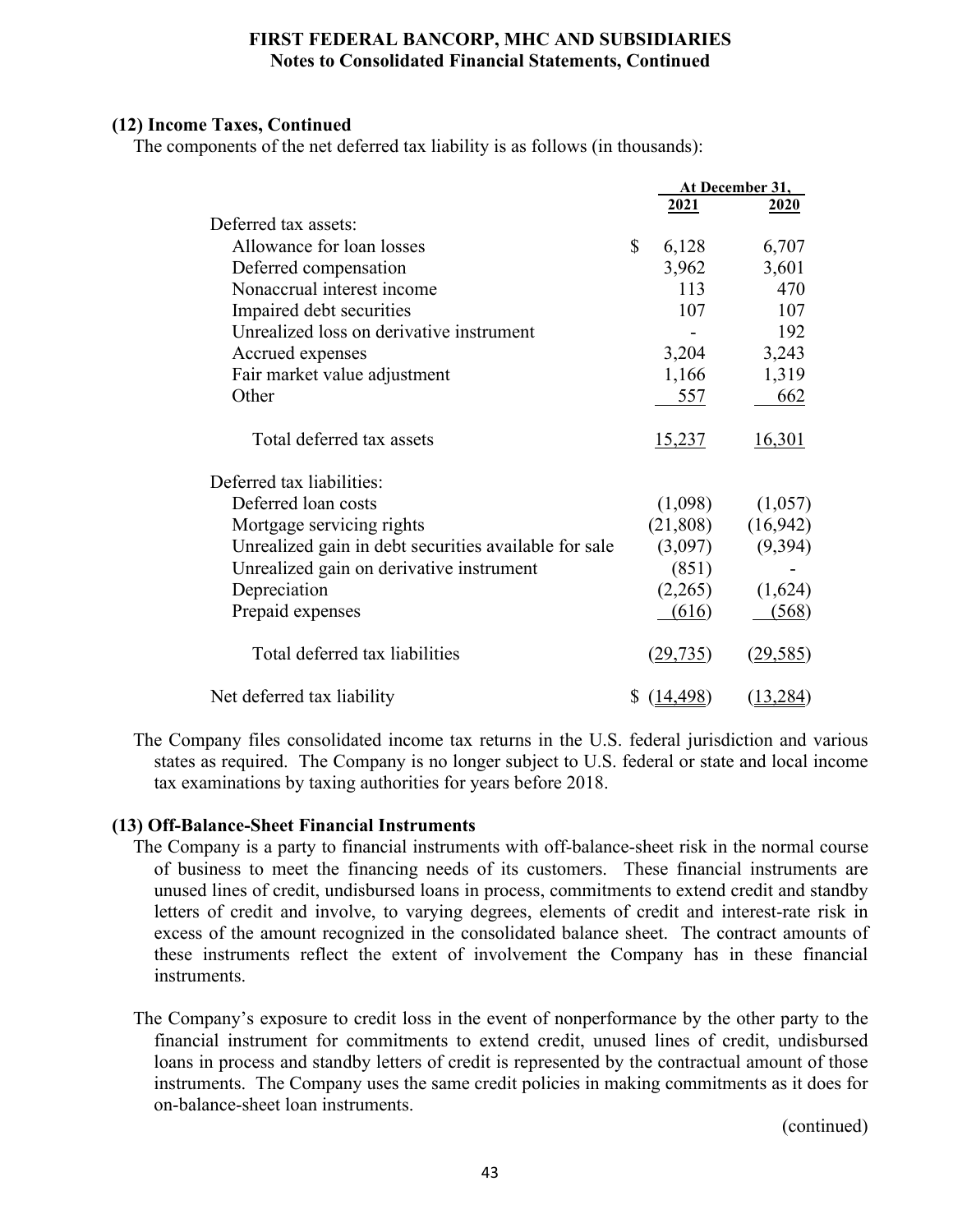# **(13) Off-Balance-Sheet Financial Instruments, Continued**

- Commitments to extend credit are agreements to lend to a customer as long as there is no violation of any condition established in the contract. Commitments generally have fixedexpiration dates or other termination clauses and may require payment of a fee. Since some of the commitments are expected to expire without being drawn upon, the total commitment amounts do not necessarily represent future cash requirements. The Company evaluates each customer's credit worthiness on a case-by-case basis. The amount of collateral obtained if deemed necessary by the Company upon extension of credit is based on management's credit evaluation of the counterparty.
- Standby letters of credit are conditional commitments issued by the Company to guarantee the performance of a customer to a third party. The credit risk involved in issuing letters of credit is essentially the same as that involved in extending loans to customers. All outstanding letters of credit expire in the next twelve months. The Company has in some cases obtained guarantees securing these agreements.
- A summary of the amounts of the Company's off-balance-sheet financial instruments at December 31, 2021 follows (in thousands):

|                              | Contract<br>Amount |
|------------------------------|--------------------|
| Unused lines of credit       | \$41,845           |
| Undisbursed loans in process | \$85,950           |
| Commitments to extend credit | \$59,378           |
| Standby letters of credit    |                    |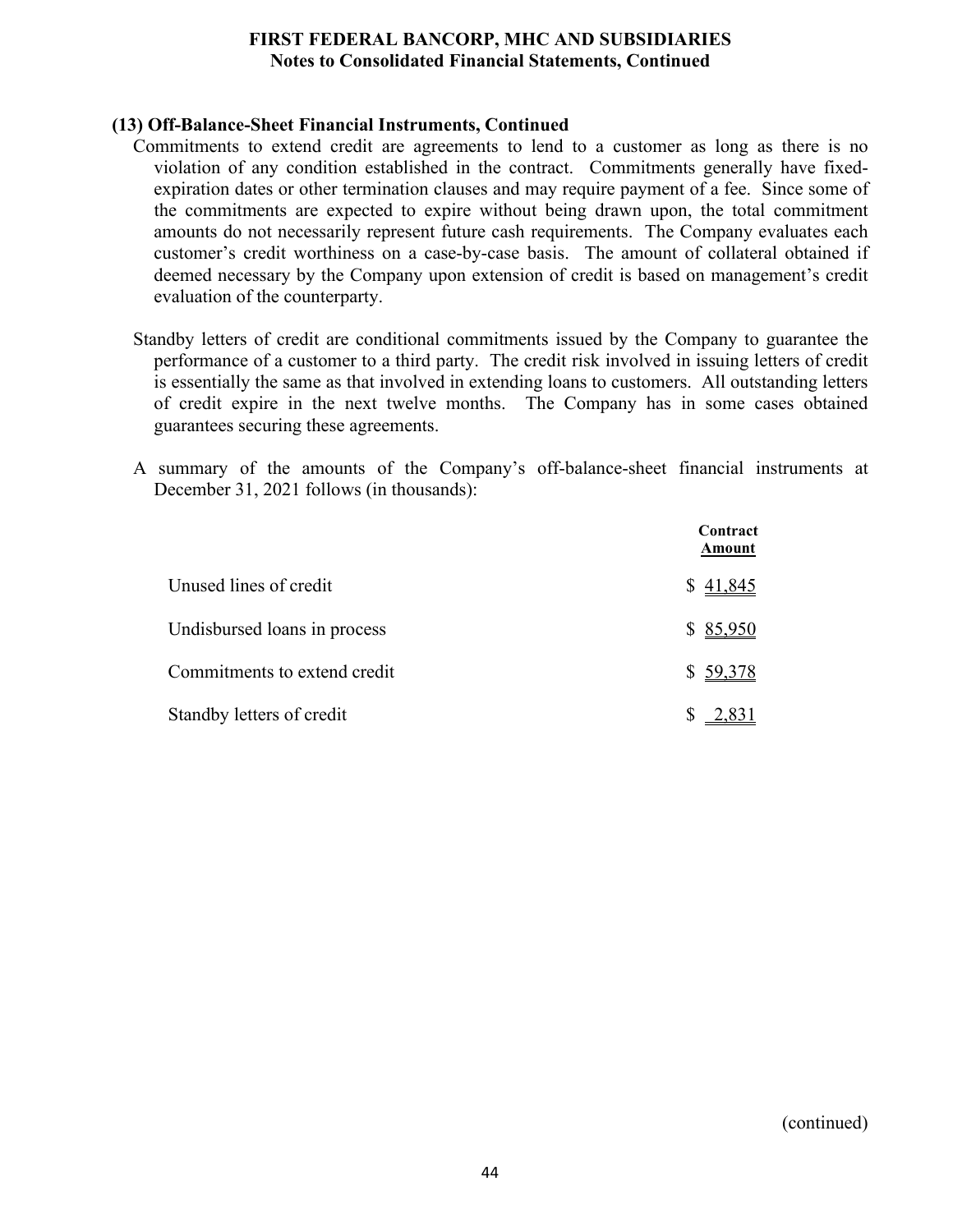# **(14) Derivative Financial Instruments**

*Interest-Rate Risk Management-Cash Flow Hedging Instruments.* The information pertaining to outstanding interest-rate swap agreements used to hedge variable rate debt is as follows (\$ in thousands):

|                                                                                                                                                        | At December 31. |         |  |
|--------------------------------------------------------------------------------------------------------------------------------------------------------|-----------------|---------|--|
|                                                                                                                                                        | 2021            | 2020    |  |
| Notional amount                                                                                                                                        | 122,000         | 122,000 |  |
| Pay rate fixed                                                                                                                                         | $0.83\%$        | 0.83%   |  |
| Weighted-average receive rate variable                                                                                                                 | 0.13%           | 0.61%   |  |
| Weighted-average maturity in years                                                                                                                     | 4.49            | 5.49    |  |
| Unrealized gain (loss) relating to interest-rate swap<br>Amount estimated to be reclassified from OCI<br>as an increase to interest expense during the | \$<br>3,465     | (1,071) |  |
| next twelve months                                                                                                                                     | 259             | 79C     |  |

This agreement provides for the Company to receive payments at a variable rate determined by a specified index (USD LIBOR) in exchange for making payments at a fixed-rate.

The interest-rate cap agreement used to hedge variable rate debt was terminated in April, 2021 for a gain of \$4.6 million. Information pertaining to the agreement at December 31, 2020 is as follows (\$ in thousands):

| Notional amount                               | S. | 100,000 |
|-----------------------------------------------|----|---------|
| Purchase strike rate                          |    | 0.70%   |
| Maturity in year                              |    | 8.29    |
| Unrealized gain relating to interest-rate cap | S. | 689     |
| Amount estimated to be reclassified from OCI  |    |         |
| as an increase to interest expense during the |    |         |
| next twelve months                            |    |         |

- *Rate-Lock Commitments.* The total outstanding rate-lock commitments at December 31, 2021 and 2020 were approximately \$206.9 million and \$322.0 million, respectively. The fair value of rate-lock commitments at December 31, 2021 and 2020 were \$3.6 million and \$15.4 million, respectively, and are included in other assets in the accompanying consolidated balance sheets.
- *Forward Loan Sale Contracts.* The notional amounts of forward loan sale contracts outstanding at December 31, 2021 and 2020 were \$307 million and \$772 million, respectively. The fair value of forward loan sale commitments were \$191,000 and \$5.8 million at December 31, 2021 and 2020, respectively, are included in other liabilities in the accompanying consolidated balance sheets.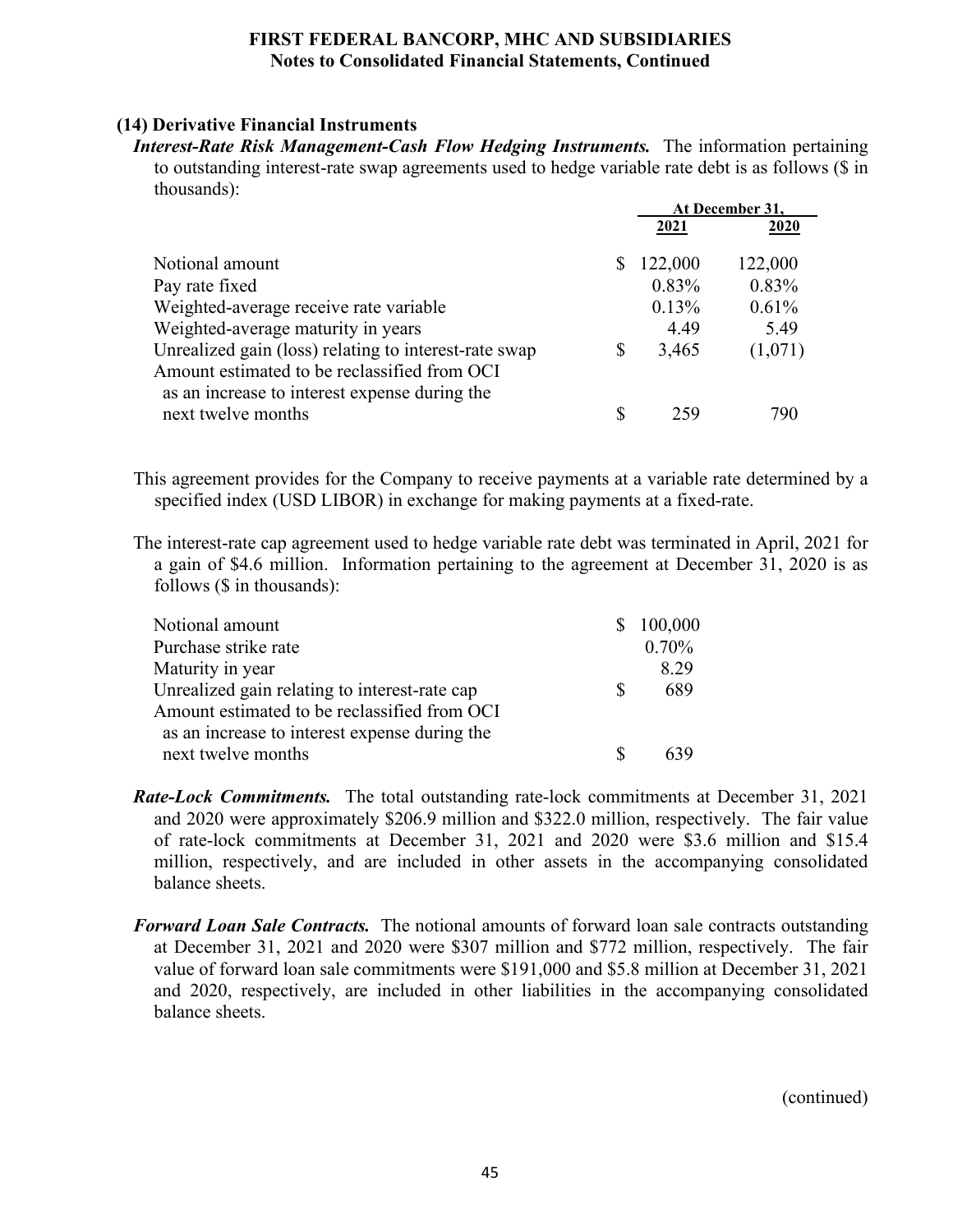# **(15) Fair Value of Financial Instruments**

The estimated fair values of the Company's financial instruments are as follows (in thousands):

|                                         | At December 31, |              |               |              |  |
|-----------------------------------------|-----------------|--------------|---------------|--------------|--|
|                                         |                 | 2021         |               | 2020         |  |
|                                         | Carrying        | Fair         | Carrying      | Fair         |  |
|                                         | Amount          | <b>Value</b> | <b>Amount</b> | <b>Value</b> |  |
| Financial assets:                       |                 |              |               |              |  |
| Cash and cash equivalents               | \$<br>497,923   | 497,923      | 165,198       | 165,198      |  |
| Restricted cash                         | 281,817         | 281,817      | 220,265       | 220,265      |  |
| Time deposits                           | 9,012           | 9,012        | 17,774        | 17,774       |  |
| Debt securities available for sale      | 1,264,227       | 1,264,227    | 713,306       | 713,306      |  |
| Loans held for sale, net                | 191,171         | 191,171      | 477,566       | 477,566      |  |
| Loans                                   | 879,326         | 885,702      | 1,198,662     | 1,220,127    |  |
| Accrued interest receivable             | 13,043          | 13,043       | 11,618        | 11,618       |  |
| Federal Home Loan Bank stock            | 2,097           | 2,097        | 4,642         | 4,642        |  |
| Servicing rights                        | 101,800         | 103,204      | 67,897        | 68,389       |  |
| Interest-rate cap                       |                 |              | 689           | 689          |  |
| Interest-rate swap                      | 3,693           | 3,693        |               |              |  |
| Rate-lock commitments                   | 3,671           | 3,671        | 15,439        | 15,439       |  |
| Forward loan sale contracts             | 203             | 203          |               |              |  |
| Financial liabilities:                  |                 |              |               |              |  |
| Deposits                                | 2,937,850       | 2,927,360    | 2,534,124     | 2,442,785    |  |
| Federal Home Loan Bank advances         | 15,000          | 15,143       | 63,000        | 63,819       |  |
| Other borrowings                        | 36,053          | 32,670       | 36,069        | 33,540       |  |
| Interest-rate swap                      | 228             | 228          | 1,071         | 1,071        |  |
| Rate-lock commitments                   | 62              | 62           |               |              |  |
| Forward loan sale contracts             | 394             | 394          | 5,828         | 5,828        |  |
| Off-balance-sheet financial instruments |                 |              |               |              |  |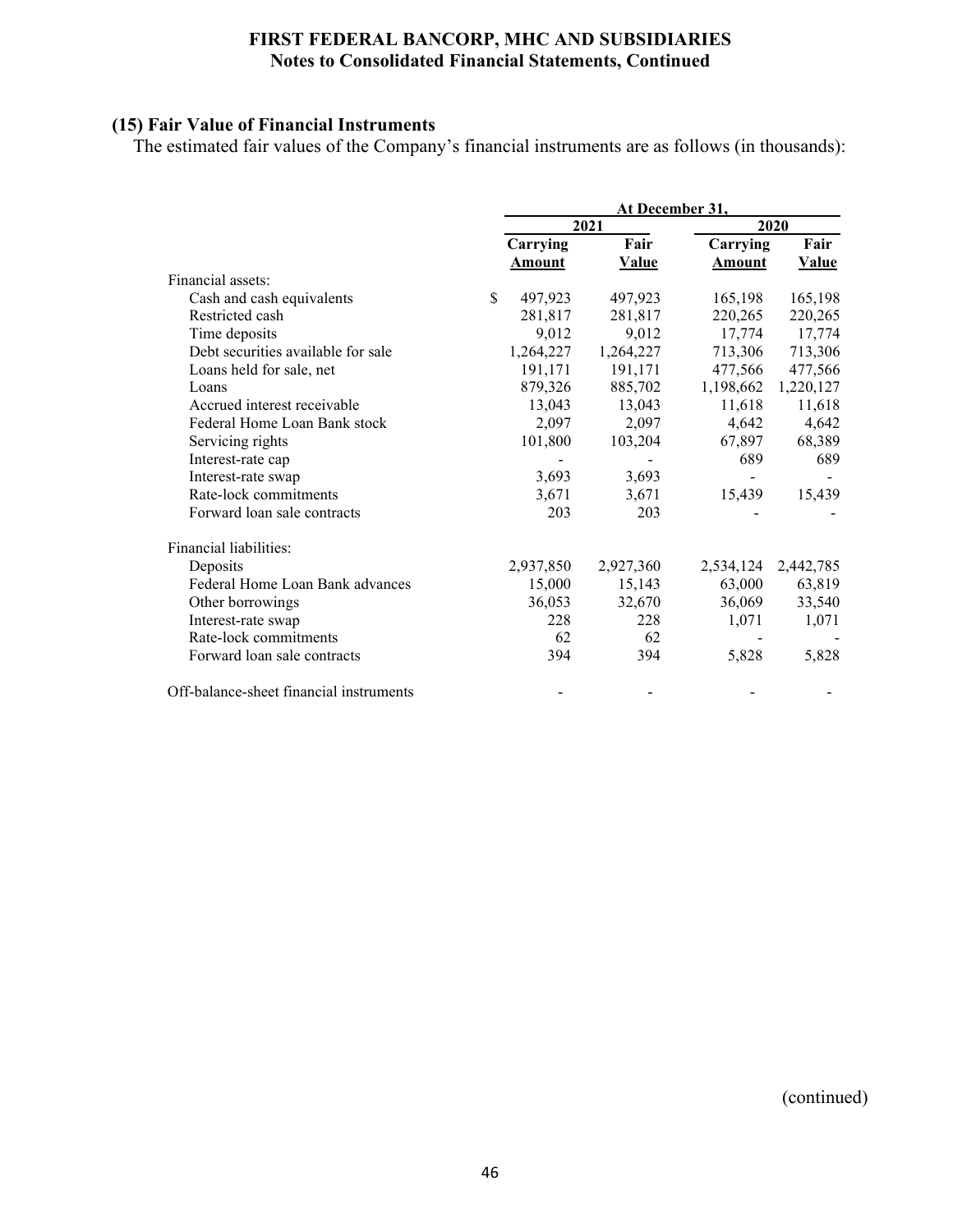#### **(16) Regulatory Matters**

- The Bank is subject to various regulatory capital requirements administered by the banking agencies. Failure to meet minimum capital requirements can initiate certain mandatory and possibly additional discretionary actions by regulators that, if undertaken, could have a direct material effect on the Bank's financial statements. Under capital adequacy guidelines and the regulatory framework for prompt corrective action, the Bank must meet specific capital guidelines that involve quantitative measures of the Bank's assets, liabilities, and certain offbalance-sheet items as calculated under regulatory accounting practices. The Bank's capital amounts, and classification are also subject to qualitative judgments by the regulators about components, risk weightings, and other factors.
- The Bank is subject to the capital conservation buffer rules which place limitations on distributions, including dividend payments, and certain discretionary bonus payments to executive officers. In order to avoid these limitations, a bank must hold a capital conservation buffer above its minimum risk-based capital requirements. As of December 31, 2021 and 2020, the Bank's capital conservation buffer exceeds the minimum requirement of 2.50%.
- As of December 31, 2021 and 2020, the Bank was well capitalized under the regulatory framework for prompt corrective action. To be categorized as well capitalized, the Bank must maintain minimum total risk-based, Tier 1 risk-based, and Tier 1 leverage percentages as set forth in the table below. Management believes, as of December 31, 2021, that the Bank meets all capital adequacy requirements to which it is subject. The Bank's actual capital amounts and percentages are presented in the table (\$ in thousands):

|                                       |     | Actual  |               |               | <b>For Capital Adequacy</b><br><b>Purposes</b> | <b>Minimum</b><br>To Be Well<br><b>Capitalized Under</b><br><b>Prompt Corrective</b><br><b>Action Provisions</b> |          |  |
|---------------------------------------|-----|---------|---------------|---------------|------------------------------------------------|------------------------------------------------------------------------------------------------------------------|----------|--|
|                                       |     | Amount  | $\frac{0}{0}$ | Amount        | $\frac{0}{0}$                                  | Amount                                                                                                           | $\%$     |  |
| As of December 31, 2021:              |     |         |               |               |                                                |                                                                                                                  |          |  |
| Common equity tier 1<br>capital ratio | S   | 338,829 | 18.96%        | 80,420<br>S.  | 4.50%                                          | \$116,162                                                                                                        | $6.50\%$ |  |
| Tier 1 capital ratio                  |     | 338,829 | 18.96         | 107,226       | 6.00                                           | 142,968                                                                                                          | 8.00     |  |
| Total capital ratio                   |     | 361,271 | 20.22         | 142,968       | 8.00                                           | 178,710                                                                                                          | 10.00    |  |
| Tier 1 leverage ratio                 |     | 338,829 | 10.26         | 132,117       | 4.00                                           | 165,146                                                                                                          | 5.00     |  |
| As of December 31, 2020:              |     |         |               |               |                                                |                                                                                                                  |          |  |
| Common equity tier 1<br>capital ratio | \$. | 292,394 | 15.44%        | 85,233<br>\$. | 4.50%                                          | \$123,115                                                                                                        | $6.50\%$ |  |
| Tier 1 capital ratio                  |     | 292,394 | 15.44         | 113,645       | 6.00                                           | 151,526                                                                                                          | 8.00     |  |
| Total capital ratio                   |     | 316,178 | 16.69         | 151,526       | 8.00                                           | 189,407                                                                                                          | 10.00    |  |
| Tier 1 leverage ratio                 |     | 292,394 | 9.79          | 119,486       | 4.00                                           | 149,358                                                                                                          | 5.00     |  |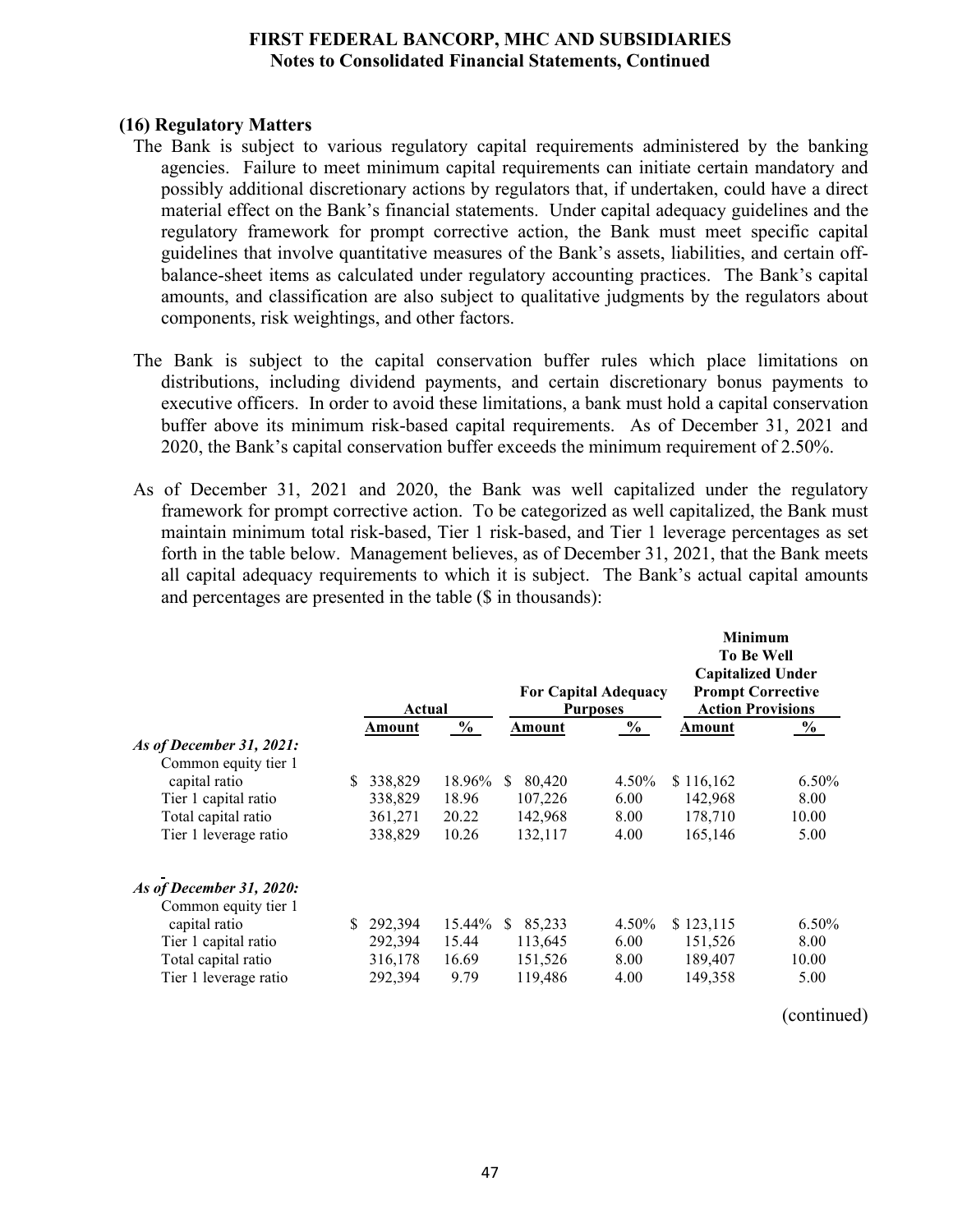# **(17) Profit Sharing Plan**

The Company sponsors a Section  $401(k)$  profit sharing plan (the "Plan") which is available to all employees electing to participate after meeting certain length-of-service requirements. The Company's contributions to the Plan are discretionary and are determined annually. Expenses relating to the Company's contributions to the Plan, included in the accompanying consolidated financial statements, were \$5.2 million and \$5.4 million for the years ended December 31, 2021 and 2020, respectively.

# **(18) Deferred Compensation Plans**

- *General.* The Company has established several deferred compensation and other non-qualified benefit programs for selected key managers. The individual programs have different program features and are based on reaching certain performance goals. All of these plans are unfunded programs recorded only on the books of the Company as liabilities are subject to the claims of creditors in the event of bankruptcy or receivership. The plans include two Discretionary Non-Contributory Money Purchase Plans, as well as a Longevity Reward and Retention Plan, and a Death Benefit program. All of the plans require vesting periods, and if not met, the unvested balances forfeit back to the Company. All programs provide immediate vesting in the event of in-service death or disability.
- *Discretionary Non-Contributory Money Purchase Plans.* One plan (Plan A) is a program where the Company makes a contribution to the plan for selected key managers. A portion of the balance is paid out annually based on a formula after the first six years. These funds are not credited with any interest or earnings. The contributions and manager participation are determined solely at the discretion of the Company. The other plan (Plan B) is similar except that the money is converted to units and earns a return each year. The units are a means to compound the returns. The plan is funded via mandatory reductions for the employees earned incentive compensation, in an amount determined by the Company. The second plan also has limited immediate vesting in change of control situations. A portion of the balance is paid out every five years based on a formula. Both plans have a 20-year vesting.
- *Death Benefit Plan.* The Company provides a program where selected key managers who meet vesting and other requirements share in a death benefit provided by a life insurance policy owned by the Company on the life of the employee. The amount of the benefit varies and is subject to reduction based upon the Company recovering the reported cash surrender values of the policies as described in the contract with the employee.
- *Longevity and Retention Plan.* The Company has established an employment contract to reward longevity and promote manager retention. This benefit is payable due to death or disability of a participant, or for separation of service and change of control. Participation is determined by the Board of Directors.
- At December 31, 2021 and 2020, \$6.4 million and \$4.1 million, respectively, was accrued under all of these plans. During the years ended December 31, 2021 and 2020, \$643,000 and \$444,000, respectively, was expensed under all of these plans.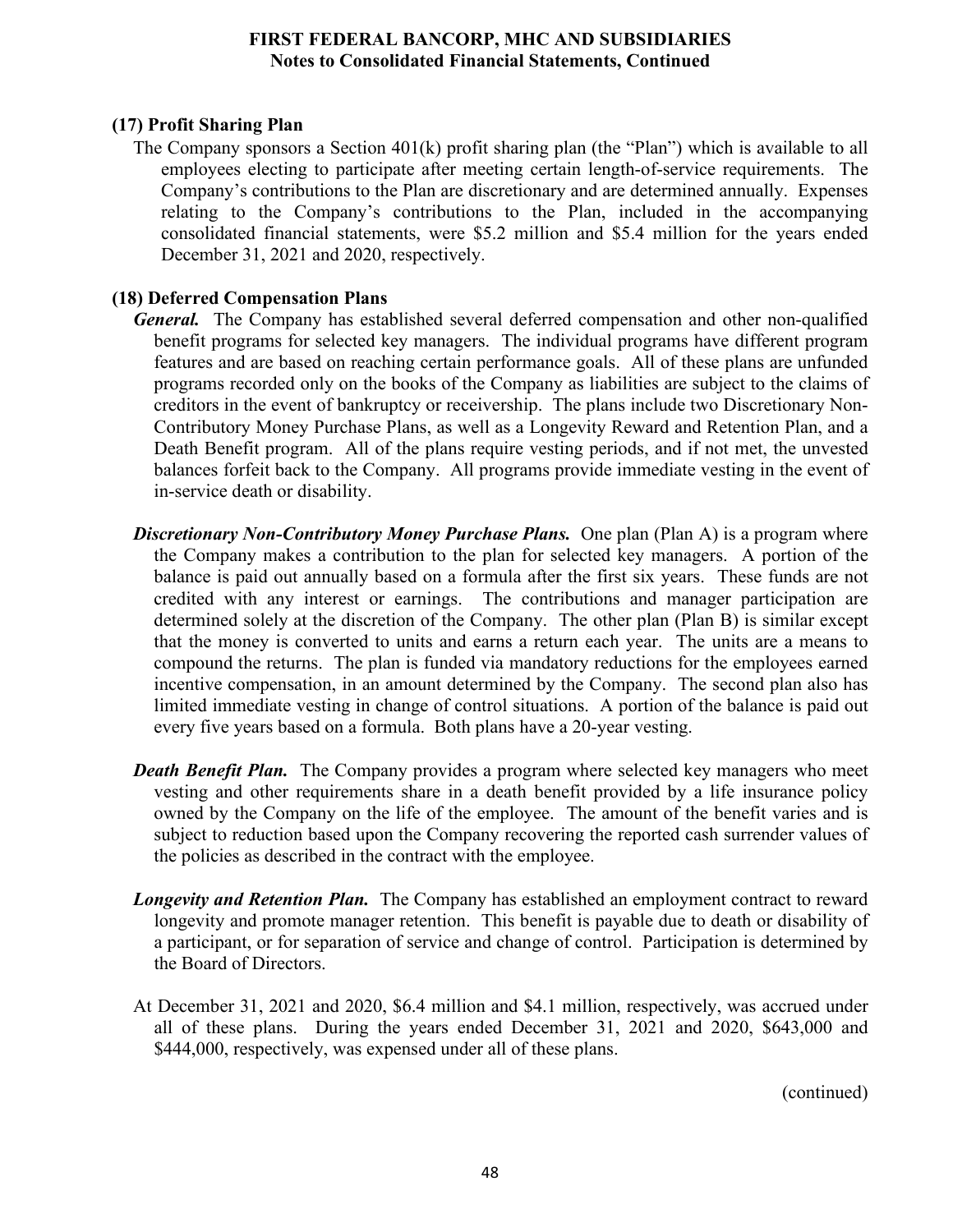# **(19) Contingencies**

Various legal claims also arise from time to time in the normal course of business which, in the opinion of management of the Company, will not have a material effect on the Company's consolidated financial statements.

# **(20) Fair Value Measurements**

Assets and (liabilities) measured at fair value on a recurring basis are summarized below (in thousands):

|                                                    |    |              | <b>Quoted Prices</b>                                                 |                                                            |                                              |
|----------------------------------------------------|----|--------------|----------------------------------------------------------------------|------------------------------------------------------------|----------------------------------------------|
|                                                    |    | Fair         | In Active<br><b>Markets</b> for<br><b>Identical</b><br><b>Assets</b> | Significant<br>Other<br><b>Observable</b><br><b>Inputs</b> | Significant<br>Unobservable<br><b>Inputs</b> |
| At December 31, 2021:                              |    | <b>Value</b> | (Level 1)                                                            | (Level 2)                                                  | (Level 3)                                    |
| <b>Available-for-Sale Debt Securities:</b>         |    |              |                                                                      |                                                            |                                              |
| U.S. treasuries                                    | \$ | 104,814      |                                                                      | 104,814                                                    |                                              |
| Corporate bonds                                    |    | 20,399       |                                                                      | 20,399                                                     |                                              |
| Municipal securities                               |    | 478,789      |                                                                      | 478,789                                                    |                                              |
| Collateralized mortgage obligations                |    | 280,286      |                                                                      | 280,286                                                    |                                              |
| SBA pool securities                                |    | 27,772       |                                                                      | 27,772                                                     |                                              |
| Asset-backed securities                            |    | 31,378       |                                                                      | 31,378                                                     |                                              |
| Mortgage-backed securities                         |    | 320,789      |                                                                      | 320,789                                                    |                                              |
| Total                                              |    | \$1,264,227  |                                                                      | 1,264,227                                                  |                                              |
| Loans held for sale, net                           |    | \$191,170    |                                                                      | 191,170                                                    |                                              |
| Rate-lock commitments, net                         | S. | 3,609        |                                                                      |                                                            | 3,609                                        |
| Forward loan sale contracts, net                   |    | (191)        |                                                                      |                                                            | (191)                                        |
| Servicing rights at fair value                     | \$ | 97,940       |                                                                      |                                                            | 97,940                                       |
| Derivative instruments, interest rate<br>contracts | \$ | 3,465        |                                                                      | 3,465                                                      |                                              |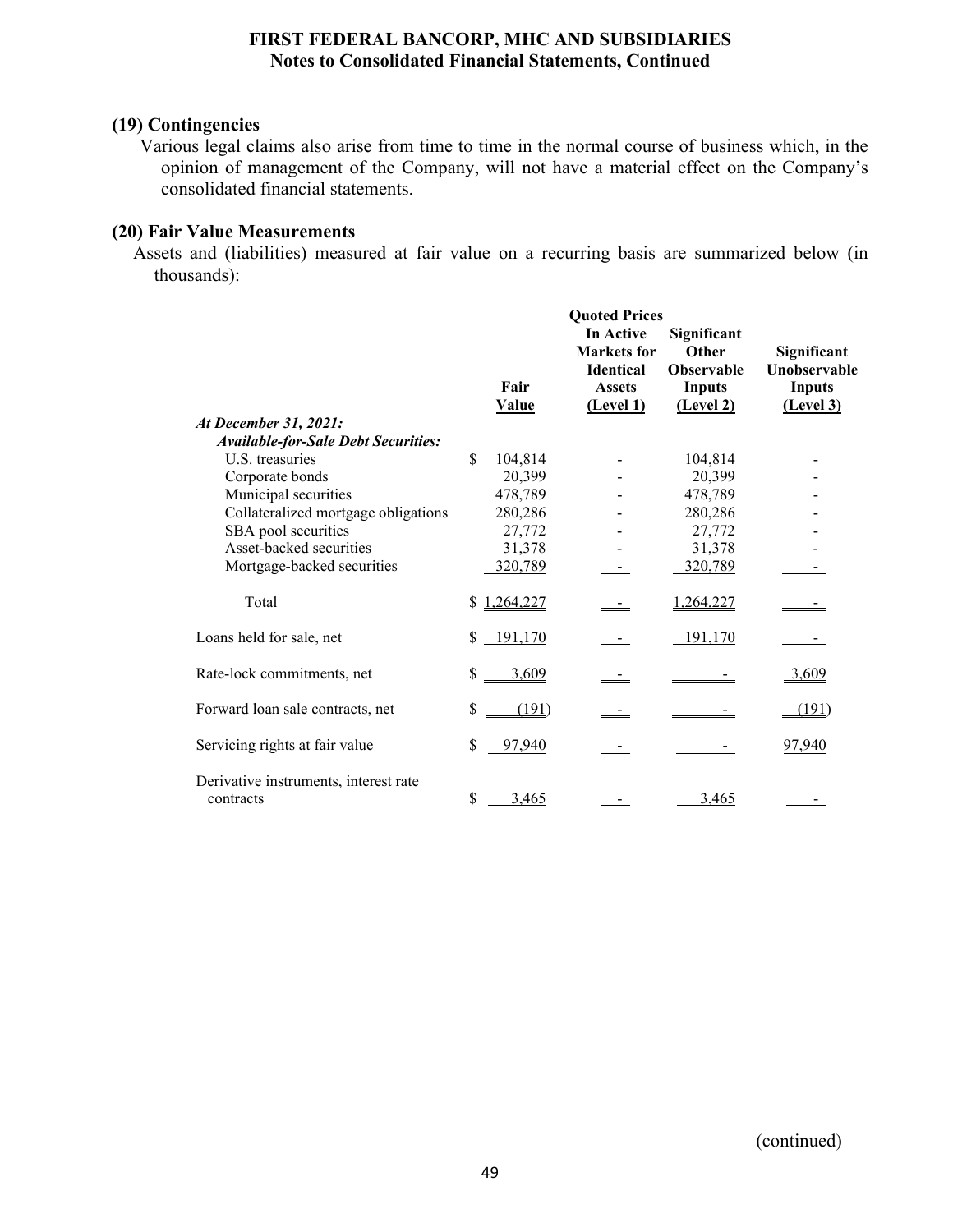# **(20) Fair Value Measurements, Continued**

|                                                    | Fair<br><b>Value</b> | <b>Quoted Prices</b><br>In Active<br><b>Markets</b> for<br>Identical<br><b>Assets</b><br>(Level 1) | Significant<br>Other<br><b>Observable</b><br><b>Inputs</b><br>(Level 2) | Significant<br>Unobservable<br><b>Inputs</b><br>(Level 3) |
|----------------------------------------------------|----------------------|----------------------------------------------------------------------------------------------------|-------------------------------------------------------------------------|-----------------------------------------------------------|
| At December 31, 2020:                              |                      |                                                                                                    |                                                                         |                                                           |
| <b>Available-for-Sale Debt Securities:</b>         |                      |                                                                                                    |                                                                         |                                                           |
| Corporate bonds                                    | 12,299<br>S.         |                                                                                                    | 12,299                                                                  |                                                           |
| Municipal securities                               | 417,210              |                                                                                                    | 417,210                                                                 |                                                           |
| Collateralized mortgage obligations                | 92,076               |                                                                                                    | 92,076                                                                  |                                                           |
| SBA pool securities                                | 309                  |                                                                                                    | 309                                                                     |                                                           |
| Asset-backed securities                            | 42,048               |                                                                                                    | 42,048                                                                  |                                                           |
| Mortgage-backed securities                         | 149,363              |                                                                                                    | 149,363                                                                 |                                                           |
| Total                                              | \$713,305            |                                                                                                    | 713,305                                                                 |                                                           |
| Loans held for sale, net                           | \$477,566            |                                                                                                    | 477,566                                                                 |                                                           |
| Rate-lock commitments, net                         | \$15,439             |                                                                                                    |                                                                         | 15,439                                                    |
| Forward loan sale contracts, net                   | $$-(5,828)$          |                                                                                                    |                                                                         | (5,828)                                                   |
| Servicing rights at fair value                     | \$63,107             |                                                                                                    |                                                                         | 63,107                                                    |
| Derivative instruments, interest rate<br>contracts | 382<br>\$            |                                                                                                    | 382                                                                     |                                                           |

The table below presents a reconciliation for all assets and liabilities measured at fair value on a recurring basis using significant unobservable inputs (Level 3) (in thousands):

|                                                                                | <b>Year Ended December 31,</b>                                           |                       |               |                                               |                                                        |                             |  |  |
|--------------------------------------------------------------------------------|--------------------------------------------------------------------------|-----------------------|---------------|-----------------------------------------------|--------------------------------------------------------|-----------------------------|--|--|
|                                                                                |                                                                          | 2021                  |               |                                               |                                                        |                             |  |  |
|                                                                                | Rate-Lock Loan Sale<br><b>Commitments Contracts MSR at</b><br><b>Net</b> | Forward<br><b>Net</b> | <b>FMV</b>    | Rate-Lock<br><b>Commitments</b><br><b>Net</b> | Forward<br><b>Loan Sale</b><br>Contracts<br><b>Net</b> | <b>MSR</b> at<br><b>FMV</b> |  |  |
| Balance at beginning of                                                        |                                                                          |                       |               |                                               |                                                        |                             |  |  |
| year<br>Total gains or losses<br>(realized/unrealized)<br>purchases, issuances | \$15,439                                                                 | (5,828)               | 63,107        | 1,986                                         | (393)                                                  | 36,661                      |  |  |
| and net settlements                                                            | (11,830)                                                                 | 5,637                 | <u>34,833</u> | 13,453                                        | (5, 435)                                               | 26,446                      |  |  |
| Balance at end of year                                                         | 3,609                                                                    | .91                   | 97.940        | .439                                          | <u>(5,828)</u>                                         | 63,107                      |  |  |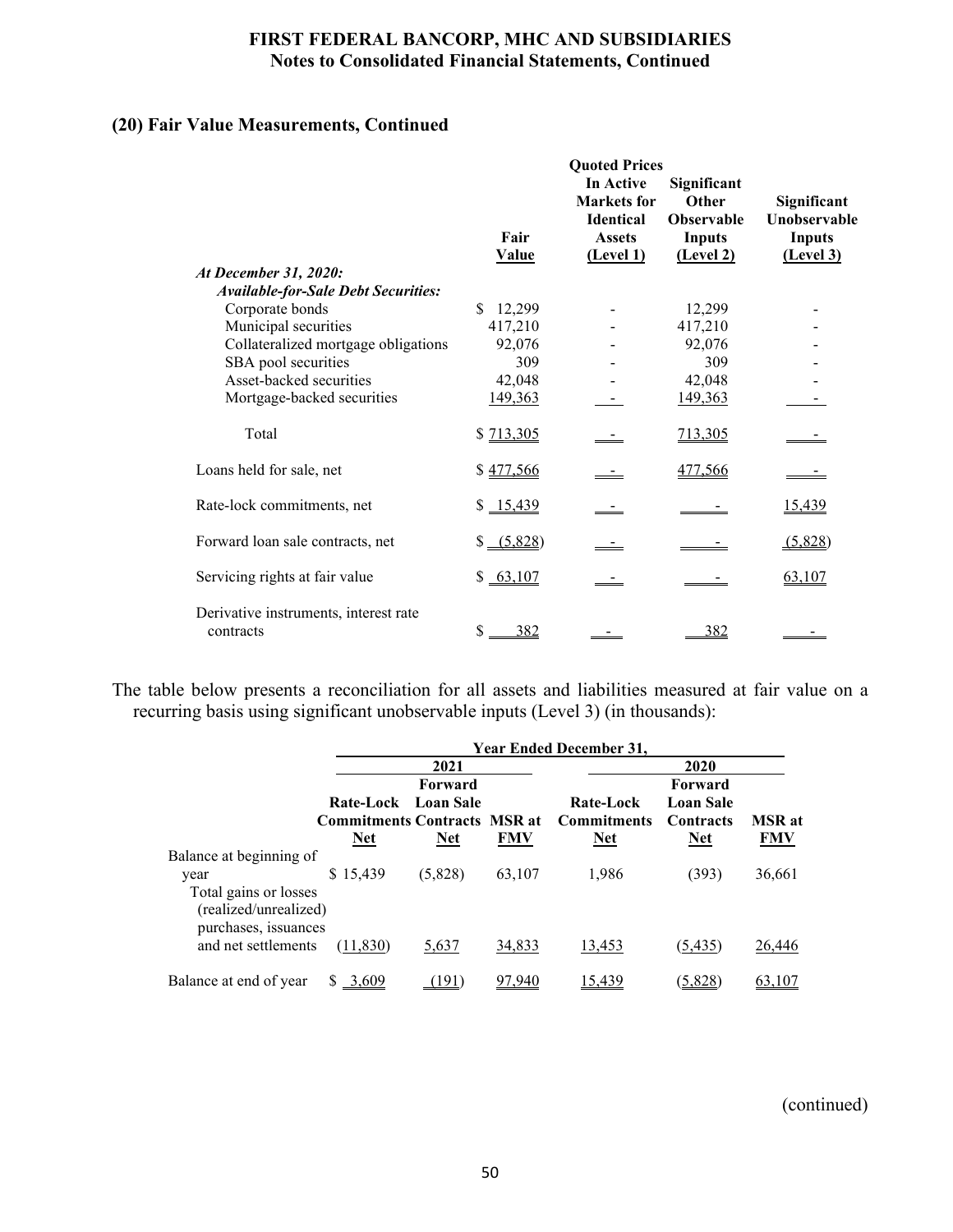# **(20) Fair Value Measurements, Continued**

Gains and losses due to changes in fair value, including both realized and unrealized gains and losses, recorded in earnings for Level 3 assets are as follows (in thousands):

|                                           | <b>Classification of</b><br><b>Gains and Losses</b>           |                    |
|-------------------------------------------|---------------------------------------------------------------|--------------------|
|                                           | (Realized/Unrealized)                                         |                    |
|                                           | <b>Included in Earnings</b><br><b>Year Ended December 31,</b> |                    |
|                                           | 2021<br><b>Net</b>                                            | 2020<br><b>Net</b> |
|                                           | <b>Derivatives</b>                                            | <b>Derivatives</b> |
| Mortgage-banking revenue                  | \$ (6,193)                                                    | 8,018              |
| Servicing rights retained from loans sold | \$20,488                                                      | 19.509             |

Assets and liabilities measured at fair value on a nonrecurring basis are summarized below (in thousands): **(Recoveries)**

|                                                         |                      |                | <b>At Year End</b> |         |                               |                                                                |  |
|---------------------------------------------------------|----------------------|----------------|--------------------|---------|-------------------------------|----------------------------------------------------------------|--|
| At December 31, 2021:                                   | Fair<br><b>Value</b> | <b>Level 1</b> | Level 2            | Level 3 | <b>Total</b><br><b>Losses</b> | <b>Recorded</b><br>in Earnings<br>for the<br><b>Year Ended</b> |  |
| Impaired loans:                                         |                      |                |                    |         |                               |                                                                |  |
| Commercial real estate                                  | \$2,141              |                |                    | 2,141   | 667                           | 4                                                              |  |
| Residential real estate<br>Commercial                   | 1,805                |                |                    | 1,805   | 397                           | 33                                                             |  |
| Consumer loans                                          |                      |                |                    | 6       |                               | (1)                                                            |  |
|                                                         | 6                    |                |                    |         |                               |                                                                |  |
| Total                                                   | \$<br>3,952          |                |                    | 3,952   | 1,065                         | $-36$                                                          |  |
| Mortgage servicing rights at<br>lower of cost or market | \$<br>5,264          |                |                    | 5,264   |                               | (967)                                                          |  |
| At December 31, 2020:<br>Impaired loans:                |                      |                |                    |         |                               |                                                                |  |
| Commercial real estate                                  | \$1,758              |                |                    | 1,758   | 624                           | (27)                                                           |  |
| Residential real estate                                 | 2,191                |                |                    | 2,191   | 273                           | 116                                                            |  |
| Construction                                            | 548                  |                |                    | 548     | 14                            | 14                                                             |  |
| Consumer loans                                          | 487                  |                |                    | 487     | 207                           | $\frac{26}{5}$                                                 |  |
| Total                                                   | \$<br>4,984          | <u>——</u>      |                    | 4,984   | 1,118                         | 129                                                            |  |
| Mortgage servicing rights at                            |                      |                |                    |         |                               |                                                                |  |
| lower of cost or market                                 | \$<br>5,282          |                |                    | 5,282   | 859                           | 859                                                            |  |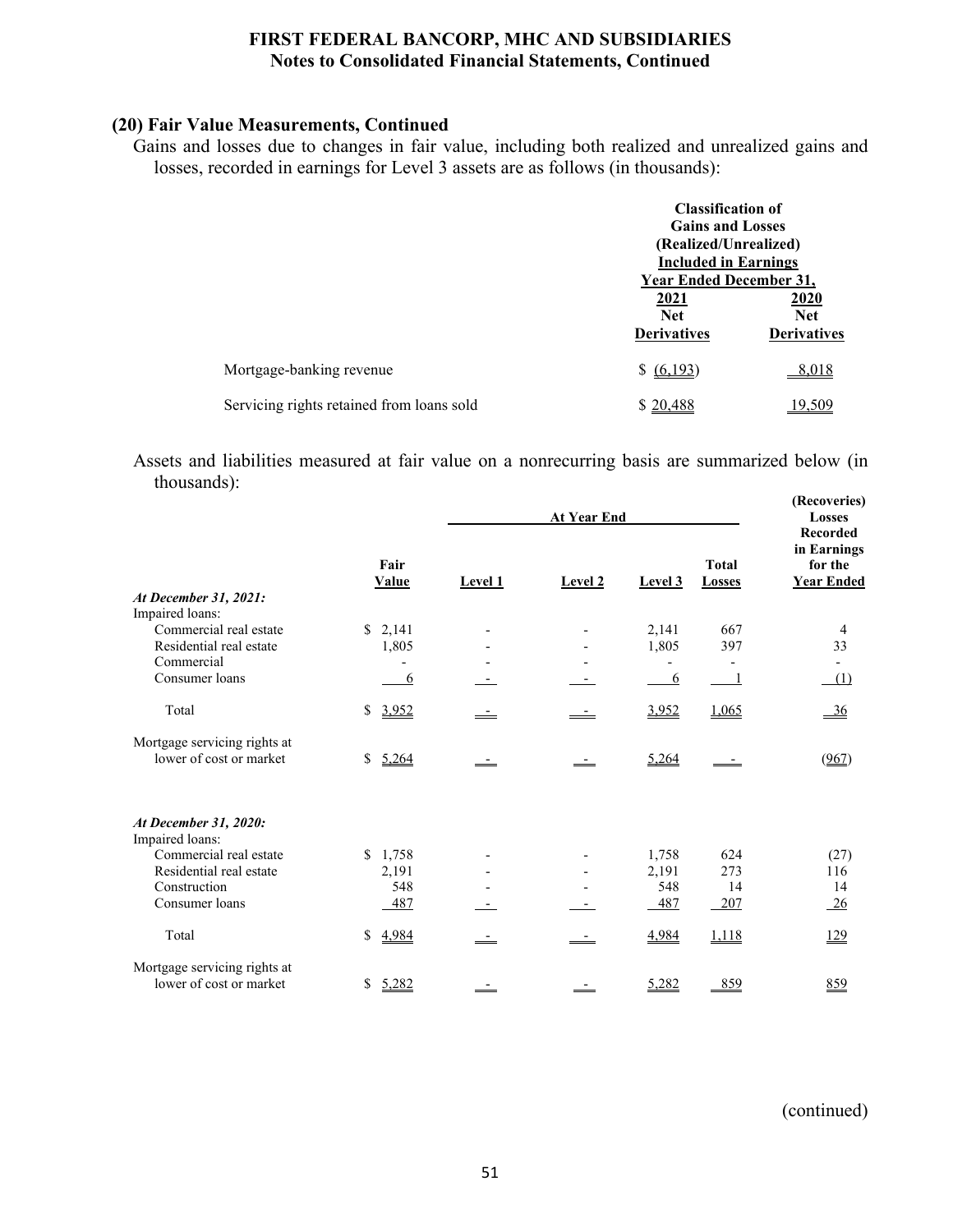# **(21) Consolidating Financial Statements**

# **Consolidating Balance Sheet**

| <b>At December 31, 2021</b> |
|-----------------------------|
| (in thousands)              |

|                                                              |              |                                            | <b>First Federal Bancorp, Inc. Consolidation</b> |                                                 |                                                             |                |                                                             |              |
|--------------------------------------------------------------|--------------|--------------------------------------------|--------------------------------------------------|-------------------------------------------------|-------------------------------------------------------------|----------------|-------------------------------------------------------------|--------------|
| <b>Assets</b>                                                |              | First<br>Federal<br>Bancorp,<br><b>MHC</b> | First<br>Federal<br>Bancorp, Inc.                | First<br>Federal<br><b>Bank</b><br>Consolidated | Consolidating<br><b>Entries</b><br><b>Debit</b><br>(Credit) | Consolidated   | Consolidating<br><b>Entries</b><br><b>Debit</b><br>(Credit) | Consolidated |
| Cash and due from banks                                      | $\mathbb{S}$ | 200                                        | 6,701                                            | 8,712                                           | (6,375)                                                     | 9,038          | $(200)^{(a)}$                                               | 9,038        |
| Interest-bearing deposits                                    |              |                                            |                                                  | 488,885                                         | ٠                                                           | 488,885        |                                                             | 488,885      |
| Restricted cash                                              |              |                                            |                                                  | 281,817                                         |                                                             | 281,817        |                                                             | 281,817      |
| Time deposits                                                |              |                                            |                                                  | 9,012                                           |                                                             | 9,012          |                                                             | 9,012        |
| Debt securities available for sale                           |              | ٠                                          |                                                  | 1,264,227                                       | $\sim$                                                      | 1,264,227      | ÷                                                           | 1,264,227    |
| Investment in subsidiaries                                   |              | 355,457                                    | 384,265                                          | $\blacksquare$                                  | (384, 265)                                                  | $\blacksquare$ | $(355, 457)^{(b)}$                                          |              |
|                                                              |              |                                            |                                                  |                                                 |                                                             | 1,070,496      |                                                             |              |
| Loans, net<br>Accrued interest receivable                    |              |                                            |                                                  | 1,070,496                                       | ٠                                                           |                |                                                             | 1,070,496    |
|                                                              |              |                                            |                                                  | 13,043                                          | $\overline{\phantom{a}}$                                    | 13,043         | $\overline{\phantom{a}}$                                    | 13,043       |
| Premises and equipment, net                                  |              |                                            |                                                  | 39,485                                          | $\overline{\phantom{a}}$                                    | 39,485         | $\overline{\phantom{a}}$                                    | 39,485       |
| Right of Use lease asset                                     |              |                                            |                                                  | 651                                             |                                                             | 651            |                                                             | 651          |
| Federal Home Loan Bank stock, at cost                        |              |                                            |                                                  | 2,097                                           |                                                             | 2,097          |                                                             | 2,097        |
| Cash surrender value of bank-owned life insurance            |              |                                            |                                                  | 36,978                                          |                                                             | 36,978         |                                                             | 36,978       |
| Servicing rights, net                                        |              |                                            |                                                  | 101,800                                         | ٠                                                           | 101,800        | ÷                                                           | 101,800      |
| Goodwill                                                     |              |                                            | $\sim$                                           | 28,965                                          | ٠                                                           | 28,965         |                                                             | 28,965       |
| Other assets                                                 |              |                                            | 711                                              | 74,325                                          | $\sim$                                                      | 75,036         |                                                             | 75,036       |
| Total assets                                                 | S            | 355,657                                    | 391,677                                          | 3,420,493                                       | (390, 640)                                                  | 3,421,530      | (355, 657)                                                  | 3,421,530    |
| <b>Liabilities and Equity</b>                                |              |                                            |                                                  |                                                 |                                                             |                |                                                             |              |
| Liabilities:                                                 |              |                                            |                                                  |                                                 |                                                             |                |                                                             |              |
| Deposits                                                     |              |                                            |                                                  | 2,944,425                                       | (6,375)                                                     | 2,938,050      | $(200)^{(a)}$                                               | 2,937,850    |
| Federal Home Loan Bank advances                              |              |                                            |                                                  | 15,000                                          | ÷                                                           | 15,000         |                                                             | 15,000       |
| Junior Subordinated Debt                                     |              |                                            | 6,053                                            | $\sim$                                          | ٠                                                           | 6,053          |                                                             | 6,053        |
| Other borrowings                                             |              |                                            | 30,000                                           |                                                 |                                                             | 30,000         |                                                             | 30,000       |
| Operating leases                                             |              |                                            |                                                  | 657                                             | ۰                                                           | 657            |                                                             | 657          |
| Deferred income taxes                                        |              |                                            | 151                                              | 14,347                                          | $\blacksquare$                                              | 14,498         |                                                             | 14,498       |
| Other liabilities                                            |              | $\overline{\phantom{a}}$                   | 16                                               | 61,799                                          | $\sim$                                                      | 61,815         | $\sim$                                                      | 61,815       |
| <b>Total liabilities</b>                                     |              |                                            | 36,220                                           | 3,036,228                                       | (6,375)                                                     | 3,066,073      | (200)                                                       | 3,065,873    |
| Equity:                                                      |              |                                            |                                                  |                                                 |                                                             |                |                                                             |              |
| Capital stock                                                |              |                                            |                                                  |                                                 | (1)                                                         | $\blacksquare$ |                                                             |              |
| Retained earnings and accumulated other comprehensive income |              | 355,657                                    | 355,457                                          | 384,264                                         | (384, 264)                                                  | 355,457        | $(355, 457)^{(b)}$                                          | 355,657      |
| Total liabilities and equity                                 |              | 355,657                                    | 391,677                                          | 3,420,493                                       | (390, 640)                                                  | 3,421,530      | (355, 657)                                                  | 3,421,530    |
| $\left( \Delta \right)$ and $\Delta \left( \Delta \right)$   |              |                                            |                                                  |                                                 |                                                             |                |                                                             |              |

(a) Elimination of intercompany accounts

(b) Elimination of investment in subsidiaries (continued)